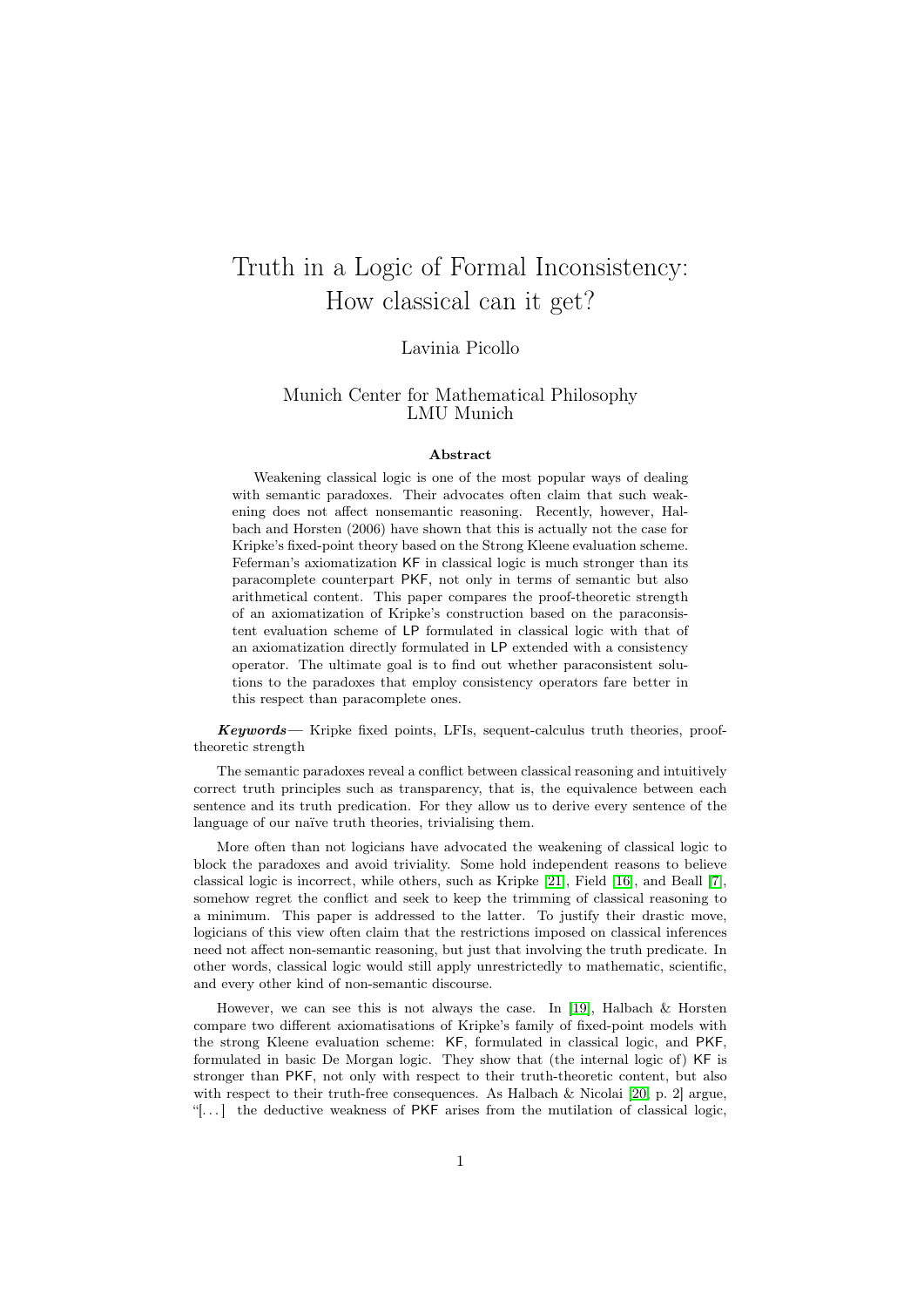which invalidates certain patterns of mathematical reasoning that cannot be regained in PKF in any way." To show that neither the calculus nor the truth principles of the non-classical theory are to blame for its weakness, they provide two results. First, the completeness of the calculus in which PKF is formulated with respect to basic De Morgan logic. Second, that both systems prove the same sentences to be true and determine the same models if induction—arguably not a truth-theoretic but an arithmetical principle—is restricted to formulae not containing the truth predicate. Moreover, Halbach & Nicolai show that an analogous argument can be made for two extensions of PKF, a paracomplete and a paraconsistent one. They result from the addition of truth-theoretic principles so as to block the possibility of truth-value gluts and truth-value gaps, respectively.

A novel and growing field of inquiry in logic is given by a family of paraconsistent logics, that is, systems in which contradictions do not necessarily entail triviality, called 'Logics of Formal Inconsistency'  $(LFIs).<sup>1</sup>$  $(LFIs).<sup>1</sup>$  $(LFIs).<sup>1</sup>$  They enrich the language of paraconsistent logics to express consistency or classicality operators. When applied to a sentence, these operators indicate that the sentence together with its negation does actually entail everything. According to Carnielli, Coniglio, & Marcos [\[12,](#page-31-1) p. 1], the fundamental feature of the LFIs "is the ability to recover all consistent reasoning right on demand, while still allowing for some inconsistency to linger, otherwise" (my italics).

The obvious question is whether an axiomatisation of Kripke's fixed-point models with gluts and no gaps in a suitable LFI could overcome the weaknesses the other theories suffer from, saving mathematical reasoning in full. I show that this is not the case and extract a disjunctive conclusion: either consistency operators are not capable of recovering classical reasoning in every case after all, contrary to what its promoters maintain, or the weakening of classical logic in LP is so severe that the consistency of arithmetical principles is simply impossible to recover.

In section [1](#page-1-1) I give a semantic presentation of the Logic of Paradox, LP, and introduce Kripke's fixed-point models based on this logic. In section [2](#page-6-0) I give a sequent calculus for LP, and semantic and proof-theoretic presentations of the LFI LP◦ , that results from extending LP with a consistency operator. Soundness and completeness proofs for LP and LP° can be found in the appendix. I then provide an axiomatisation in LP◦ of the fixed-point models introduced in section [1,](#page-1-1) and dub it CKF. Finally, an axiomatisation, KFG, of the same family of models in classical logic is given. In [3](#page-16-0) I show that (the internal logic of) KFG is stronger than CKF, not only with respect to its truth-theoretic consequences, but also with respect to its non-semantic content. I also provide a result that shows that the weakness of CKF cannot be blamed on its truth-theoretic axioms. In [4](#page-20-0) I infer, as Halbach & Nicolai [\[20\]](#page-32-3) do, that the deductive weakness of the non-classical axiomatisation is the result of crippling classical logic. I further conclude that the consistency operators featured in LFIs do not do the job they were originally intended to do.

### <span id="page-1-1"></span>1 Complete paraconsistent fixed-point models

LP was originally introduced by Asenjo [\[1\]](#page-31-2) in 1966 for the study of paradoxes, and adopted years later by Priest [\[25\]](#page-32-4) for the same purpose. In models of LP, sentences can be true, false, or both true and false. The paradoxes are treated as sentences of the latter kind.

<span id="page-1-0"></span>Kripke's original fixed-point construction as conceived in [\[21\]](#page-32-0) provides a family of

<sup>&</sup>lt;sup>1</sup>The LFIs were first introduced as such by Carnielli & Marcos [\[13\]](#page-32-5) and further developed by Carnielli, Coniglio, & Marcos [\[12\]](#page-31-1).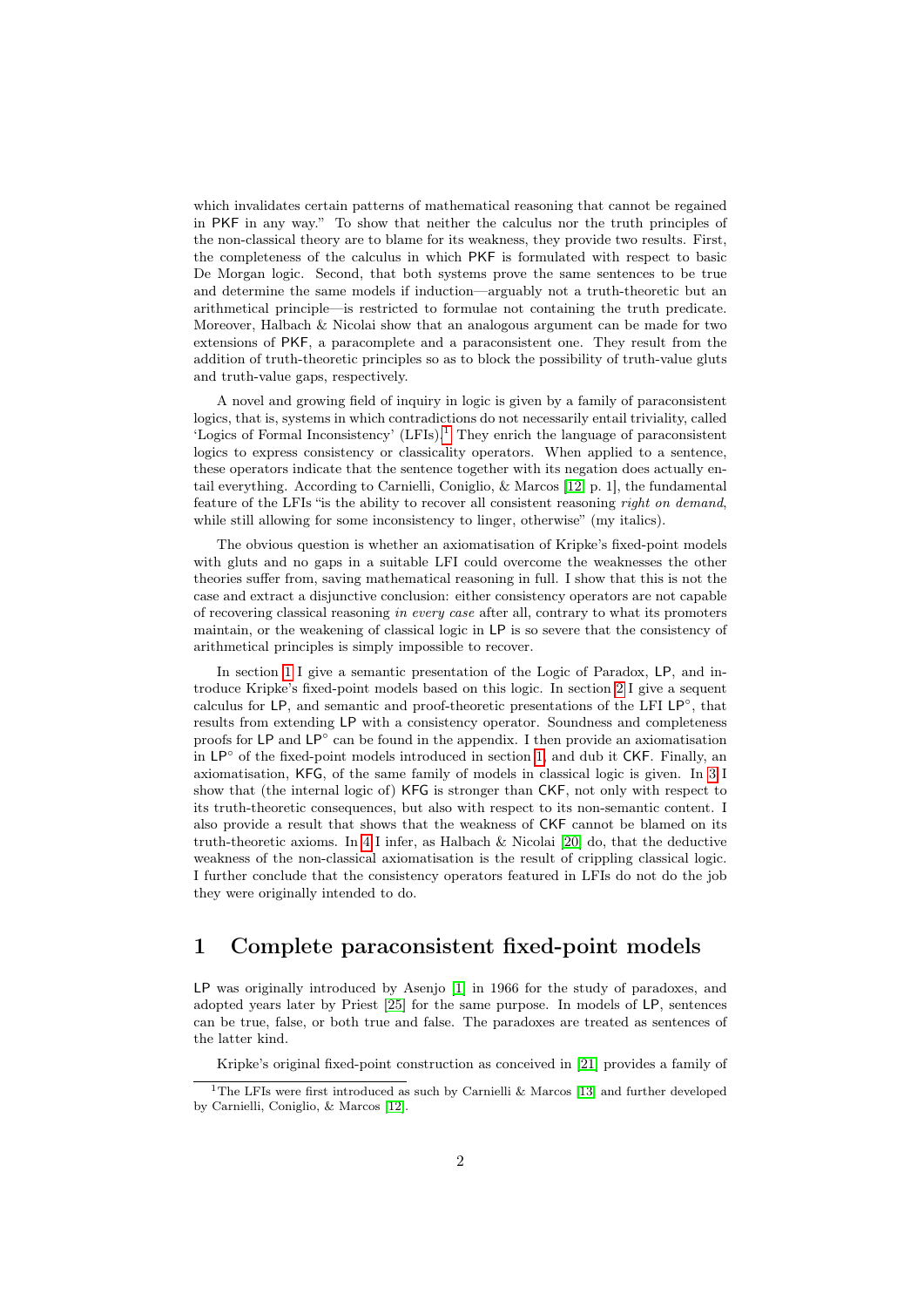non-classical models for a language containing its own truth predicate based on Strong Kleene logic. In such models sentences can be true, false, or neither true nor false. The paradoxes fall under the latter category. The models are said to be incomplete, for they admit truth-value gaps. Making slight modifications to Kripke's construction, one can obtain models based on LP for a language containing its own truth predicate, that is, complete models that do not admit truth-value gaps but do admit truth-value gluts instead.

In this section I first introduce the semantics of LP for arbitrary first-order languages. Then, I present the languages  $\mathscr L$  and  $\mathscr L_T$ , with which we work in the remainder of the paper.  $\mathscr{L}_{\mathcal{T}}$  contains a monadic predicate symbol T intended to serve as a truth predicate. Finally, I briefly sketch a version of Kripke's fixed-point construction to provide models for  $\mathcal{L}_T$  based on LP in which T is a truth predicate, in a sense to be specified.

#### <span id="page-2-0"></span>1.1 The Logic of Paradox

Let  $\mathcal L$  be a first-order language.  $\mathcal L$  contains  $\neg, \vee, \exists$ , and  $=$  as primitive logical symbols. Other symbols such as  $\land, \rightarrow, \leftrightarrow, \forall$  are defined as usual.

<span id="page-2-1"></span>**Definition 1.** An LP-model M of  $\mathcal L$  consists of a non-empty set  $|\mathcal M|$ , the domain, and an interpretation function  $.^{\mathcal{M}}$  such that

- if c is an individual constant,  $c^{\mathcal{M}} \in |\mathcal{M}|$ ,
- if f is an n-ary function symbol,  $f^{\mathcal{M}} \in \{f \mid f : |\mathcal{M}|^n \to |\mathcal{M}|\},$
- if R is an n-ary relation symbol,  $R^{\mathcal{M}} = \langle R^+, R^- \rangle$  and  $R^+ \cup R^- = |\mathcal{M}|^n$ ,
- $=$ <sup>+</sup> is the set  $\{\langle a, a \rangle \mid a \in |\mathcal{M}| \}.$

 $R^+$  and  $R^-$  are to be understood as the extension and the anti-extension of R in M. Note that nothing precludes the extension and anti-extension of a predicate to overlap, but together they must exhaust the whole domain.

**Definition 2.** A variable assignment  $\sigma$  on an LP-model M of  $\mathcal{L}$  is a function that assigns members of  $|M|$  to each variable of the language. We extend  $\sigma$  recursively to every term of the language as follows:

- if c is an individual constant,  $\sigma(c) = c^{\mathcal{M}},$
- if f is an n-ary function symbol and  $t_1, \ldots, t_n$  are terms,  $\sigma(f(t_1, \ldots, t_n)) =$  $f^{\mathcal{M}}(\sigma(t_1),\ldots,\sigma(t_n)).$

**Definition 3.** Let M be an LP-model of  $\mathcal{L}$ , and let  $\sigma$  be an assignment on M. A *valuation*  $v^{\mathcal{M}}_{\sigma}$  in  $\mathcal{M}$  is a function that assigns values from the set  $\{0, \frac{1}{2}, 1\}$  to each formula of  ${\mathcal L}$  as follows:

- $v^{\mathcal{M}}_{\sigma}(Rt_1 \ldots t_n) =$  $\sqrt{ }$  $\mathsf{J}$  $\mathcal{L}$ 1, if  $\langle \sigma(t_1), \ldots, \sigma(t_n) \rangle \in R^+ \setminus R^-$ 0, if  $\langle \sigma(t_1), \ldots, \sigma(t_n) \rangle \in R^- \setminus R^+$  $\frac{1}{2}$ , otherwise,
- $v^{\mathcal{M}}_{\sigma}(\neg \varphi) = 1 v^{\mathcal{M}}_{\sigma}(\varphi),$
- $v^{\mathcal{M}}_{\sigma}(\varphi \vee \psi) = max\{v^{\mathcal{M}}_{\sigma}(\varphi), v^{\mathcal{M}}_{\sigma}(\psi)\},\$
- $v^{\mathcal{M}}_{\sigma}(\exists v \varphi) = max \{ v^{\mathcal{M}}_{\sigma'}(\varphi) \mid \sigma'(u) = \sigma(u) \text{ for all } u \neq v \}.$

If  $\Gamma \subseteq \mathcal{L}$ , we write  $v^{\mathcal{M}}_{\sigma}(\Gamma) = i$ ,  $i = 0, \frac{1}{2}, 1$ , to indicate that  $v^{\mathcal{M}}_{\sigma}$  maps all members of  $\Gamma$  to *i*. If  $\varphi$  contains no free variables, the assignment becomes irrelevant, that is,  $v^{\mathcal{M}}_{\sigma}(\varphi) = v^{\mathcal{M}}_{\sigma'}(\varphi)$  for every  $\sigma, \sigma'$ . In these cases, we sometimes omit the subscript and simply write  $v^{\mathcal{M}}(\varphi) = i, i = 0, \frac{1}{2}, 1$ . We then say  $v^{\mathcal{M}}$  is the valuation function in M. In a valuation, 1 stands for truth, 0 for falsity, and  $\frac{1}{2}$  for both truth and falsity.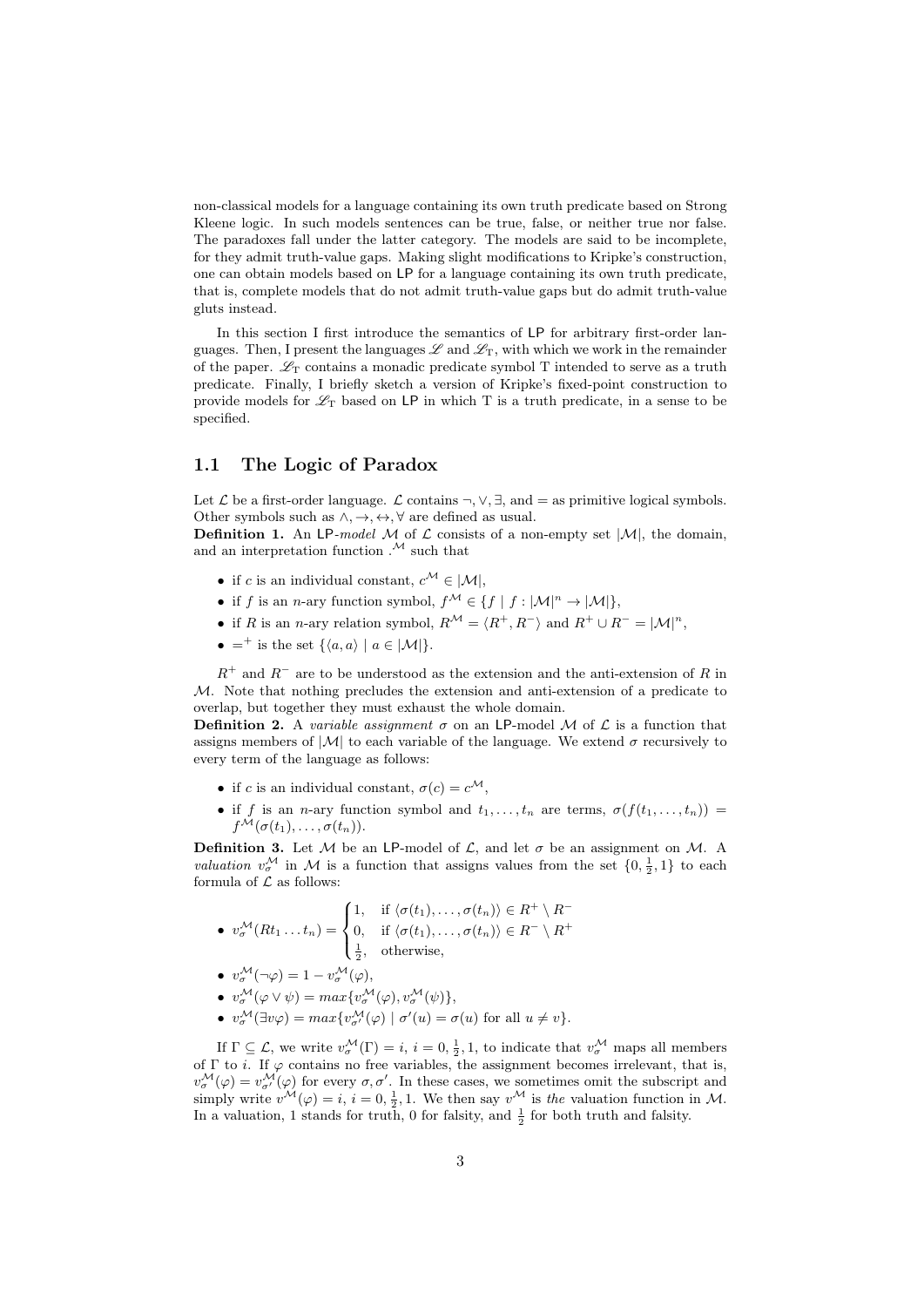**Definition 4.** Let M be an LP-model of L. A sentence  $\varphi \in \mathcal{L}$  is true in M  $(\mathcal{M} \models_{\mathsf{LP}} \varphi)$ iff  $v^{\mathcal{M}}(\varphi) \geqslant \frac{1}{2}$ .

If  $\neg \varphi$  is true in an LP-model, we say  $\varphi$  is false in that model. Note that in an LP-model M there are no truth-value gaps. For every sentence  $\varphi$  either  $M \vDash_{LP} \varphi$ or  $M \vDash_{\mathsf{LP}} \neg \varphi$ . Since the extension and anti-extension of every predicate (including the identity predicate) are allowed to overlap, in some models both a sentence and its negation will turn out to be true, that is, there will be sentences that are both true and false in some models. This means that in LP-models truth-value gluts are allowed. In particular, all identity statements of the form  $t = t$  will come out true in every model, but in some models also false.

<span id="page-3-1"></span>**Definition 5.** Let  $\Gamma \subseteq \mathcal{L}$  and  $\varphi \in \mathcal{L}$ .  $\varphi$  is a semantic consequence of  $\Gamma$  in LP ( $\Gamma \vDash_{\mathsf{LP}} \varphi$ ) iff, for every LP-model M and assignment  $\sigma$  on M, if  $v^{\mathcal{M}}_{\sigma}(\Gamma) \geq \frac{1}{2}$ , then  $v^{\mathcal{M}}_{\sigma}(\varphi) \geq \frac{1}{2}$ . If  $\Delta \subseteq \mathcal{L}$ , we say  $\Delta$  is a semantic consequence of  $\Gamma$  in LP  $(\Gamma \models_{\mathsf{LP}} \Delta)$  iff  $\Gamma \models_{\mathsf{LP}} \varphi$  for some  $\varphi \in \Delta$ .

Since  $\frac{1}{2}$  represents a kind of truth in LP-models, it must also be preserved from premises to conclusion in valid arguments.

LP accommodates arguments with multiple conclusions. If  $\Delta$  is finite, we can say that the argument from  $\Gamma$  to  $\Delta$  is semantically valid just in case the disjunction of the formulae in  $\Delta$  is a semantic consequence of  $\Gamma$ .

The following definition will become handy later in this section.

<span id="page-3-2"></span>**Definition 6.** The *complexity*  $c(\varphi)$  of a formula  $\varphi \in \mathcal{L}$  is defined inductively as follows:[2](#page-3-0)

- $c(Rt_1 \ldots t_n) = 0$ ,
- $c(\neg \varphi) = c(\varphi) + 1$ ,
- $c(\varphi \vee \psi) = c(\varphi) + c(\psi) + 1$ ,
- $c(\exists v \varphi) = c(\varphi) + 1$ .

### 1.2 The language of truth

 $\mathscr L$  is the language of first-order arithmetic. It contains an individual constant 0, and function symbols  $S, +$ , and  $\times$  for successor, addition, and multiplication, respectively. It also contains finitely many function symbols for primitive recursive (p.r.) functions, to be specified. The only atomic formulae of L are of the form  $s = t$ , where s and t are terms. Let N be the standard model of  $\mathscr L$  and let  $\omega$  be its domain. For every  $n \in \omega$ , the term given by 0 preceded by n occurrences of S is the numeral of n. We denote it  $\bar{n}$ .

Let  $\mathcal{L}_T := \mathcal{L} + T$  be obtained by adding a primitive monadic predicate symbol T to  $\mathscr{L}$ , and let  $\mathscr{L}_{\mathbf{T}}^{\circ} := \mathscr{L}_{\mathbf{T}} + \circ$  be obtained by adding a primitive monadic operator  $\circ$  to  $\mathscr{L}_{T}$ . We assume a standard (i.e. effective and monotonic) Gödel coding for expressions of  $\mathscr{L}_{\rm T}^{\circ}$ . If  $\epsilon$  is an expression of the language, we write  $\#\epsilon$  for its code, and  $\lceil \epsilon \rceil$  for the numeral of its code.  $\mathscr{L}_{\mathcal{T}}$  contains formulae  $\text{Sent}_{\mathscr{L}_{\mathcal{T}}}(x)$ ,  $\text{Cterm}_{\mathscr{L}_{\mathcal{T}}}(x)$ , and  $\text{Var}_{\mathscr{L}_{\text{T}}}(x)$  strongly representing the sets of sentences, closed terms, and variables of  $\mathscr{L}_{\rm T}$ , respectively. Sent $\mathscr{L}_{\rm T}$  also features in the metalanguage as a name for the corresponding set. We often write  $\varphi(t)$  and  $\varphi(v)$  as short for  $Cterm_{\mathscr{L}_T}(v) \wedge \varphi(v)$  and  $\text{Var}_{\mathscr{L}_{\mathcal{T}}}(v) \wedge \varphi(v)$ , correspondingly. Let  $\exists \mathbf{t} \varphi$  abbreviate  $\exists x (\text{Cterm}_{\mathscr{L}_{\mathcal{T}}}(x) \wedge \varphi)$ .  $\mathscr{L}_{\mathcal{T}}$  also contains a formula strongly representing the recursive function that maps the code of

<span id="page-3-0"></span><sup>&</sup>lt;sup>2</sup>Since = is a binary relation symbol, for any two terms s, t,  $c(s = t) = 0$ .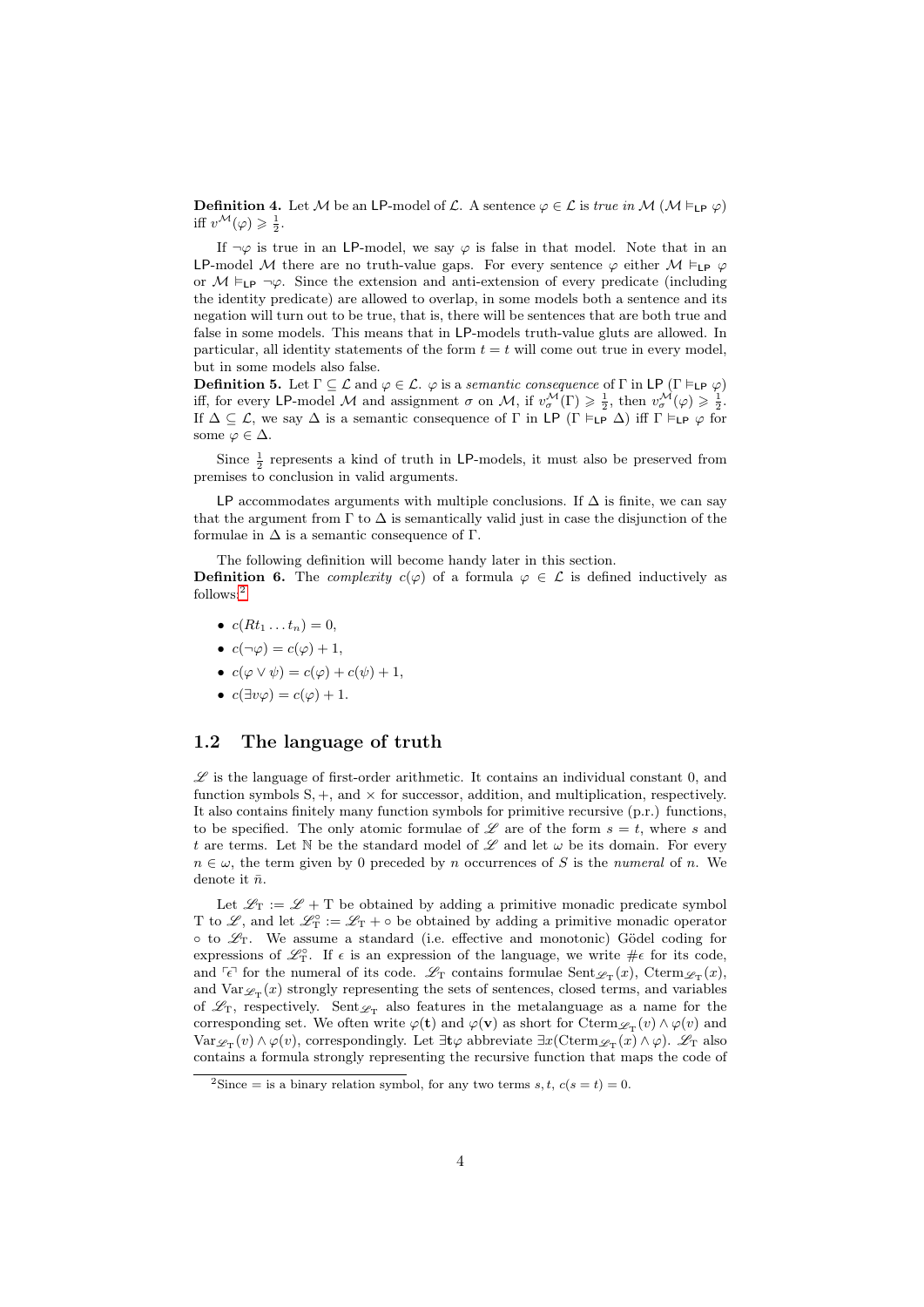a term of  $\mathscr L$  to its value. Although it is not possible to have a function symbol for it in the language on pain of triviality, we write  $val(x) = y$ , for perspicuity.<sup>[3](#page-4-0)</sup>

 $\mathscr{L}_T$  contains a function symbol = representing the p.r. function that maps the codes of two terms s and t to the code of  $s = t$ . T does a similar job for T.  $$ represents in  $\mathscr{L}_{T}$  the p.r. function that assigns the code of  $\neg \varphi$  to the code of each formula  $\varphi$ , and similarly for  $\vee$ .  $\exists$  represents the function that takes the code of a formula  $\varphi$  and a variable v and returns the code of  $\exists v \varphi$ . Let num(x) represent the function that maps each number to the code of its numeral. Finally, s represents the function that takes the codes of a formula  $\varphi$ , term t, and variable v, and returns the code of  $\varphi[t/v]$ , that is, the result of substituting all free occurrences of v in  $\varphi$  with t, if v is free for t in  $\varphi$ . Let  $\lceil \varphi(x) \rceil$  abbreviate s( $\lceil \varphi(x) \rceil$ , num $(x)$ ,  $\lceil x \rceil$ ), so that x is free in  $\lceil \varphi(x) \rceil$ , and let  $\lceil \varphi(\mathbf{t}) \rceil$  abbreviate s( $\lceil \varphi(x) \rceil$ , t,  $\lceil x \rceil$ ), so we can quantify over t in  $\lceil \varphi(\mathbf{t}) \rceil$  as well.

Due to Tarski's theorem, we know there is no classical expansion of  $\mathbb N$  to  $\mathscr{L}_{\mathrm{T}}$  in which  $T\varphi$  and  $\varphi$  receive the same truth value for every sentence  $\varphi$  of  $\mathscr{L}_T$ . The traditional way to see this is via the liar paradox. Let  $\langle N, S \rangle$  be a classical expansion of N to  $\mathscr{L}_{T}$ , where  $S \subseteq \omega$  is the extension of T in the model. By the diagonal lemma, provable in Robinson arithmetic, there is a sentence  $\lambda \in \mathscr{L}_{\mathcal{T}}$  such that  $\lambda \leftrightarrow \neg T\gamma T$  is true in  $\langle \mathbb{N}, S \rangle$ . Thus, we cannot have a transparent truth predicate in  $\langle \mathbb{N}, S \rangle$ .

#### <span id="page-4-1"></span>1.3 Fixed-point models

Unlike classical logic, LP does contain expansions of N to  $\mathscr{L}_T$  where each sentence and its truth predication have the same truth value, including  $\lambda$ . Following Kripke's method, we can construct such models, as shown in what follows.

Let  $\langle \mathbb{N}, S^+, S^- \rangle$  be an LP-model that expands  $\mathbb{N}$  to  $\mathscr{L}_T$ .  $S^+$  is the extension of T and  $S^-$  its anti-extension. Note that, as in  $\mathbb{N}$ , = is interpreted classically, so all identity statements will get a classical truth value in  $\langle \mathbb{N}, S^+, S^- \rangle$ . Truth-value gluts are confined to the fragment of the language containing the truth predicate.

Let  $\overline{Sent_{\mathscr{L}_{T}}}$  be  $\omega \setminus \text{Sent}_{\mathscr{L}_{T}}$ , and let  $\Phi : \wp(\omega)^2 \to \wp(\omega)^2$  be such that  $\Phi(S^+,S^-)=\langle \{\#\varphi\in \mathrm{Sent}_{\mathscr{L}_\mathrm{T}}\mid \langle \mathbb{N}, S^+,S^-\rangle \vDash_{\mathsf{LP}} \varphi\},$  $\{\#\varphi\in\mathrm{Sent}_{\mathscr{L}_{\mathrm{T}}}\mid\langle\mathbb{N},S^+,S^-\rangle\models_{\mathsf{LP}}\neg\varphi\}\cup\overline{\mathrm{Sent}_{\mathscr{L}_{\mathrm{T}}}}\rangle$ 

 $\Phi$  maps the extension of T in an LP-model of  $\mathscr{L}_T$  to the set of codes of true sentences in the model, and the anti-extension to the set of codes of false sentences plus the numbers that don't codify a sentence. Note that the resulting model  $\langle \mathbb{N}, \Phi(S^+, S^-) \rangle$ is an LP-model as well. If  $\Phi(S^+, S^-) = \langle S^+, S^- \rangle$ , we say  $\langle \mathbb{N}, S^+, S^- \rangle$  is a fixed-point model of  $\mathscr{L}_T$ .

<span id="page-4-2"></span>**Proposition 7.** If  $\langle \mathbb{N}, S^+, S^- \rangle$  is a fixed-point model and  $\varphi$  a sentence of  $\mathscr{L}_{\mathcal{T}}$ , then  $v^{\langle \mathbb{N}, S^+, S^- \rangle}(\varphi) = v^{\langle \mathbb{N}, S^+, S^- \rangle}(\mathrm{T} \varphi).$ 

*Proof.* Let us write v for  $v^{(\mathbb{N},S^+,S^-)}$ , for perspicuity. If  $v(\varphi) = 1$ , then  $\langle \mathbb{N}, S^+, S^- \rangle \models_{\mathsf{LP}}$  $\varphi$  but  $\langle \mathbb{N}, S^+, S^- \rangle \nvDash_{\mathsf{LP}} \neg \varphi$ . Thus,  $\varphi \in S^+ \setminus S^-$ , so  $v(\mathrm{T}^r \varphi) = 1$ . Similarly, if  $v(\varphi) = 0$ , then  $\langle \mathbb{N}, S^+, S^- \rangle \nvDash_{\mathsf{LP}} \varphi$  and  $\langle \mathbb{N}, S^+, S^- \rangle \vDash_{\mathsf{LP}} \neg \varphi$ . Thus,  $\varphi \in S^- \setminus S^+$ , so  $v(\mathrm{T}^c \varphi) = 0$ . Finally, if  $v(\varphi) = \frac{1}{2}$ , then  $\langle \mathbb{N}, S^+, S^- \rangle \models_{\mathsf{LP}} \varphi$  and  $\langle \mathbb{N}, S^+, S^- \rangle \models_{\mathsf{LP}} \neg \varphi$ . Thus,  $\varphi \in$  $S^+ \cap S^-$ , so  $v(\mathrm{T} \varphi) = \frac{1}{2}$ .  $\Box$ 

<span id="page-4-0"></span><sup>&</sup>lt;sup>3</sup>Since  $\mathscr L$  has a function symbol s for the substitution function, as stated in the following paragraph, we can obtain a version of the strong diagonal lemma. If  $val(x)$  were a term of the language, strong diagonalisation would entail the existence of a term t such that  $t = \Im(\text{val}(t))$ , which would imply that  $val(t) = S(val(t))$ .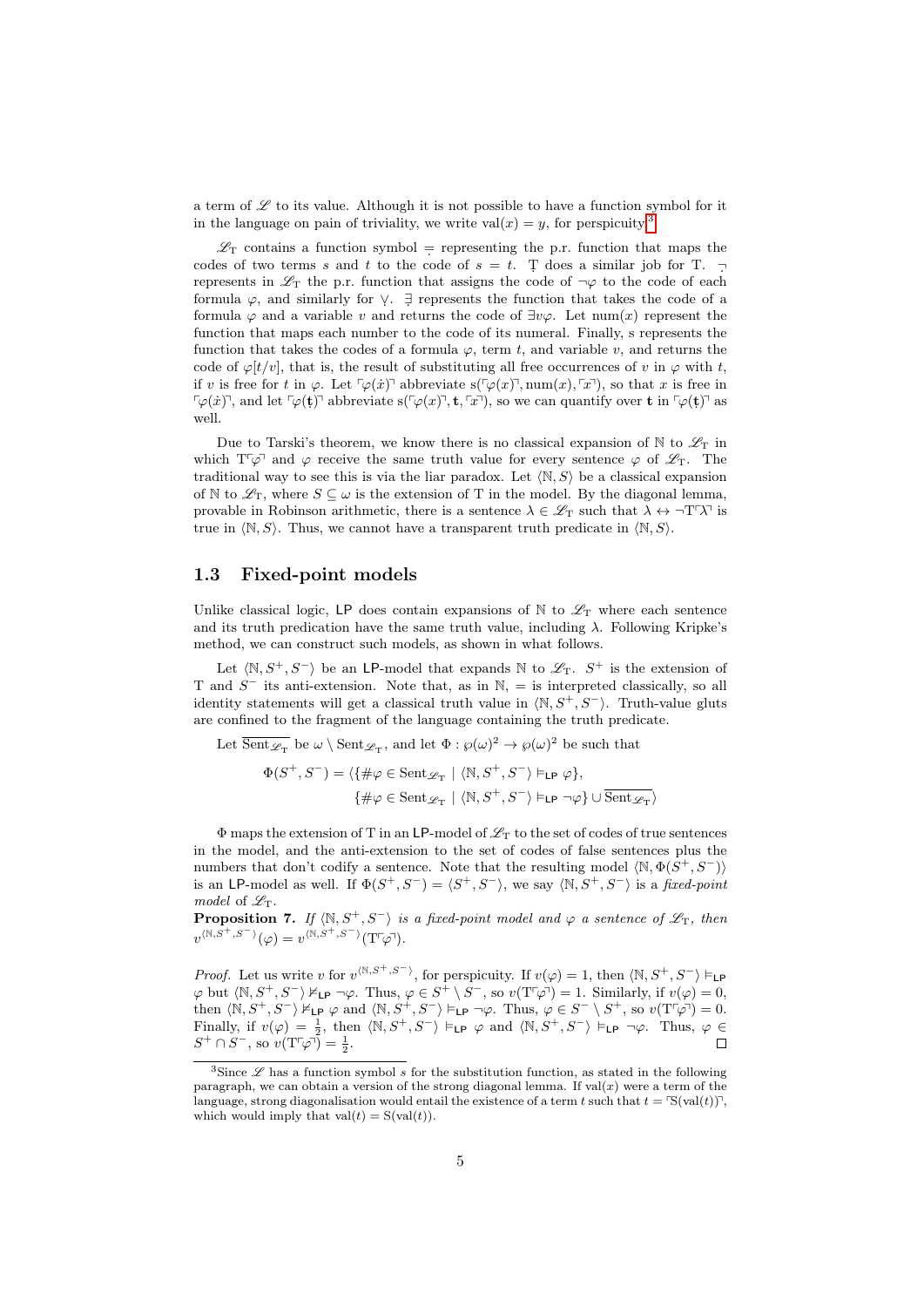Therefore, if there were a fixed-point model, we would have an interpretation of  $\mathscr{L}_{\mathrm{T}}$  in which T is a transparent truth predicate. Next we construct such model. First, we define a transfinite sequence of ordered pairs of subsets of  $\omega$  as follows:

$$
\langle S_{\alpha}^{+}, S_{\alpha}^{-} \rangle = \begin{cases} \langle \omega, \omega \rangle, & \text{if } \alpha = 0 \\ \Phi(S_{\alpha-1}^{+}, S_{\alpha-1}^{-}), & \text{if } \alpha \text{ is a successor ordinal} \\ \langle \bigcap_{\beta < \alpha} S_{\beta}^{+}, \bigcap_{\beta < \alpha} S_{\beta}^{-} \rangle, & \text{if } \alpha \text{ is a limit ordinal} \end{cases}
$$

Note that  $\langle \mathbb{N}, S_0^+, S_0^- \rangle$  is an LP-model of  $\mathscr{L}_T$ . For every ordinal  $\alpha$ , let  $v_\alpha$  be the valuation function in  $\langle \mathbb{N}, \mathbb{S}_{\alpha}^+, \mathbb{S}_{\alpha}^- \rangle$ .

- **Lemma 8.** (i) Let  $\alpha < \beta$ . If  $v_{\alpha}(\varphi) = 1$ , then  $v_{\beta}(\varphi) = 1$ , and if  $v_{\alpha}(\varphi) = 0$ , then  $v_\beta(\varphi)=0.$
- (ii) If  $\alpha < \beta$ , then  $S^+_{\beta} \subseteq S^+_{\alpha}$  and  $S^-_{\beta} \subseteq S^-_{\alpha}$ , that is, the sequence is monotonically decreasing.
- *Proof.* (i) By induction on the complexity of  $\varphi$ . If  $\varphi$  is an atomic sentence, then it is either an identity statement or of the form  $T\bar{n}$ . In the former case the result follows trivially from the fact that identity statements receive the same value in every model of the sequence. We prove the latter case by a transfinite induction on  $\alpha$ . If  $\alpha = 0$ ,  $v_{\alpha}(T\bar{n}) = \frac{1}{2}$ . Assume the result holds for all  $\gamma < \alpha$ , and let  $v_\alpha(T\bar{n}) = 1$ . Then,  $n \in S_\alpha^+ \setminus S_\alpha^-$ , so  $n = \#\psi \in \text{Sent}_{\mathscr{L}_T}$ . If  $\alpha$  is a successor ordinal,  $\langle \mathbb{N}, \mathbb{S}_{\alpha-1}^+, \mathbb{S}_{\alpha-1}^- \rangle \nvDash_{\mathsf{LP}} \neg \psi$ , that is,  $v_{\alpha-1}(\psi) = 1$ . By inductive hypothesis,  $v_\beta(\psi) = 1$  for all  $\beta > \alpha - 1$ . Therefore,  $v_\beta(T^{\dagger}\psi) = 1$  for all  $\beta > \alpha$ . If  $\alpha$  is a limit ordinal, there exists  $\gamma < \alpha$  such that  $\#\psi \in S^+_{\gamma} \setminus S^-_{\gamma}$ . Thus,  $v_{\gamma-1}(\psi) = 1$ . By inductive hypothesis,  $v_\beta(\psi) = 1$  for all  $\beta > \gamma - 1$ . Therefore,  $v_\beta(T^{\tau}\psi) = 1$ for all  $\beta > \alpha$ . The proof for  $v_{\alpha}(T\bar{n}) = 0$  is symmetrical, except for  $n \in \text{Sent}_{\mathscr{L}_{T}}$ . Note that in this case  $v_\beta(T\bar{n}) = 0$  for every  $\beta > 0$ .

Assume the result holds for every sentence of complexity less than  $c(\varphi)$ , and let  $\varphi := \neg \psi$ . If  $v_\alpha(\varphi) = 1$ ,  $v_\alpha(\psi) = 0$ . By inductive hypothesis, for every  $\beta > \alpha$  we have that  $v_\beta(\psi) = 0$ . Thus, for every  $\beta > \alpha$  we also have that  $v_\alpha(\neg \psi) = 1$ . If  $v_{\alpha}(\varphi) = 0$ , the proof is symmetrical. The cases in which  $\varphi$  is a disjunction or an existential claim can be dealt with in a similar way.

(ii) Let  $\alpha < \beta$ . If  $\beta = 0$ , the proof is trivial. Thus, let  $\beta > 0$ , and assume  $n \notin S^+_{\alpha}$ . If  $n \in \overline{\text{Sent}_{\mathscr{L}_{\text{T}}}}$ , then  $n \notin \text{S}_{\beta}^+$  either. If  $n = \#\varphi \in \text{Sent}_{\mathscr{L}_{\text{T}}}$ , then  $\text{v}_{\alpha-1}(\varphi) = 0$ . By 1,  $v_{\beta-1}(\varphi) = 0$ . Therefore,  $n \notin S_\beta^+$ . The proof of  $S_\beta^- \subseteq S_\alpha^-$  is symmetrical.

 $\Box$ 

 $\Box$ 

Thus, once a sentence in the sequence of models  $\langle \mathbb{N}, \mathbb{S}_{\alpha}^+, \mathbb{S}_{\alpha}^-\rangle$  acquires a classical truth value at some ordinal, it receives that value in every later stage in the sequence. Also, once a sentence leaves the extension or anti-extension of the truth predicate in the sequence at an ordinal, it never re-enters the extension or anti-extension, respectively, at a later stage. Therefore, we have the following result.

**Proposition 9.** For some ordinal  $\alpha$ ,  $\Phi(S_\alpha^+, S_\alpha^-) = \langle S_\alpha^+, S_\alpha^- \rangle$ , that is, the sequence reaches a fixed point.

Proof. By point 2 of Lemma [8](#page-0-0) and cardinality considerations.

Let  $\xi$  be the smallest ordinal such that  $\Phi(S_{\xi}^+, S_{\xi}^-) = \langle S_{\xi}^+, S_{\xi}^- \rangle$ . Therefore,  $\langle \mathbb{N}, S_{\xi}^+, S_{\xi}^- \rangle$ is a fixed-point model of LP. This shows that LP is able to accommodate a transparent truth predicate in the presence of paradoxical expressions.

Paradoxical expressions such as  $\lambda$  cannot receive a classical truth value in any model in which every sentence and its truth ascription have the same truth value.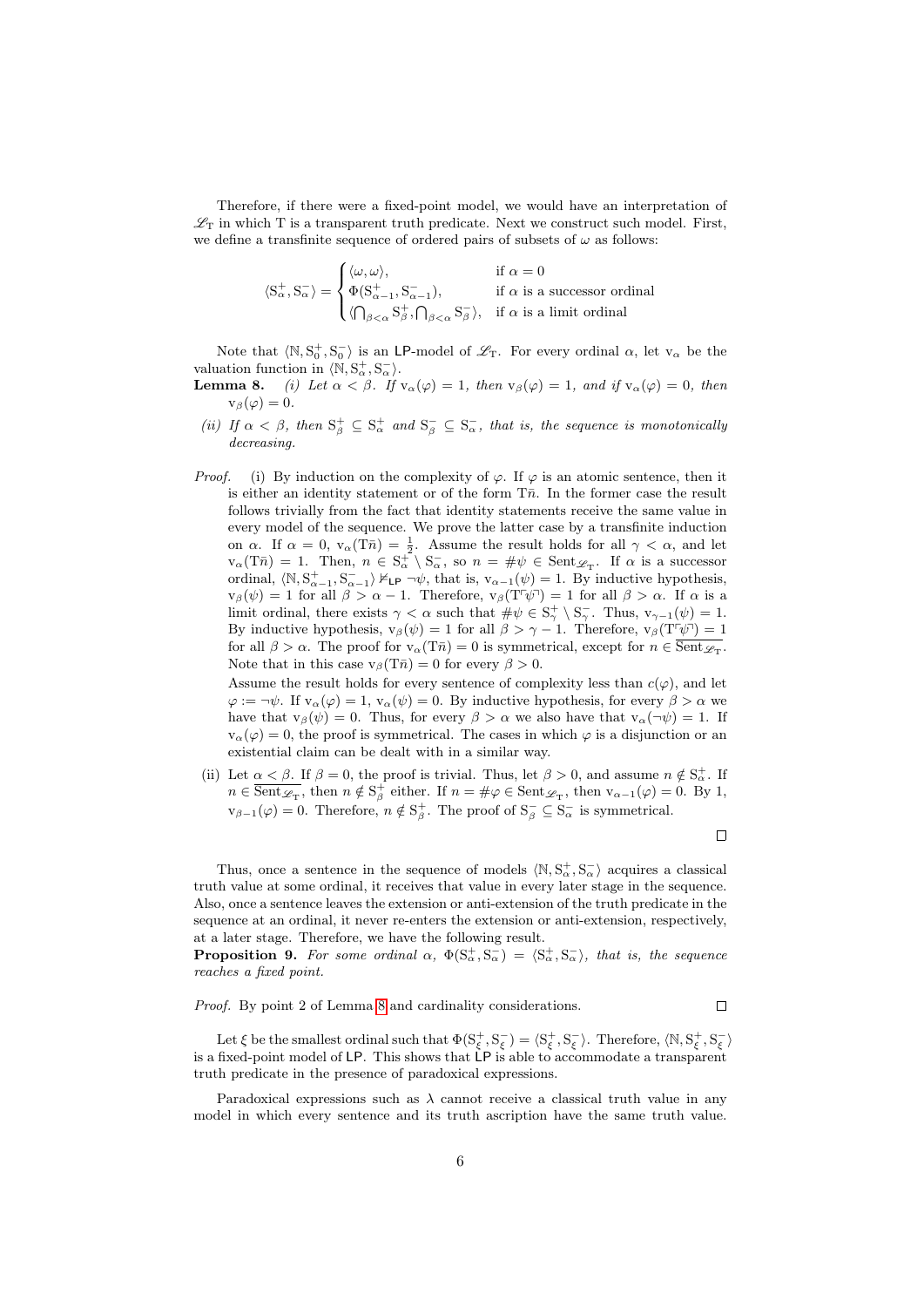Therefore, in fixed-point LP-models, all paradoxical expressions receive truth value  $\frac{1}{2}$ . In less technical terms, they are all both true and false.

### <span id="page-6-0"></span>2 Two axiomatisations

In this section a calculus for LP is given. Then, the logic LP◦ is introduced both semantically and proof-theoretically. I show that LP<sup>○</sup> is an LFI, as it extends LP with a consistency operator ◦, intended as a device for recovering classical reasoning on demand. Then, I present two axiomatisations of the family of fixed-point LP-models introduced in [1.3:](#page-4-1) a paraconsistent one, CKF, and a classical one, KFG. As we will see in the next section, it turns out that (the internal logic of) KFG is stronger than CKF, not because CKF's underlying logic is incomplete, and not with respect to the truththeoretic content of each theory, but with respect to their arithmetical consequences. This implies that abandoning classical logic for a paraconsistent one can affect the nonsemantic content of a theory even in the presence of consistency operators, contrary to what is normally believed.

### <span id="page-6-2"></span>2.1 Axiomatising the Logic of Paradox

The obvious way of axiomatising the fixed-point LP-models introduced in the previous section is over a sound and complete calculus with respect to the class of all LPmodels. In this section I provide a Gentzen-style multiple-conclusion sequent calculus with such characteristics. However, the theory will be formulated in LP°. We enrich the language with a consistency operator to enforce classicality when needed, that is, when no truth-theoretic content is involved.

There are several ways to give a sequent calculus for  $\mathsf{LP}.^4$  $\mathsf{LP}.^4$  My presentation is close to Avron's [\[2,](#page-31-3) [3\]](#page-31-4), but contains rules for the quantifiers and the identity predicate. Let  $\mathcal L$  be a first-order language as in section [1.1.](#page-2-0) Recall a literal is a formula that is either atomic or the negation of an atomic formula. Let  $\Gamma, \Delta \subseteq \mathcal{L}$  be finite sets of formulae,  $\varphi, \psi$  be formulae, t be a term, and u, v variables of L. A sequent of L has the form  $\Gamma \Rightarrow \Delta$ . For perspicuity, we write  $\Gamma, \varphi$  and  $\Gamma, \Delta$  for  $\Gamma \cup {\varphi}$  and  $\Gamma \cup \Delta$ , respectively. The calculus for LP consists of the following axiom and rules:

$$
\Gamma, \varphi \Rightarrow \varphi, \Delta \tag{I}
$$

$$
\frac{\Gamma, \varphi \Rightarrow \Delta \qquad \Gamma \Rightarrow \varphi, \Delta}{\Gamma \Rightarrow \Delta} \text{ (Cut)}
$$
\n
$$
\frac{\Gamma, t = t \Rightarrow \Delta}{\Gamma \Rightarrow \Delta} \text{ (Ref)}
$$
\n
$$
\frac{\Gamma, s = t, \varphi[s/v], \varphi[t/v] \Rightarrow \Delta}{\Gamma, s = t, \varphi[s/v] \Rightarrow \Delta} \text{ (Repl)}
$$
\n
$$
\frac{\Gamma, \varphi \Rightarrow \neg \varphi, \Delta}{\Gamma \Rightarrow \neg \varphi, \Delta} \text{ (-R)}
$$

<span id="page-6-1"></span><sup>4</sup>See, for instance, Beall [\[6\]](#page-31-5) for a formulation of a multi-conclusion 2-sided sequent calculus for the propositional fragment of LP inspired in tableaux, and Ripley [\[28\]](#page-32-6) for a 3-sided sequent calculus for first-order languages with identity.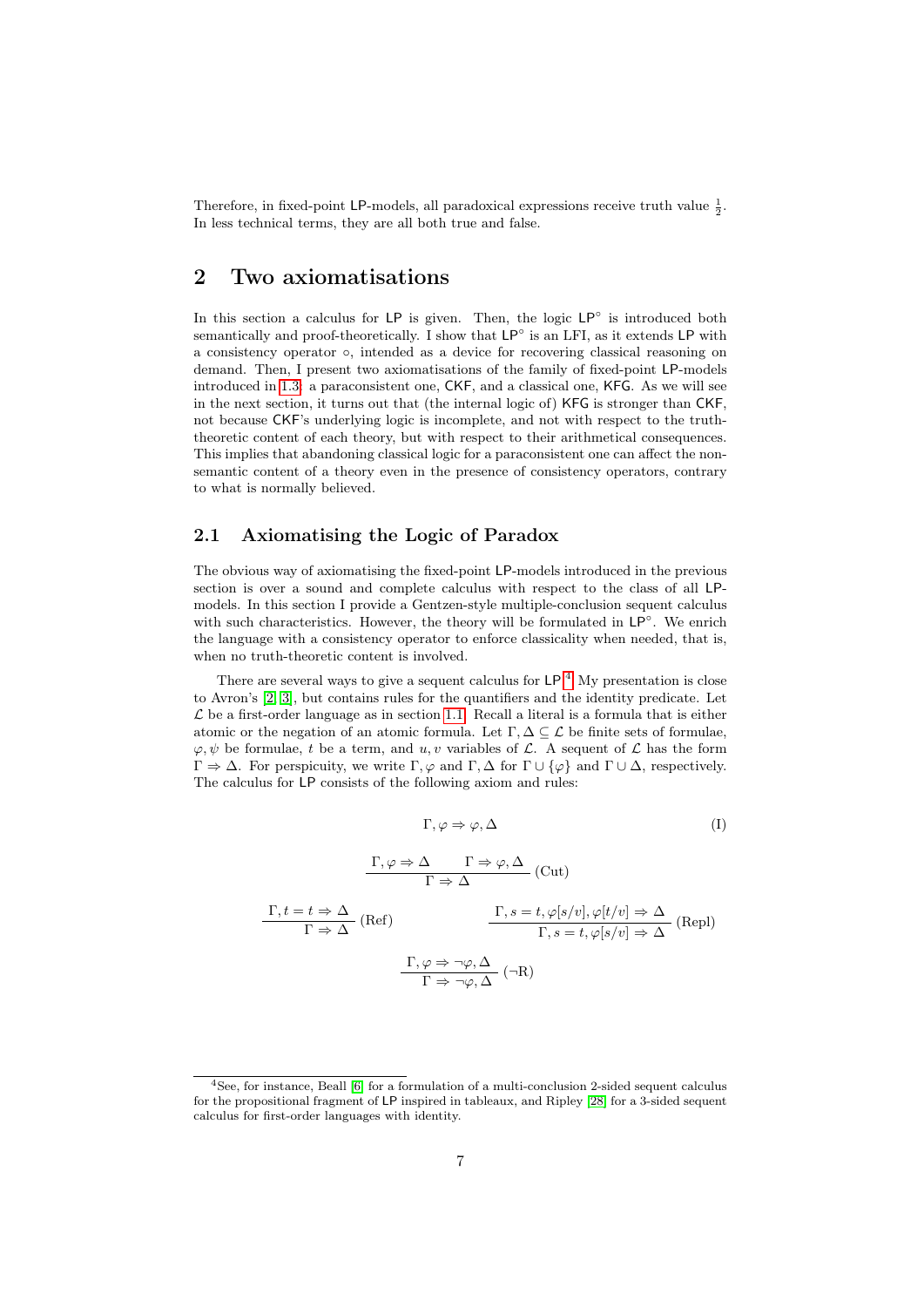$$
\frac{\Gamma, \varphi \Rightarrow \Delta}{\Gamma, \neg \neg \varphi \Rightarrow \Delta} (\neg \neg L) \qquad \frac{\Gamma \Rightarrow \varphi, \Delta}{\Gamma \Rightarrow \neg \neg \varphi, \Delta} (\neg \neg R)
$$
\n
$$
\frac{\Gamma, \varphi \Rightarrow \Delta}{\Gamma, \varphi \lor \psi \Rightarrow \Delta} (\lor L) \qquad \frac{\Gamma \Rightarrow \varphi, \psi, \Delta}{\Gamma \Rightarrow \varphi \lor \psi, \Delta} (\lor R)
$$
\n
$$
\frac{\Gamma, \neg \varphi, \neg \psi \Rightarrow \Delta}{\Gamma, \neg (\varphi \lor \psi) \Rightarrow \Delta} (\neg \lor L) \qquad \frac{\Gamma \Rightarrow \neg \varphi, \Delta}{\Gamma \Rightarrow \neg (\varphi \lor \psi), \Delta} (\neg \lor R)
$$
\n
$$
\frac{\Gamma, \varphi[u/v] \Rightarrow \Delta}{\Gamma, \exists v \varphi \Rightarrow \Delta} (\exists L) \qquad \frac{\Gamma \Rightarrow \varphi[t/v], \Delta}{\Gamma \Rightarrow \exists v \varphi, \Delta} (\exists R)
$$
\n
$$
\frac{\Gamma, \neg \varphi[t/v] \Rightarrow \Delta}{\Gamma, \exists v \varphi \Rightarrow \Delta} (\neg \exists L) \qquad \frac{\Gamma \Rightarrow \varphi[t/v], \Delta}{\Gamma \Rightarrow \exists v \varphi, \Delta} (\neg \exists R)
$$

The axiom and (Repl) are restricted to cases in which  $\varphi$  is a literal. In (¬R)  $\varphi$ must be an atomic formula. In ( $\exists L$ ) and ( $\neg \exists R$ ), u cannot be free in the conclusion. Restrictions on  $(I)$ ,  $(Repl)$ , and  $(\neg R)$  are just there to facilitate the proofs of cutelimination, soundness, and completeness given in the appendix. Unrestricted versions of these rules can be easily shown to be admissible in the system.

Given the availability of (Cut) and that we allow for contexts in (I), the structural rule of weakening, that is,

$$
\frac{\Gamma \Rightarrow \Delta}{\Gamma, \Gamma' \Rightarrow \Delta, \Delta'} (W)
$$

is also admissible in LP.

(Ref) and (Repl) are inter-derivable with the sequents  $\Rightarrow t = t$  and  $s = t$ ,  $\varphi[s/v] \Rightarrow$  $\varphi[t/v]$ , respectively. Although the latter are more commonly used, I choose the rules over the sequents to facilitate proofs of metatheoretic results, following Takeuti [\[30\]](#page-32-7).<sup>[5](#page-7-0)</sup>

The unrestricted version of ( $\neg R$ ), the sequents  $\Gamma \Rightarrow \varphi, \neg \varphi, \Delta$ , and the following inference

$$
\dfrac{\Gamma,\varphi\Rightarrow\Delta}{\Gamma\Rightarrow\neg\varphi,\Delta}
$$

are all inter-derivable. They express that the negation in LP is exhaustive, that is, for every sentence  $\varphi$  we have that either  $\varphi$  or  $\neg \varphi$ ; there are no truth-value gaps. Indeed, together with (∨R), they entail all sequents of the form  $\Rightarrow \varphi \vee \neg \varphi$ , that is, the Law of Excluded Middle.

On the other hand, since we lack a rule that allows us to introduce the negation symbol to the left, we cannot derive any sequent of the form  $\varphi, \neg \varphi \Rightarrow ^6$  $\varphi, \neg \varphi \Rightarrow ^6$ . As a consequence, the rule of Explosion, given by the sequents  $\varphi, \neg \varphi \Rightarrow \psi$ , and according to which a contradiction entails everything, is not valid in LP.

Note as well that not all sequents of the form  $\varphi, \varphi \to \psi \Rightarrow \psi \text{--i.e. } \varphi, \neg \varphi \lor \psi \Rightarrow$  $\psi$ —are derivable in LP, for they are not all sound with respect to the semantics introduced in section [1.1.](#page-2-0) If  $\varphi$  is both true and false in a model and assignment

<span id="page-7-0"></span><sup>&</sup>lt;sup>5</sup>See also Troelstra & Schwichtenberg [\[31\]](#page-32-8) and Negri & von Plato [\[22\]](#page-32-9).

<span id="page-7-1"></span><sup>6</sup>This follows from the soundness theorem, Proposition [37.](#page-22-0)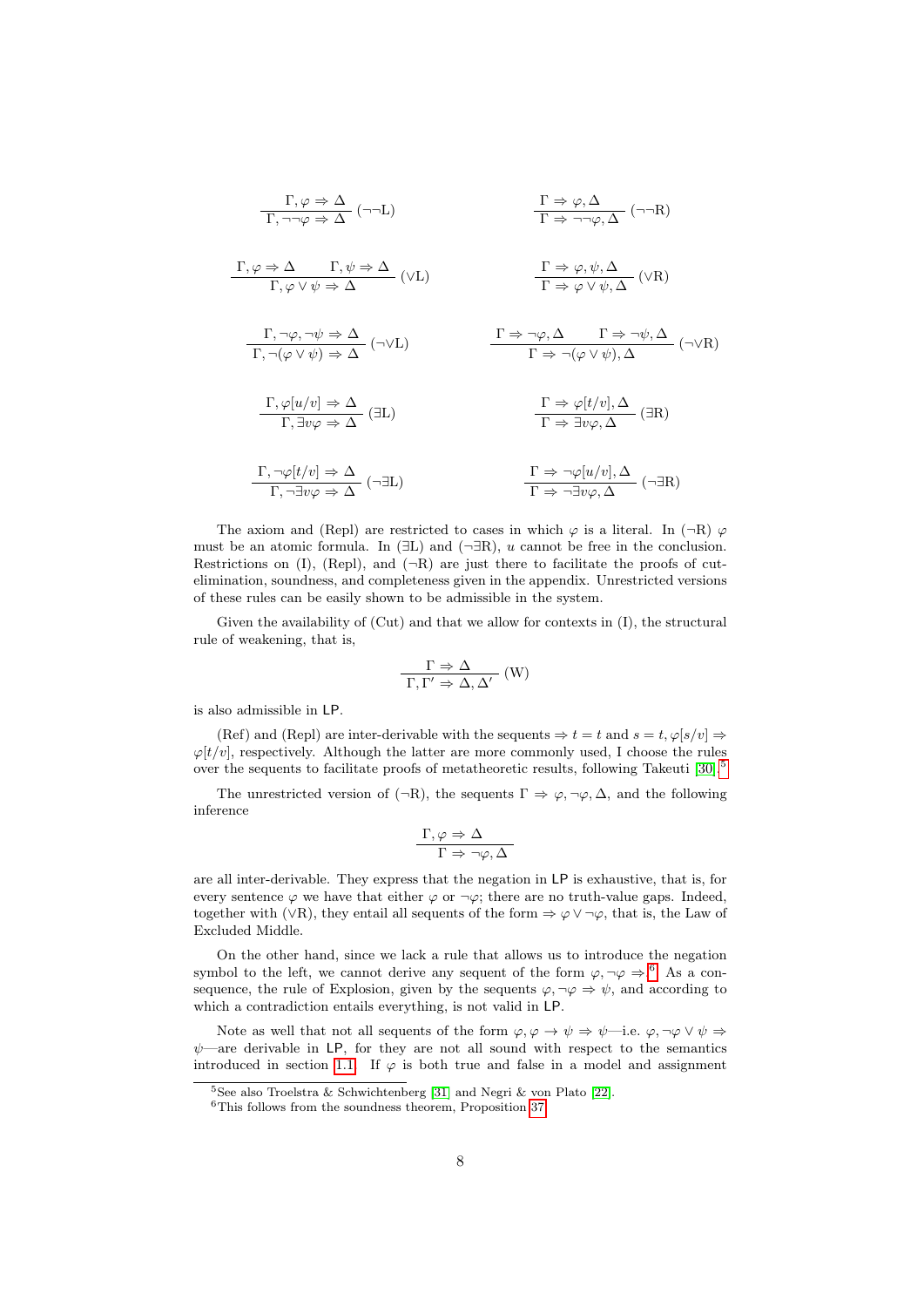and  $\psi$  is just false,  $\varphi \to \psi$  ( $\neg \varphi \lor \psi$ ) turns out both true and false in that model and assignment. In other words, neither Modus Ponens nor Disjunctive Syllogism are valid inferences in LP.

Let the formula with the connectives in the conclusion of a rule be the *principal* formula of that rule. (Ref) and (Repl) have no principal formulae. The calculus for LP is not canonical in the following sense: more than one connective occurs in the principal formulae of some rules, connectives occur sometimes also in the premisses, and formulae in the premisses are not always subformulae of those in the conclusion, that is, the subformula property doesn't hold. Unfortunately, this is not a defect of our formulation but an intrinsic feature of LP's consequence relation (cf. Avron [\[3\]](#page-31-4)).

If a sequent  $\Gamma \Rightarrow \Delta$  is derivable in LP from a (possibly empty) set of sequents  $\Gamma_1 \Rightarrow \Delta_1, \ldots, \Gamma_n \Rightarrow \Delta_n$ , let us write  $\Gamma_1 \Rightarrow \Delta_1, \ldots, \Gamma_n \Rightarrow \Delta_n \vdash_{\mathsf{LP}} \Gamma \Rightarrow \Delta$ , and similarly for  $LP^{\circ}$ , the system that will be introduced in the next section. **Definition 10.** Let  $\Gamma \subseteq \mathcal{L}$  and  $\varphi \in \mathcal{L}$ .  $\varphi$  is a proof-theoretic consequence of  $\Gamma$  in LP  $(\Gamma \vdash_{\mathsf{LP}} \varphi)$  iff  $\vdash_{\mathsf{LP}} \Gamma \Rightarrow \varphi$ .

#### <span id="page-8-0"></span>2.2 A Logic of Formal Inconsistency

We now expand the language and the calculus for LP with a consistency operator. Let  $\mathcal{L}^{\circ} := \mathcal{L} + \circ$  extend  $\mathcal{L}$  with a monadic primitive operator  $\circ$ . If  $\varphi$  is a formula of  $\mathcal{L}^{\circ}$ , so is  $\circ \varphi$ . An LP°-model is just an LP-model, and assignments are defined as before.

**Definition 11.** Let M be an LP<sup>°</sup>-model of  $\mathcal{L}^{\circ}$ , and let  $\sigma$  be an assignment on M. A valuation  $v^{\mathcal{M}}_{\sigma}$  in M is a function that assigns values from the set  $\{0, \frac{1}{2}, 1\}$  to each formula in  $\mathcal{L}^{\circ}$  according to the clauses in Definition [1](#page-2-1) plus the following:

• 
$$
v^{\mathcal{M}}_{\sigma}(\circ\varphi) = \begin{cases} 1, & \text{if } v^{\mathcal{M}}_{\sigma}(\varphi) \neq \frac{1}{2} \\ 0, & \text{otherwise} \end{cases}
$$

**Definition 12.** Let M be an LP<sup>°</sup>-model of  $\mathcal{L}^{\circ}$ . A sentence  $\varphi \in \mathcal{L}^{\circ}$  is true in M  $(\mathcal{M} \vDash_{\mathsf{LP}^{\circ}} \varphi)$  iff  $v^{\mathcal{M}}_{\sigma}(\varphi) \geq \frac{1}{2}$  for every assignment  $\sigma$  on  $\mathcal{M}$ .

As before, a sentence  $\varphi$  can be both true and false in a model. In that case, every assignment on the model will map  $\varphi$  to  $\frac{1}{2}$ . As a consequence,  $\circ\varphi$  will receive the value 0. If, on the contrary,  $\varphi$  has a classical truth value in a model,  $\circ\varphi$  receives the value 1. Thus, ○ is a *consistency* operator: it applies precisely to those formulae that are not both true and false. Moreover, no formula of the form  $\infty$  can be both true and false. Consistency is a classical matter.

<span id="page-8-1"></span>**Definition 13.** Let  $\Gamma \subseteq \mathcal{L}^{\circ}$  and  $\varphi \in \mathcal{L}^{\circ}$ .  $\varphi$  is a semantic consequence of  $\Gamma$  in LP<sup>°</sup>  $(\Gamma \models_{\mathsf{LP}^{\circ}} \varphi)$  iff, for every  $\mathsf{LP}^{\circ}\text{-}\mathrm{model}\nrightarrow \mathcal{M}$  and assignment  $\sigma$  on  $\mathcal{M}$ , if  $v^{\mathcal{M}}_{\sigma}(\Gamma) \geq \frac{1}{2}$ , then  $v^{\mathcal{M}}_{\sigma}(\varphi)\geqslant \frac{1}{2}.$ 

The calculus for LP<sup>°</sup> extends LP's with the following rules:

$$
\frac{\Gamma \Rightarrow \varphi, \Delta \qquad \Gamma \Rightarrow \neg \varphi, \Delta}{\Gamma, \circ \varphi \Rightarrow \Delta} \text{ (oL)} \qquad \qquad \frac{\Gamma, \varphi, \neg \varphi \Rightarrow \Delta}{\Gamma \Rightarrow \circ \varphi, \Delta} \text{ (oR)} \qquad \qquad \frac{\Gamma, \varphi, \neg \varphi \Rightarrow \Delta}{\Gamma \Rightarrow \varphi, \Delta} \text{ (oR)} \qquad \qquad \frac{\Gamma \Rightarrow \varphi, \Delta \qquad \Gamma \Rightarrow \neg \varphi, \Delta}{\Gamma \Rightarrow \neg \varphi, \Delta} \text{ (oR)} \qquad \qquad \frac{\Gamma \Rightarrow \varphi, \Delta \qquad \Gamma \Rightarrow \neg \varphi, \Delta}{\Gamma \Rightarrow \neg \varphi, \Delta} \text{ (oR)} \qquad \qquad \frac{\Gamma \Rightarrow \varphi, \Delta \qquad \Gamma \Rightarrow \neg \varphi, \Delta}{\Gamma \Rightarrow \varphi, \Delta} \text{ (oR)} \qquad \qquad \frac{\Gamma \Rightarrow \varphi, \Delta \qquad \Gamma \Rightarrow \neg \varphi, \Delta}{\Gamma \Rightarrow \varphi, \Delta} \text{ (oR)} \qquad \qquad \frac{\Gamma \Rightarrow \varphi, \Delta \qquad \Gamma \Rightarrow \varphi, \Delta}{\Gamma \Rightarrow \varphi, \Delta} \text{ (oR)} \qquad \qquad \frac{\Gamma \Rightarrow \varphi, \Delta \qquad \Gamma \Rightarrow \varphi, \Delta}{\Gamma \Rightarrow \varphi, \Delta} \text{ (oR)} \qquad \qquad \frac{\Gamma \Rightarrow \varphi, \Delta \qquad \Gamma \Rightarrow \varphi, \Delta}{\Gamma \Rightarrow \varphi, \Delta} \text{ (oR)} \qquad \qquad \frac{\Gamma \Rightarrow \varphi, \Delta \qquad \Gamma \Rightarrow \varphi, \Delta}{\Gamma \Rightarrow \varphi, \Delta} \text{ (oR)} \qquad \qquad \frac{\Gamma \Rightarrow \varphi, \Delta \qquad \Gamma \Rightarrow \varphi, \Delta}{\Gamma \Rightarrow \varphi, \Delta} \text{ (oR)} \qquad \qquad \frac{\Gamma \Rightarrow \varphi, \Delta \qquad \Gamma \Rightarrow \varphi, \Delta}{\Gamma \Rightarrow \varphi, \Delta} \text{ (oR)} \qquad \qquad \frac{\Gamma \Rightarrow \varphi, \Delta \qquad \Gamma \Rightarrow \varphi, \Delta}{\Gamma \Rightarrow \varphi, \Delta} \text{ (oR)} \qquad \qquad \frac{\Gamma \Rightarrow \varphi, \Delta \qquad \Gamma \Rightarrow \varphi, \Delta}{\Gamma \Rightarrow \varphi, \Delta} \text{ (oR)} \qquad \qquad \frac{\Gamma \Rightarrow
$$

**Definition 14.** Let  $\Gamma \subseteq \mathcal{L}^{\circ}$  and  $\varphi \in \mathcal{L}^{\circ}$ .  $\varphi$  is a proof-theoretic consequence of  $\Gamma$  in LP°  $(\Gamma \vdash_{\mathsf{LP}^\circ} \varphi)$  iff  $\vdash_{\mathsf{LP}^\circ} \Gamma \Rightarrow \varphi$ .

In the appendix I prove cut-elimination, soundness, and completeness for this calculus with respect to the semantics just given. The rule (W) is also admissible in LP◦ .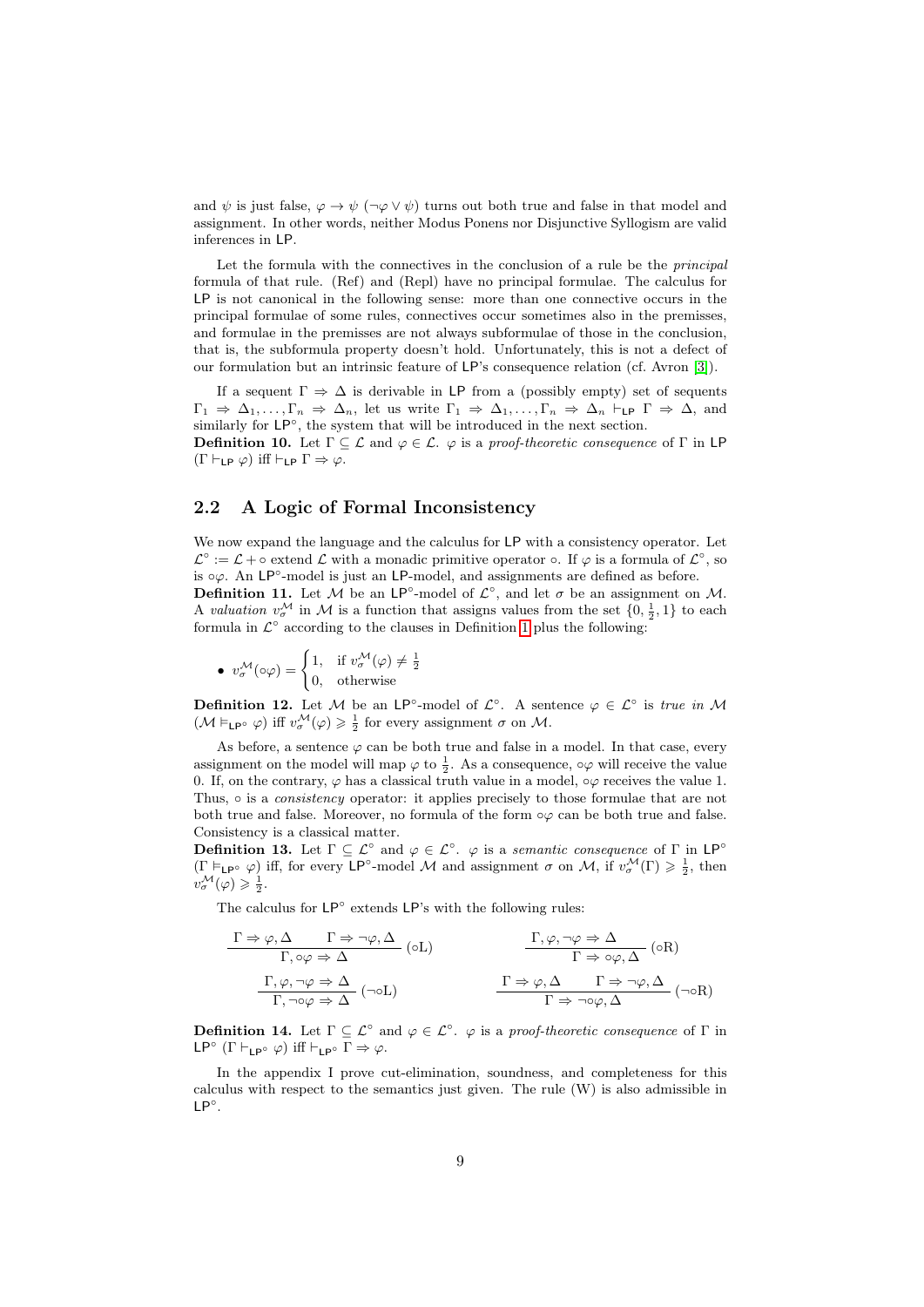LP° is equivalent to the well-known system LFl1<sup>\*</sup> of Carnielli, Marcos, & de Amo [\[14\]](#page-32-10), later axiomatised by Omori & Waragai [\[23\]](#page-32-11) in a Hilbert-style calculus. LP◦ and LFI1<sup>\*</sup> are also equivalent to the system CLuNs with a primitive symbol  $\perp$  for the 'Falsehood', introduced semantically and axiomatised in a Hilbert-style calculus in Batens & De Clercq [\[5\]](#page-31-6). The logical operators of each of these three systems are definable in the other two in a straightforward manner.

LFI1<sup>\*</sup> and CLuNs are often seen as expansions of classical logic rather than weakenings, as all classical operators can be easily defined in them. A fortiori, the same can be said about our LP◦ . However, LP◦ must be understood here as a subclassical logic, since the *official* negation can only behave as our primitive one  $\neg$  and the *official* conditional as the material conditional of LP, to guarantee the existence of fixed-point models.

As a consequence, just like in LP, neither Explosion nor Modus Ponens (or, what is the same, Disjunctive Syllogism) can be said to be valid in LP◦ . Nonetheless, it's easy to show that all sequents of the form

$$
\circ \varphi, \varphi, \varphi \to \psi \Rightarrow \psi
$$

that is,

$$
\circ \varphi, \varphi, \neg \varphi \vee \psi \Rightarrow \psi
$$

are derivable in the system. If consistency of the antecedent is ensured, then Modus Ponens is a valid inference. Thus, so is Disjunctive Syllogism.

<span id="page-9-2"></span>An LFI can be seen as a paraconsistent logic in which Explosion is allowed only locally. More formally, we have the following two definitions:<sup>[7](#page-9-0)</sup> **Definition 15.** A logic L formulated in  $\mathcal{L}^{\circ}$  is an LFI iff

- 1.  $\varphi, \neg \varphi \nvdash_L \psi$  for some formulae  $\varphi, \psi \in \mathcal{L}^\circ$ ;
- 2. there are  $\varphi, \psi \in \mathcal{L}^{\circ}$  such that
	- (a)  $\circ \varphi, \varphi \nvdash_L \psi$ , and
	- (b)  $\circ \varphi, \neg \varphi \nvdash_L \psi$ ; and
- 3.  $\circ \varphi, \varphi, \neg \varphi \vdash_L \psi \text{ for all } \varphi, \psi \in \mathcal{L}^{\circ}.$

<span id="page-9-1"></span>**Definition 16.** A logic L formulated in  $\mathcal{L}^{\circ}$  is a strong LFI iff

- 1. there are formulae  $\varphi, \psi \in \mathcal{L}^{\circ}$  such that
	- (a)  $\varphi, \neg \varphi \nvdash_L \psi,$
	- (b)  $\circ \varphi, \varphi \nvdash_L \psi$ , and
	- (c)  $\circ \varphi, \neg \varphi \nvdash_L \psi$ ; and
- 2.  $\circ \varphi, \varphi, \neg \varphi \vdash_L \psi \text{ for all } \varphi, \psi \in \mathcal{L}^{\circ}.$

Every strong LFI is an LFI, but the other direction of the implication is not true. This is because in Definition [16,](#page-9-1)  $\varphi$  and  $\psi$  have to be the same witnesses of clauses  $2.(\text{a})$ ,  $2.(\text{b})$ , and  $2.(\text{c})$ , whereas in Definition [15](#page-9-2) only clauses  $2.(\text{a})$  and  $2.(\text{b})$  have to satisfy this condition; the witnesses of clause 1 can be different formulae. Proposition 17.  $LP^\circ$  is a strong LFI.

*Proof.* Clauses  $1.(a)-(c)$  of Definition [16](#page-9-1) follow by the soundness of the system, if we take  $\varphi$  and  $\psi$  to be different atomic formulae of  $\mathcal{L}^{\circ}$ . For clause (2), consider the following derivation in LP<sup>°</sup>:

$$
\frac{\varphi, \neg \varphi \Rightarrow \varphi, \psi \qquad \varphi, \neg \varphi \Rightarrow \neg \varphi, \psi}{\varphi, \varphi, \neg \varphi \Rightarrow \psi} (oL)
$$

<span id="page-9-0"></span><sup>&</sup>lt;sup>7</sup>See, e.g. Carnielli, Coniglio & Marcos [\[12\]](#page-31-1) and Carnielli & Coniglio [\[11,](#page-31-7) chap. 2].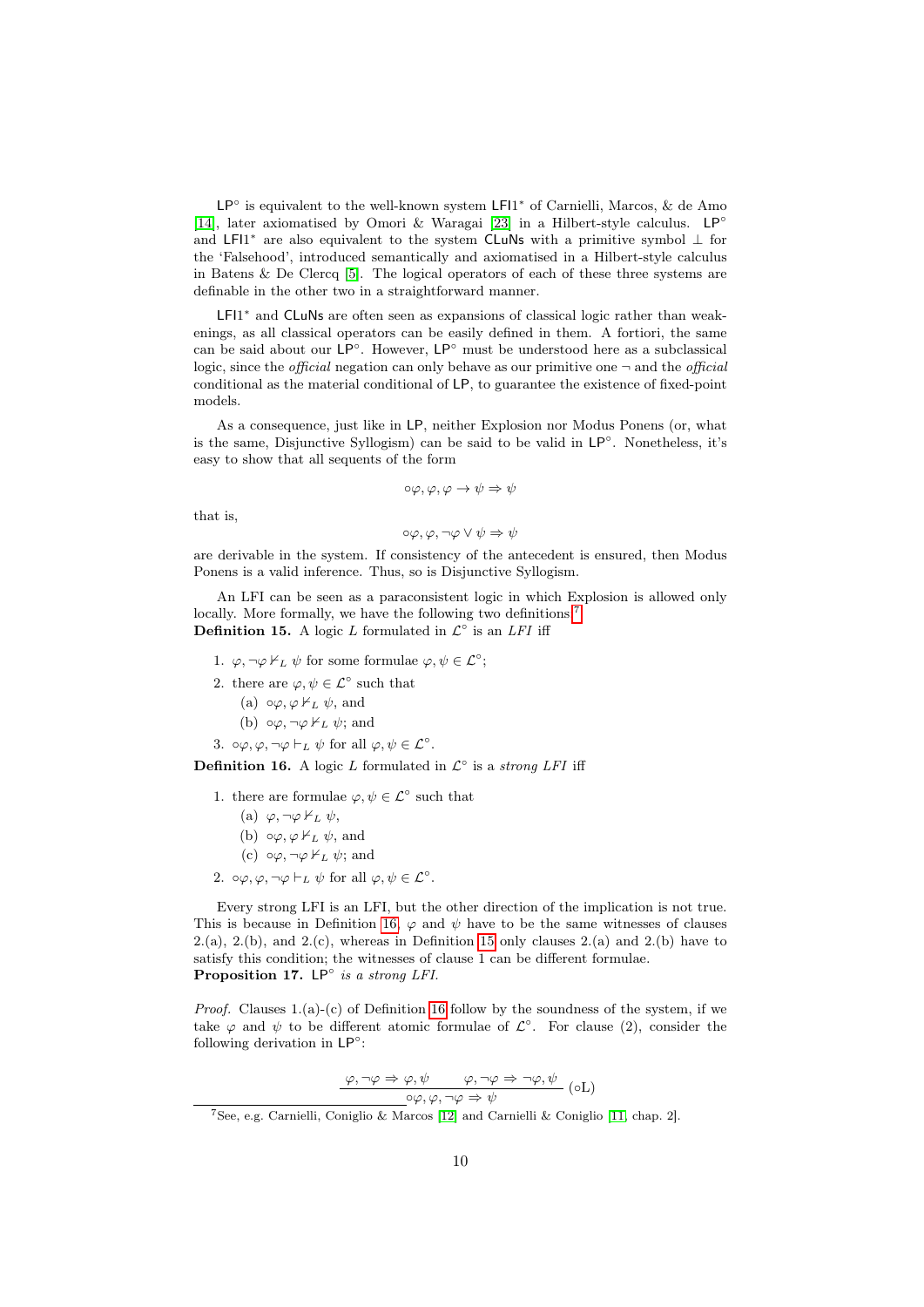#### 2.3 Kripke's fixed-point models in an LFI

In the present section I introduce the system CKF, standing for 'Complete Kripke-Feferman'. CKF is a variant of the system PKF of Halbach  $\&$  Horsten [\[19\]](#page-32-2), an axiomatisation of Kripke's fixed-point models with the Strong Kleene evaluation scheme formulated in basic De Morgan logic. PKF is in turn a variant of the axiomatisation of these models in classical logic introduced by Feferman [\[15\]](#page-32-12), dubbed 'KF' after Kripke and Feferman.<sup>[8](#page-10-0)</sup>

We want  $\mathsf{CKF} \subseteq \mathscr{L}_{\mathrm{T}}^{\circ}$  to axiomatise the class of fixed-point LP-models of  $\mathscr{L}_{\mathrm{T}}$  in LP°. This is plausible, since every LP-model is an LP°-model. Note that, while it will still be true that  $v^{\mathcal{M}}(\varphi) = v^{\mathcal{M}}(T^{\tau}\varphi)$  for every valuation  $v^{\mathcal{M}}$  in a fixed-point model M and every sentence  $\varphi \in \mathscr{L}_T$ , some sentences containing the consistency operator  $\circ$  will not satisfy this equivalence. For only codes of sentences of  $\mathscr{L}_T$  are allowed in the extension of the truth predicate in such models. Unfortunately, it is not possible to redefine the operator Φ in order to achieve fixed points, that is, a transparent truth predicate for the whole language  $\mathscr{L}_{\rm T}^{\circ}$ . The diagonal lemma applied to the formula ∘ $Tx \wedge \neg Tx$  delivers a sentence  $\lambda'$ , such that, in every model  $\langle \mathbb{N}, S^+, S^- \rangle$ of  $\mathscr{L}_{\mathrm{T}}$ ,  $v^{(\mathbb{N},S^{+},S^{-})}(\lambda') = v^{(\mathbb{N},S^{+},S^{-})}(\sigma\Gamma\lambda'^{\top}\wedge\neg\Gamma\lambda'^{\top}).$  Thus,  $\lambda'$  'says' of itself that it's just false, excluding the possibility of it being both true and false. This implies that  $v^{(\mathbb{N},S^+,S^-)}(\lambda') \neq v^{(\mathbb{N},S^+,S^-)}(T^r\lambda')$ .<sup>[9](#page-10-1)</sup> Sentences like  $\lambda'$  are known as 'revenge paradoxes'. They are paradoxical expressions that emerge from the very machinery we introduce to deal with the ordinary paradoxes. To avoid them, we settle for applying the truth predicate to expressions of  $\mathscr{L}_{\mathcal{T}}$  only.

To axiomatise the class of fixed-point models  $\langle \mathbb{N}, S^+, S^- \rangle$  in LP° we need to add axioms for both the arithmetical and the truth-theoretic vocabulary. Let CKF extend LP<sup>o</sup> with an initial sequent  $\Gamma \Rightarrow \varphi, \Delta$  for each basic axiom  $\varphi$  of Peano arithmetic, including definitions for each function symbol other than  $S, +$ , and  $\times$ , and the rule of induction

$$
\frac{\Gamma, \varphi(x) \Rightarrow \varphi(Sx), \Delta}{\Gamma, \varphi(0) \Rightarrow \varphi(t), \Delta}
$$
 (IND)

for each formula  $\varphi(v) \in \mathcal{L}_{\mathcal{T}}^{\circ}$ , if x is not free in  $\Gamma, \Delta$ , and  $\varphi(0)$  and t is arbitrary. We need to add the contexts  $\Gamma$ ,  $\Delta$  to guarantee the admissibility of (W) in the theory.

Since we want to keep classical reasoning for the T-free fragment of the language, we also add initial sequents

<span id="page-10-2"></span>
$$
\Gamma \Rightarrow \circ \varphi, \Delta \tag{CON}
$$

for each  $\varphi \in \mathscr{L}$ . This means that we can apply, for instance, Modus Ponens to sentences in  $\mathscr L$  when needed. In particular, we can reason classically from the basic axioms of Peano arithmetic of conditional form. However, the same cannot be said about the induction schema. Some instances of this principle do contain T. Given that the material conditional does not necessarily detach in LP◦ for formulae containing T, we need to formulate induction as a rule instead. In any case, it is clear that we can derive  $\Rightarrow \varphi$  for every theorem  $\varphi \in \mathscr{L}$  of Peano arithmetic.

Beall [\[9,](#page-31-8) [8\]](#page-31-9) puts forward a so-called 'shrieking' rule in order to equip (a Hilbertstyle calculus presentation of) LP with a device for recovering classical reasoning when

<span id="page-10-1"></span><span id="page-10-0"></span> $8 K$ F' is not the original name Feferman gave to the system. See Halbach [\[18,](#page-32-13) chap. 15].

<sup>&</sup>lt;sup>9</sup>This means that  $\textsf{CKF}$  contains what Barrio, Pailos, & Szmuc [\[4\]](#page-31-10) call a 'strong procedure for self-reference'. Note that the identity of truth values in every extension of N already follows from standard (weak) versions of diagonalisation. The strong diagonal lemma is not required.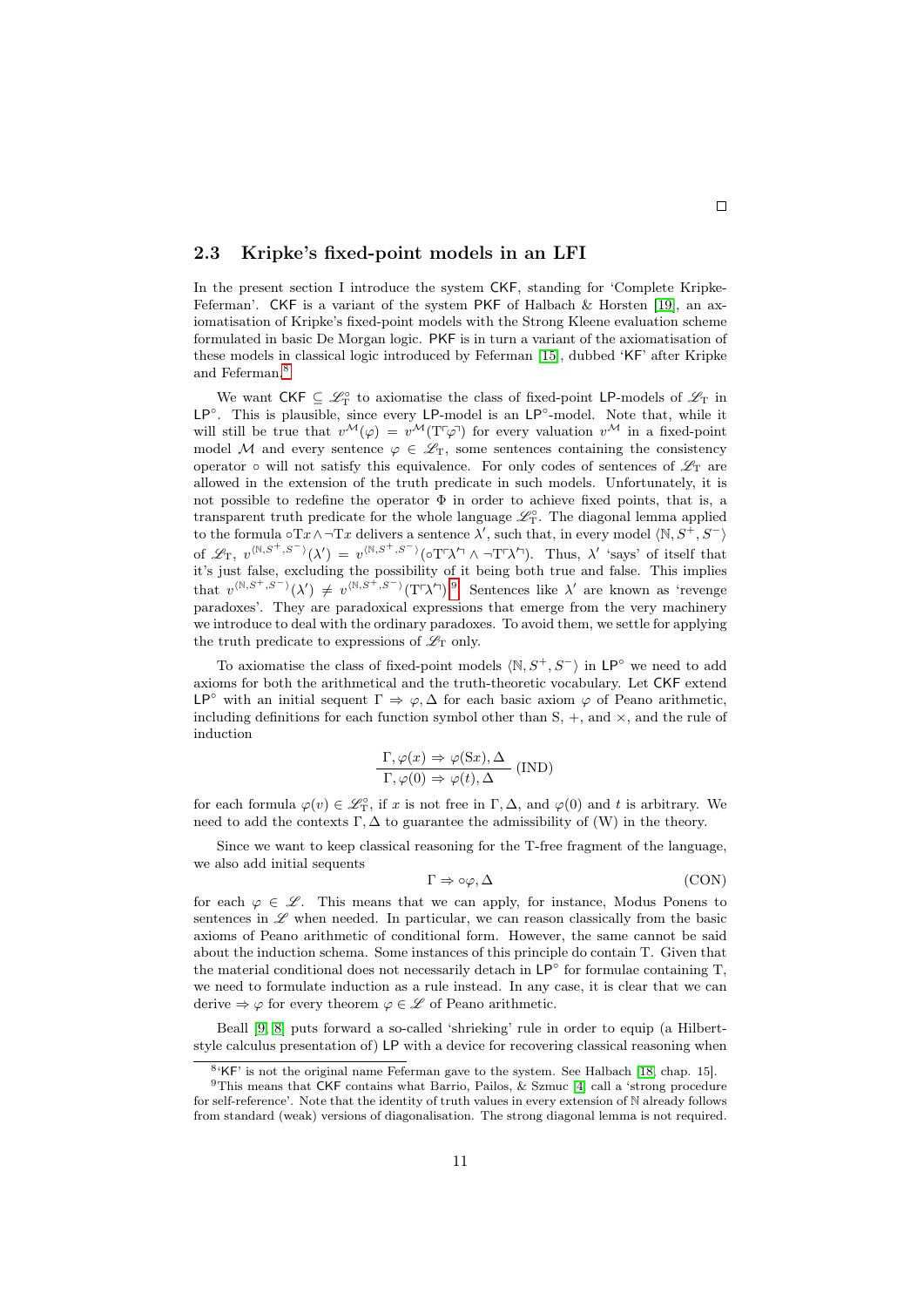needed.[10](#page-11-0) His proposal consists, roughly, in closing a theory formulated over LP under the rule $^{11}$  $^{11}$  $^{11}$ 

$$
\varphi,\neg\varphi\vdash\bot
$$

for every  $\varphi$  from which we wish to reason classically. Unfortunately, Halbach & Nicolai [\[20\]](#page-32-3) show that this strategy cannot succeed in bringing us back classical reasoning for all arithmetical principles. Our hope is that enriching the language with a consistency operator, which is not definable in LP, has better results.

CKF also contains the following initial sequents governing the truth predicate:

|      | CKF1 (i) $\Gamma$ , val(s) = val(t), $\neg$ T(s=t) $\Rightarrow \Delta$                                                                                                                                 |
|------|---------------------------------------------------------------------------------------------------------------------------------------------------------------------------------------------------------|
|      | (ii) $\Gamma$ , val(s) $\neq$ val(t), $T(s=t) \Rightarrow \Delta$                                                                                                                                       |
| CKF2 | (i) $\Gamma$ , Sent $\mathscr{L}_{\mathcal{T}}(x)$ , $T \neg x \Rightarrow \neg Tx, \Delta$                                                                                                             |
|      | (ii) $\Gamma$ , Sent $\mathscr{L}_{\mathcal{T}}(x)$ , $\neg Tx \Rightarrow T \neg x$ , $\Delta$                                                                                                         |
| CKF3 | (i) $\Gamma$ , Sent $\mathscr{L}_{\mathcal{T}}(x \vee y)$ , $\Gamma(x \vee y) \Rightarrow \mathrm{T}x \vee \mathrm{T}y$ , $\Delta$                                                                      |
|      | (ii) $\Gamma$ , Sent $\mathscr{L}_{\mathcal{T}}(x \vee y)$ , $Tx \vee Ty \Rightarrow T(x \vee y)$ , $\Delta$                                                                                            |
| CKF4 | (i) $\Gamma$ , Sent $\mathscr{L}_{\mathcal{T}}(x \vee y)$ , $\Gamma_{\mathcal{T}}(x \vee y) \Rightarrow \neg (Tx \vee Ty)$ , $\Delta$                                                                   |
|      | (ii) $\Gamma$ , Sent $\mathscr{L}_{\Gamma}(x \vee y)$ , $\neg$ ( $Tx \vee Ty$ ) $\Rightarrow$ $T \neg$ $(x \vee y)$ , $\Delta$                                                                          |
| CKF5 | (i) $\Gamma$ , Sent $\mathscr{L}_{\mathcal{T}}(\exists \mathbf{v} x)$ , $\Gamma(\exists \mathbf{v} x) \Rightarrow \exists \mathbf{t} \mathrm{T} s(x, \mathbf{t}, \mathbf{v})$ , $\Delta$                |
|      | (ii) $\Gamma$ , Sent $\mathscr{L}_{\Gamma}(\exists \mathbf{v} x)$ , $\exists \mathbf{t} \mathrm{T} s(x, \mathbf{t}, \mathbf{v}) \Rightarrow \mathrm{T}(\exists \mathbf{v} x)$ , $\Delta$                |
| CKF6 | (i) $\Gamma$ , Sent $\mathscr{L}_{\mathcal{T}}(\exists \mathbf{v} x)$ , $\Gamma(\neg \exists \mathbf{v} x) \Rightarrow \neg \exists \mathbf{t} \mathrm{Ts}(x, \mathbf{t}, \mathbf{v})$ , $\Delta$       |
|      | (ii) $\Gamma$ , Sent $\mathscr{L}_{\mathcal{T}}(\exists \mathbf{v} x)$ , $\neg \exists \mathbf{t} \mathrm{T} s(x, \mathbf{t}, \mathbf{v}) \Rightarrow \mathrm{T}(\neg \exists \mathbf{v} x)$ , $\Delta$ |
|      | CKF7 (i) $\Gamma$ , Tval( <b>t</b> ) $\Rightarrow$ TT <b>t</b> , $\Delta$                                                                                                                               |
|      | (ii) $\Gamma$ , TT <b>t</b> $\Rightarrow$ Tval( <b>t</b> ), $\Delta$                                                                                                                                    |
| CKF8 | (i) $\Gamma$ , $\neg$ Tval( <b>t</b> ) $\Rightarrow$ T $\neg$ T <b>t</b> , $\Delta$                                                                                                                     |
|      | (ii) $\Gamma, T\neg Tt \Rightarrow \neg Tval(t), \Delta$                                                                                                                                                |
|      | CKF9 $\Gamma, Tx \Rightarrow$ Sent $\mathscr{L}_{\pi}(x), \Delta$                                                                                                                                       |
|      |                                                                                                                                                                                                         |

CKF1 guarantees that true identity statements belong just to the extension of T, and false ones just to the anti-extension. CKF2-CKF6 ensure that the extension and anti-extension of the truth predicate are closed under logical consequence. CKF7 and CKF8 allow us to iterate the truth predicate. Finally, CKF9 ensures that only sentences are in the extension of the truth predicate. Despite having initial sequents CKF2.(i) and (ii) indicating that truth commutes with negation, we need special axioms for negated disjunctions, negated existential claims, and negated truth ascriptions to ensure that formulae on each side of the sequent arrow have the same truth value—e.g.  $T(x \vee y)$ and Tx  $\vee$  Ty. The reason is the sequent arrow in LP° does not contra-pose:  $\varphi \Rightarrow \psi$ does not necessarily imply  $\neg \psi \Rightarrow \neg \varphi$ .

We say  $\varphi$  is a theorem of CKF (CKF  $\vdash_{\mathsf{LP}^{\circ}} \varphi$ ) if the sequent  $\Rightarrow \varphi$  is derivable in CKF, and similarly for the other theories that will be introduced later. The system CKF is obtained from CKF by restricting (IND) to formulae of  $\mathscr L$  only.

<span id="page-11-3"></span>**Proposition 18.** The following sequents are derivable in  $CKF$  for every formula  $\varphi(v_1,\ldots,v_n)\in\mathscr{L}_T$ :

$$
\Gamma, \varphi(\mathrm{val}(\mathbf{t_1}), \dots, \mathrm{val}(\mathbf{t_n})) \Rightarrow \mathrm{T}^{\Gamma} \varphi(\mathbf{t_1}, \dots, \mathbf{t_n})^{\gamma}, \Delta
$$
\n
$$
(\mathrm{T}\text{-}\mathrm{In})
$$

<span id="page-11-4"></span><span id="page-11-2"></span>
$$
\Gamma, T^{\Gamma}\varphi(\mathbf{t}_1, \dots, \mathbf{t}_n)^{\Gamma} \Rightarrow \varphi(\text{val}(\mathbf{t}_1), \dots, \text{val}(\mathbf{t}_n)), \Delta
$$
\n
$$
\Gamma, T^{\Gamma} \circ (\mathbf{t}_1, \dots, \mathbf{t}_n)^{\Gamma} \Rightarrow (\mathbf{t}_1, \dots, \mathbf{t}_n)^{\Gamma} \circ (\mathbf{t}_n)^{\Gamma} \circ (\mathbf{t}_n)^{\Gamma} \circ (\mathbf{t}_n)^{\Gamma} \circ (\mathbf{t}_n)^{\Gamma} \circ (\mathbf{t}_n)^{\Gamma} \circ (\mathbf{t}_n)^{\Gamma} \circ (\mathbf{t}_n)^{\Gamma} \circ (\mathbf{t}_n)^{\Gamma} \circ (\mathbf{t}_n)^{\Gamma} \circ (\mathbf{t}_n)^{\Gamma} \circ (\mathbf{t}_n)^{\Gamma} \circ (\mathbf{t}_n)^{\Gamma} \circ (\mathbf{t}_n)^{\Gamma} \circ (\mathbf{t}_n)^{\Gamma} \circ (\mathbf{t}_n)^{\Gamma} \circ (\mathbf{t}_n)^{\Gamma} \circ (\mathbf{t}_n)^{\Gamma} \circ (\mathbf{t}_n)^{\Gamma} \circ (\mathbf{t}_n)^{\Gamma} \circ (\mathbf{t}_n)^{\Gamma} \circ (\mathbf{t}_n)^{\Gamma} \circ (\mathbf{t}_n)^{\Gamma} \circ (\mathbf{t}_n)^{\Gamma} \circ (\mathbf{t}_n)^{\Gamma} \circ (\mathbf{t}_n)^{\Gamma} \circ (\mathbf{t}_n)^{\Gamma} \circ (\mathbf{t}_n)^{\Gamma} \circ (\mathbf{t}_n)^{\Gamma} \circ (\mathbf{t}_n)^{\Gamma} \circ (\mathbf{t}_n)^{\Gamma} \circ (\mathbf{t}_n)^{\Gamma} \circ (\mathbf{t}_n)^{\Gamma} \circ (\mathbf{t}_n)^{\Gamma} \circ (\mathbf{t}_n)^{\Gamma} \circ (\mathbf{t}_n)^{\Gamma} \circ (\mathbf{t}_n)^{\Gamma} \circ (\mathbf{t}_n)^{\Gamma} \circ (\mathbf{t}_n)^{\Gamma} \circ (\mathbf{t}_n)^{\Gamma} \circ (\mathbf{t}_n)^{\Gamma} \circ (\mathbf{t}_n)^{\Gamma} \circ (\mathbf{t}_n)^{\Gamma} \circ (\mathbf{t}_n)^{\Gamma} \circ (\mathbf{t}_n)^{\Gamma} \circ (\mathbf{t}_n)^{\Gamma} \circ (\mathbf{t}_n)^{\Gamma} \circ (\mathbf{t}_n)^{\Gamma} \circ (\mathbf{t}_n)^{\Gamma} \circ (\
$$

$$
\Gamma, \neg T^{\tau} \varphi(\mathbf{t_1}, \dots, \mathbf{t_n})^{\tau} \Rightarrow \neg \varphi(\mathrm{val}(\mathbf{t_1}), \dots, \mathrm{val}(\mathbf{t_n})), \Delta \qquad \qquad (\mathrm{CT}\text{-}\mathrm{In})
$$

$$
\Gamma, \neg \varphi(\mathrm{val}(\mathbf{t_1}), \dots, \mathrm{val}(\mathbf{t_n})) \Rightarrow \neg T^{\Gamma} \varphi(\mathbf{t_1}, \dots, \mathbf{t_n})^{\gamma}, \Delta
$$
 (CT-Out)

<span id="page-11-0"></span> $10$ See also Beall [\[6\]](#page-31-5).

<span id="page-11-1"></span> $11 \perp$  is any sentence that is never true.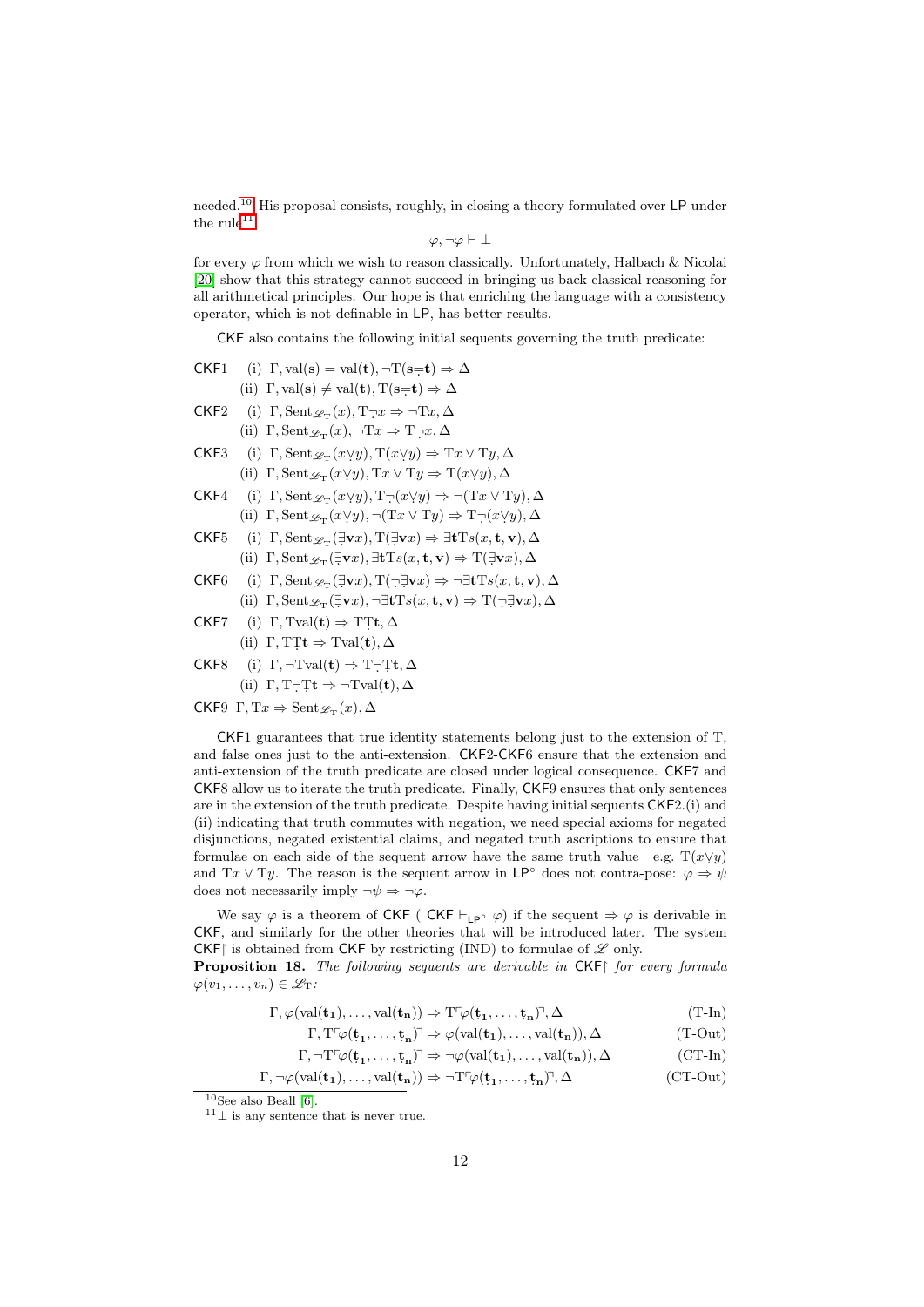*Proof.* By induction on the complexity of  $\varphi$ . Recall that if t is a term, val( $\tau$ ) = t is a theorem of Peano arithmetic. Also,  $\text{Sent}_{\mathscr{L}_T}(\ulcorner\varphi(\mathbf{t_1},\ldots,\mathbf{t_n})\urcorner)$  is a theorem of Peano arithmetic, since  $v_1, \ldots, v_n$  are the only free variables in  $\varphi(v_1, \ldots, v_n)$  and  $\mathbf{t}_1, \ldots, \mathbf{t}_n$ are codes of closed terms. As initial cases we have to consider literals. Then, [T-In](#page-15-0) and [T-Out](#page-11-2) can be derived easily from CKF1, CKF2, CKF7, and CKF8. Cases in which  $\varphi$  is of the form  $\neg\neg\psi$ ,  $\psi \vee \chi$ ,  $\neg(\varphi \vee \chi)$  follow directly from the inductive hypothesis and the initial sequents CKF2-CKF4. For  $\exists v\psi$  and  $\neg \exists v\psi$ , the sequents CKF5, CKF6, and CKF9 are needed. As an example, I consider the case for [T-Out](#page-11-2) in which  $\varphi$  is of the form  $\neg(\psi \vee \chi)$ . The first sequents of the following two derivations are obtained by inductive hypothesis:

$$
\dfrac{\Gamma, T^{\Gamma}\psi(\mathbf{t_1},\ldots,\mathbf{t_n})^{\gamma} \Rightarrow \psi(\mathrm{val}(\mathbf{t_1}),\ldots,\mathrm{val}(\mathbf{t_n})), \chi(\mathrm{val}(\mathbf{t_1}),\ldots,\mathrm{val}(\mathbf{t_n})), \Delta}{\Gamma, T^{\Gamma}\psi(\mathbf{t_1},\ldots,\mathbf{t_n})^{\gamma} \Rightarrow \psi(\mathrm{val}(\mathbf{t_1}),\ldots,\mathrm{val}(\mathbf{t_n})) \vee \chi(\mathrm{val}(\mathbf{t_1}),\ldots,\mathrm{val}(\mathbf{t_n})), \Delta} \quad (\forall R)
$$
\n
$$
\dfrac{\Gamma, T^{\Gamma}\chi(\mathbf{t_1},\ldots,\mathbf{t_n})^{\gamma} \Rightarrow \psi(\mathrm{val}(\mathbf{t_1}),\ldots,\mathrm{val}(\mathbf{t_n})), \chi(\mathrm{val}(\mathbf{t_1}),\ldots,\mathrm{val}(\mathbf{t_n})), \Delta}{\Gamma, T^{\Gamma}\chi(\mathbf{t_1},\ldots,\mathbf{t_n})^{\gamma} \Rightarrow \psi(\mathrm{val}(\mathbf{t_1}),\ldots,\mathrm{val}(\mathbf{t_n})) \vee \chi(\mathrm{val}(\mathbf{t_1}),\ldots,\mathrm{val}(\mathbf{t_n})), \Delta} \quad (\forall R)
$$

By an application of  $(\forall L)$  to the last sequents of these derivations, we obtain

$$
\Gamma, T\ulcorner \psi(\mathbf{t_1},\ldots,\mathbf{t_n}) \urcorner \lor T\ulcorner \chi(\mathbf{t_1},\ldots,\mathbf{t_n}) \urcorner \Rightarrow \varphi(\mathop{\mathrm{val}}(\mathbf{t_1}),\ldots,\mathop{\mathrm{val}}(\mathbf{t_n})), \Delta
$$

Finally, by CKF3 and an application of (Cut), we get

$$
\Gamma, T^{\text{T}}\varphi(\mathbf{t_1}, \dots, \mathbf{t_n})^{\text{T}} \Rightarrow \varphi(\mathrm{val}(\mathbf{t_1}), \dots, \mathrm{val}(\mathbf{t_n})), \Delta
$$

Call a sequent  $\Gamma \Rightarrow \Delta$  sound with respect to a class of pairs of models and corresponding assignments iff for every model  $\mathcal M$  and assignment  $\sigma$  in the class, if  $v^{\mathcal{M}}_{\sigma}(\Gamma) \geq \frac{1}{2}$ , then  $v^{\mathcal{M}}_{\sigma}(\varphi) \geq \frac{1}{2}$  for some  $\varphi \in \Delta$ . Both CKF and CKF are sound with respect to the class of fixed-point models introduced in section [1.3.](#page-4-1) **Lemma 19** (Soundness of CKF). If  $\Gamma \Rightarrow \Delta$  is derivable in CKF and  $\langle \mathbb{N}, S^+, S^- \rangle$  is a

<span id="page-12-0"></span>fixed-point model,  $\Gamma \Rightarrow \Delta$  is sound in  $\langle \mathbb{N}, S^+, S^- \rangle$  (relative to every assignment).

*Proof.* Let  $\langle \mathbb{N}, S^+, S^- \rangle$  be a fixed-point LP-model. We have to show that all the initial sequents  $\Gamma \Rightarrow \Delta$  of CKF are sound in  $\langle \mathbb{N}, S^+, S^- \rangle$  relative to every assignment, and that (IND) preserves soundness in this model, relative to every assignment. This is clearly the case for every sequent that corresponds to a basic axioms of Peano arithmetic, since the axioms are all true in N. The rule of induction must preserve soundness as well, for the domain of the model is  $\omega$ . Given that this model assigns classical truth values to all sentences in L, the initial sequents  $\Gamma \Rightarrow \circ \varphi, \Delta$  are also sound.

Let  $\sigma$  be an assignment on  $\langle \mathbb{N}, S^+, S^- \rangle$ , and let us write  $v_{\sigma}$  for  $v_{\sigma}^{\langle \mathbb{N},S^+,S^- \rangle}$ . The soundness of CKF1 follows directly from Proposition [7](#page-4-2) and the fact that  $\langle N, S^+, S^- \rangle$ extends N. For CKF2.(i), assume  $v_{\sigma}(\text{Sent}_{\mathscr{L}_{T}}(x)) \geq \frac{1}{2}$  and  $v_{\sigma}(T \neg x) \geq \frac{1}{2}$ . Let  $\sigma(x) =$  $\#\varphi$ . If  $v_{\sigma}(\mathbf{T}\neg x) = 1$ , then  $v_{\sigma}(\neg \varphi) = 1$ , so  $\#\varphi \in S^-$ . Thus,  $v_{\sigma}(\neg \mathbf{T}x) \geq \frac{1}{2}$ . If  $v_{\sigma}(\text{T}\neg x) = \frac{1}{2}$ , then  $v_{\sigma}(\neg \varphi) = \frac{1}{2}$ , so  $\#\varphi \in S^-$  again. Therefore,  $v_{\sigma}(\neg \text{T} x) \geq \frac{1}{2}$ . The proof for CKF2.(ii) is symmetrical. The proofs of soundness of the other initial sequents  $\Box$ are similar.

If Th is a theory over a logic L and M is a model for that logic, we write  $\mathcal{M} \models_L$ Th to indicate that all sequents derivable in Th are sound in  $\mathcal M$  relative to every assignment on the model.

 $\Box$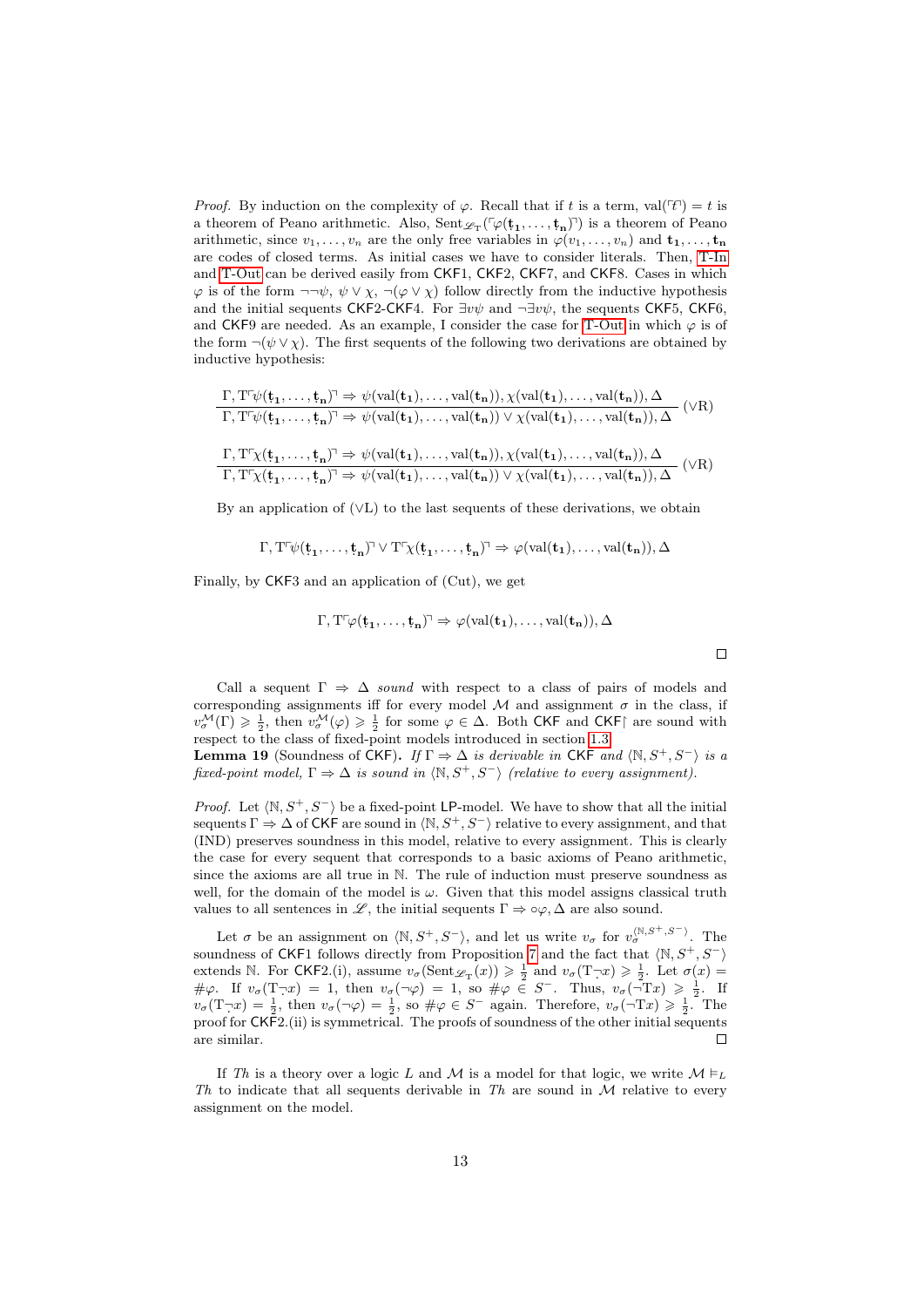<span id="page-13-0"></span>**Lemma 20.** If  $\langle \mathbb{N}, S^+, S^- \rangle \models_{\mathsf{LP}^\circ} \mathsf{CKF}$ , then  $\langle \mathbb{N}, S^+, S^- \rangle$  is a fixed-point model.

*Proof.* Assume every sequent derivable in CKF is sound in  $\langle \mathbb{N}, S^+, S^- \rangle$  relative to every assignment. We need to show that  $\Phi(S^+, S^-) = \langle S^+, S^- \rangle$ , that is,

$$
\begin{split} S^+ &= \{ \# \varphi \in \operatorname{Sent}_{\mathscr{L}_{\bf T}} \mid \langle \mathbb{N}, S^+, S^- \rangle \vDash_{\mathsf{LP}} \varphi \} \\ S^- &= \{ \# \varphi \in \operatorname{Sent}_{\mathscr{L}_{\bf T}} \mid \langle \mathbb{N}, S^+, S^- \rangle \vDash_{\mathsf{LP}} \neg \varphi \} \cup \overline{\operatorname{Sent}_{\mathscr{L}_{\bf T}}} \end{split}
$$

We know that  $n \in S^+$  iff  $n = \#\varphi \in \text{Sent}_{\mathscr{L}_T}$  for some  $\varphi$ , by CKF9, and  $T^{\tau}\varphi$ <sup> $\tau$ </sup> is true in the model. By Proposition [18,](#page-11-3) this is the case iff  $\varphi$  is also true in the model, which holds iff  $n \in \{ \# \varphi \in \text{Sent}_{\mathscr{L}_{\mathrm{T}}} \mid \langle \mathbb{N}, S^+, S^- \rangle \vDash_{\mathsf{LP}} \varphi \}.$ 

On the other hand,  $n \in S^-$  iff either  $n = \#\varphi \in \text{Sent}_{\mathscr{L}_T}$  for some  $\varphi \in \mathscr{L}_T$  and  $\neg T\varphi$  is true in the model, or  $n \in \overline{\text{Sent}_{\mathscr{L}_{T}}}$ . By [CT-In](#page-11-4) in Proposition [18,](#page-11-3) this is equivalent to having that either  $n = \#\varphi \in \text{Sent}_{\mathscr{L}_{\text{T}}}$  for some  $\varphi \in \mathscr{L}_{\text{T}}$  and  $\neg \varphi$  is true in the model, or  $n \in \overline{\text{Sent}_{\mathscr{L}_{\text{T}}}}$ , which means that  $n \in \{\#\varphi \in \text{Sent}_{\mathscr{L}_{\text{T}}} \mid \langle \mathbb{N}, S^+, S^- \rangle \models_{\text{LP}}\}$  $\neg\varphi$ } ∪  $\overline{{\rm Sent}_{\mathscr{L}_{\rm T}}}.$  $\Box$ 

<span id="page-13-1"></span>**Proposition 21.**  $\langle N, S^+, S^- \rangle \models_{LP} \in \mathsf{CKF}$  (CKF) iff  $\langle N, S^+, S^- \rangle$  is a fixed-point model.

Proof. Directly from Lemmata [19](#page-12-0) and [20.](#page-13-0)

$$
\Box
$$

#### 2.4 Kripke-Feferman with gluts

Since the fixed-point models introduced in section [1.3](#page-4-1) are not classical but paraconsistent, there is little point in trying to capture them in classical logic, at least in the sense of Proposition [21.](#page-13-1) This would require a transparent truth predicate over arithmetic, which is not possible. If we want to remain within the limits of classical logic, what we can do instead is aim at an *external* axiomatisation of these models, as suggested by Reinhardt [\[27\]](#page-32-14).

Given a theory Th formulated in  $\mathscr{L}_T$ , its internal logic ITh is the set of sentences  $\varphi \in \mathscr{L}_{\mathcal{T}}$  such that  $T^{\tau} \varphi^{\tau}$  is a theorem of Th, whereas its external logic is the set of theorems of Th. Thus, the internal logic of a truth theory is the set of sentences the theory proves to be true, and the external logic is simply the set of sentences that can be derived in the system. In an external axiomatisation of the class of fixedpoints models, only the internal logic will be sound with respect to this class, whilst the classicality of the external logic will reflect the classicality of the metalanguage in which these models are specified.

Feferman's famous KF is an external axiomatisation of Kripke's paracomplete and paraconsistent fixed-point models with the strong Kleene evaluation scheme. In this section I introduce KFG, for 'Kripke-Feferman with Gluts'. KFG is an extension of KF with initial sequents that preclude the possibility of truth-value gaps, ensuring complete extensions of the truth predicate. I show that the internal logic of KFG, IKFG, captures Kripke's paraconsistent fixed-point models in such a way that KFG can indeed be seen as an external axiomatisation of this class of models.

An alternative way of understanding classical theories such as KF and KFG is as axiomatisations, not of Kripke's fixed-point models, but of a closely related family: the one that results from closing off the non-classical models. The closing-off of an LP-model  $\langle N, S^+, S^- \rangle$  is the classical model  $\langle N, S^+ \rangle$ . Since, for instance,  $\lambda$  belongs to S<sup>+</sup> and S<sup>-</sup>, both  $\lambda$  and  $\neg \lambda$  are in S<sup>+</sup>, so some sentences are declared to be both true and false in the classical model as well. In this section I show that KFG can be said to capture the class of closing-offs of fixed-point LP-models.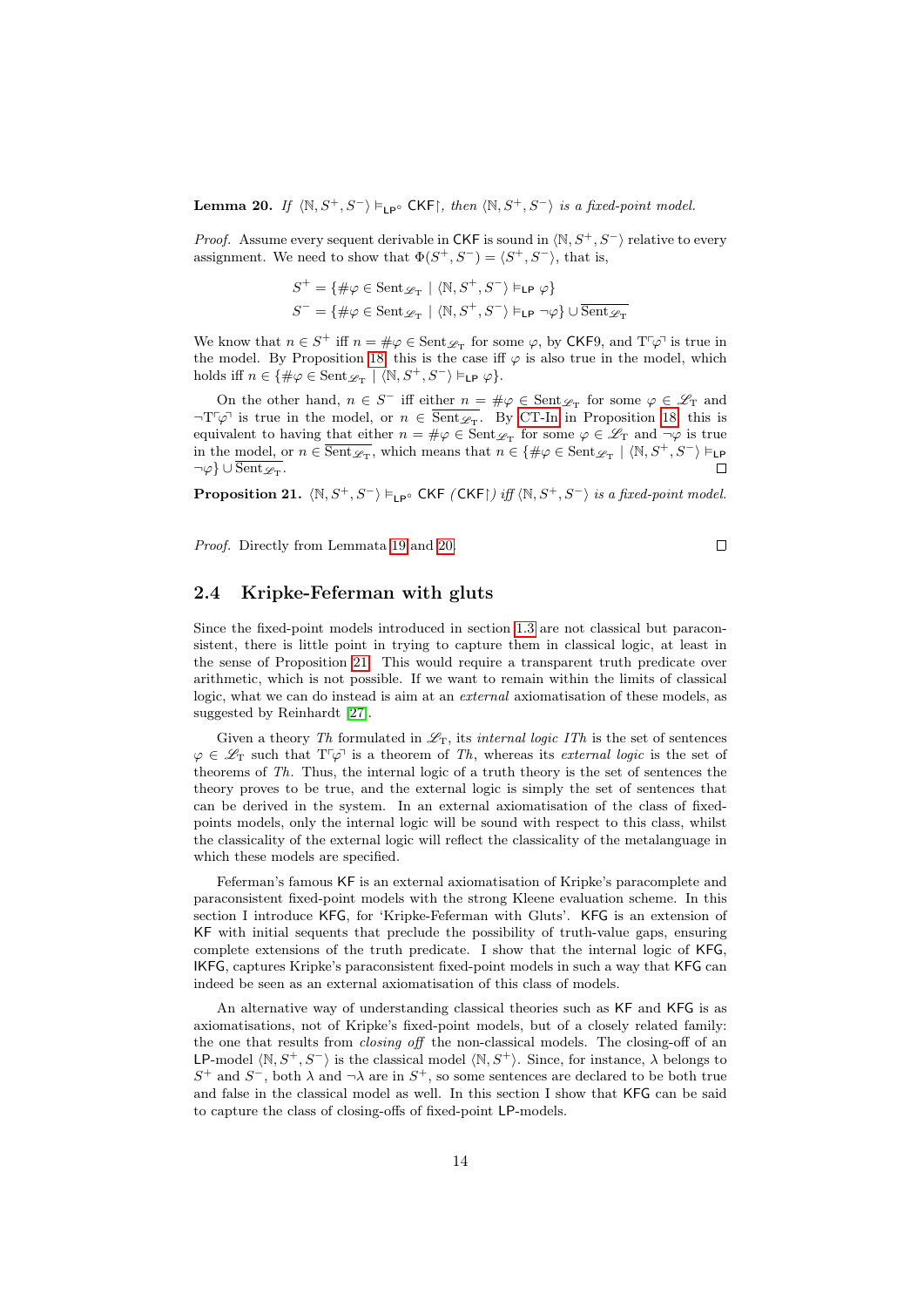A sequent calculus for first-order classical logic with identity, CL, is obtained by extending the calculus for LP with

$$
\frac{\Gamma, \neg \varphi \Rightarrow \varphi, \Delta}{\Gamma, \neg \varphi \Rightarrow \Delta} (\neg L)
$$

for every atomic sentence  $\varphi$  of the language. As before, we can show that an unrestricted version of this rule is admissible in the system. Moreover, the unrestricted version of  $(\neg L)$ , the sequents  $\Gamma, \varphi, \neg \varphi \Rightarrow \Delta$ , and the inference

$$
\frac{\Gamma \Rightarrow \varphi, \Delta}{\Gamma, \neg \varphi \Rightarrow \Delta}
$$

are inter-derivable, so the rule of explosion becomes valid. As a consequence, so does Disjunctive Syllogism (i.e. Modus Ponens).

Let KFG  $\subseteq \mathscr{L}_{\Gamma}$  extend CL with all initial sequents  $\Gamma \Rightarrow \varphi, \Delta$  where  $\varphi$  is a basic axiom of Peano arithmetic, the rule (IND) for all formulae in  $\mathscr{L}_T$ , and the following:

- KFG1 (i)  $\Gamma$ , val(s) = val(t)  $\Rightarrow$  T(s=t),  $\Delta$ (ii)  $\Gamma, T(\mathbf{s}=\mathbf{t}) \Rightarrow \text{val}(\mathbf{s}) = \text{val}(\mathbf{t}), \Delta$
- KFG2 (i)  $\Gamma$ , val(s)  $\neq$  val(t)  $\Rightarrow$  T(¬s=t),  $\Delta$ (ii)  $\Gamma, T(\neg s=t) \Rightarrow \text{val}(s) \neq \text{val}(t), \Delta$
- KFG3 (i)  $\Gamma$ , Sent $\mathcal{L}_T(x)$ ,  $T \neg \neg x \Rightarrow Tx$ ,  $\Delta$
- (ii)  $\Gamma$ , Sent $\mathcal{L}_T(x)$ ,  $Tx \Rightarrow T \neg \neg x$ ,  $\Delta$
- KFG4 (i)  $\Gamma$ , Sent $\mathcal{L}_T(x \vee y)$ ,  $T(x \vee y) \Rightarrow Tx \vee Ty$ ,  $\Delta$ (ii)  $\Gamma$ , Sent $\mathcal{L}_T(x \vee y)$ , T $x \vee Ty \Rightarrow T(x \vee y)$ ,  $\Delta$
- KFG5 (i)  $\Gamma$ , Sent $\mathcal{L}_T(x \vee y)$ ,  $T\neg(x \vee y) \Rightarrow T\neg x \wedge T\neg y$ ,  $\Delta$ (ii)  $\Gamma$ , Sent  $\mathcal{L}_T(x \vee y)$ ,  $T \neg x$ ,  $T \neg y \Rightarrow T \neg (x \vee y)$ ,  $\Delta$
- KFG6 (i)  $\Gamma$ , Sent $\mathscr{L}_{\mathcal{T}}(\exists \mathbf{v} x)$ ,  $\Gamma(\exists \mathbf{v} x) \Rightarrow \exists \mathbf{t} \mathrm{T} s(x, \mathbf{t}, \mathbf{v})$ ,  $\Delta$ (ii)  $\Gamma$ , Sent  $\mathscr{L}_{\mathcal{T}}(\exists \mathbf{v} x)$ ,  $\exists \mathbf{t} \mathrm{T} s(x, \mathbf{t}, \mathbf{v}) \Rightarrow \mathrm{T}(\exists \mathbf{v} x)$ ,  $\Delta$
- KFG7 (i)  $\Gamma$ , Sent $\mathscr{L}_{\mathcal{T}}(\exists \mathbf{v} x)$ ,  $\mathcal{T}(\neg \exists \mathbf{v} x) \Rightarrow \forall \mathbf{t} \mathcal{T} s(\neg x, \mathbf{t}, \mathbf{v})$ ,  $\Delta$ 
	- (ii)  $\Gamma$ , Sent $\mathcal{L}_T(\exists \mathbf{v} x)$ ,  $\forall \mathbf{t} \mathrm{T} s(\neg x, \mathbf{t}, \mathbf{v}) \Rightarrow \mathrm{T}(\neg \exists \mathbf{v} x)$ ,  $\Delta$
- KFG8 (i)  $\Gamma$ , Tval(t)  $\Rightarrow$  TTt,  $\Delta$ (ii)  $\Gamma, T\mathcal{I}\mathbf{t} \Rightarrow \mathrm{Tval}(\mathbf{t}), \Delta$
- KFG9 (i)  $\Gamma$ , T $\neg \text{val}(\mathbf{t}) \vee \neg \text{Sent}_{\mathscr{L}_{\mathrm{T}}}(\text{val}(\mathbf{t})) \Rightarrow \text{T} \neg \text{It}, \Delta$ (ii)  $\Gamma, T \neg Tt \Rightarrow T \neg val(t) \vee \neg Sent_{\mathscr{L}_{T}}(val(t)), \Delta$
- KFG10  $\Gamma$ , Sent $\mathcal{L}_T(x)$ ,  $\neg Tx \Rightarrow T \neg x$ ,  $\Delta$
- KFG11  $\Gamma, Tx \Rightarrow \text{Sent}_{\mathscr{L}_{T}}(x), \Delta$

KF is defined as KFG minus KFG10. The system KFG is obtained by restricting in KFG (IND) to formulae of  $\mathscr L$  only. Although now the sequent arrow does contrapose, we don't have that  $T$  commutes with  $\neg$  anymore, on pain of triviality. Thus, negations have to be considered separately once more, in this case to guarantee that the extension of the truth predicate is closed under disjunction, existential quantifiers, and iterations of T. KFG10 ensures that there are no gaps in the extension of the truth predicate, that is, if a sentence is not in the extension, then its negation must be.

The following results establish that KFG, and a fortiori KFG, are able to prove a great deal of transparency. They will be needed in later proofs.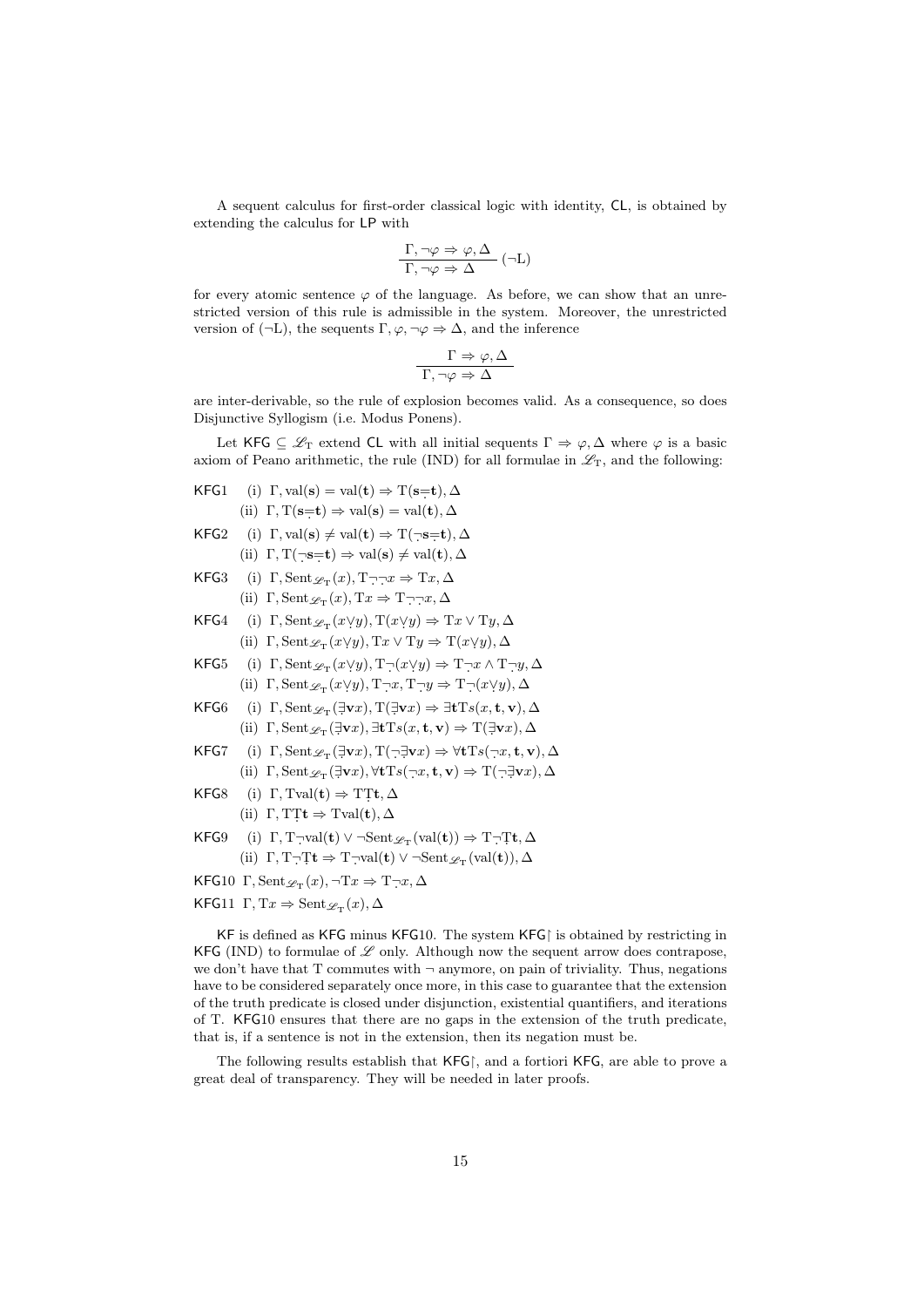<span id="page-15-2"></span>**Proposition 22.** The following sequents are derivable in  $KFG$  for every formula  $\varphi(v_1,\ldots,v_n)\in\mathscr{L}$ :

$$
\Gamma, \varphi(\mathrm{val}(\mathbf{t_1}), \dots, \mathrm{val}(\mathbf{t_n})) \Rightarrow \mathrm{T}^\Gamma \varphi(\mathbf{t_1}, \dots, \mathbf{t_n})^{\gamma}, \Delta \qquad \qquad (\mathrm{T}\text{-}\mathrm{In} \restriction)
$$

 $\Gamma, T^{\Gamma} \varphi(\mathbf{t_1}, \dots, \mathbf{t_n})^{\gamma} \Rightarrow \varphi(\text{val}(\mathbf{t_1}), \dots, \text{val}(\mathbf{t_n})), \Delta$  (T-Out)

Proof. The result follows easily from the sequents KFG1-KFG7 by induction on the complexity of  $\varphi$ .  $\Box$ 

**Proposition 23.** The following sequents are derivable in  $KFG$  for every formula  $\varphi(v_1,\ldots,v_n)\in\mathscr{L}_T$ :

$$
\Gamma, \varphi(\mathrm{val}(\mathbf{t_1}), \dots, \mathrm{val}(\mathbf{t_n})) \Rightarrow \mathrm{T}^\text{T}\varphi(\mathbf{t_1}, \dots, \mathbf{t_n})^\text{T}, \Delta \tag{T-In}
$$

*Proof.* By induction on the complexity of  $\varphi$ . For the base case we need to consider literals instead of just atomic formulae. The interesting case is for formulae of the form  $\neg$ Tt. The following is a derivation in KFG (we omit logical steps):

<span id="page-15-0"></span>
$$
\frac{\Gamma, \neg Tt \Rightarrow \neg Tt, \Delta}{\Gamma, \neg Tt \Rightarrow T\neg t, \Delta} \text{ (KFG10)}
$$
\n
$$
\frac{\Gamma, \neg Tt \Rightarrow T\neg t, \Delta}{\Gamma, \neg Tt \Rightarrow T^{\Gamma}\neg Tf, \Delta} \text{ (KFG9.(i))}
$$

For the inductive step cases in which  $\varphi$  a disjunction, an existential claim, or a negation of these two, or a double negation must be considered. They all follow easily from the truth axioms of  $KFG$  and the inductive hypothesis.  $\Box$ 

Following the same reasoning as Halbach & Nicolai [\[20\]](#page-32-3), the subsequent proposition suggests that KFG and KFG embody somehow the same conception of truth as CKF and CKF; for the capture the closing-offs of the same family of models. **Proposition 24** (N-categoricity of KFG and KFG).  $\langle N, S \rangle \models_{\text{CL}} \text{KFG } (\text{KFG})$  iff  $\langle N, S \rangle$ 

<span id="page-15-1"></span>is the closing-off of a fixed-point LP-model.

Proof. See Lemma 4 and section 5 of Halbach & Nicolai [\[20\]](#page-32-3).

$$
\qquad \qquad \Box
$$

Fischer et al. [\[17\]](#page-32-15) ponder several ways in which an axiomatic truth system could be said to capture a certain semantic construction. Despite there being certain drawbacks, they lean towards the criterion of N-categoricity. Given an axiomatic theory Th formulated over a logic L in an extension  $\mathcal L$  of  $\mathscr L_T$ , and a class of models M for that language expanding  $N$ , Th is N-categorical with respect to this class of models iff, for every model M that expands N to the whole language  $\mathcal{L}, \mathcal{M} \models_L Th$  iff  $\mathcal{M} \in M$ . In other words, we say that an axiomatic theory of truth is N-categorical if, once the interpretation of the arithmetical vocabulary is fixed, the axioms of the system pin down the interpretation of the semantic vocabulary exactly in the desired way. Of course, categoricity simpliciter is an impossible goal. N-categoricity, on the other hand, is a perfectly reasonable requirement. CKF and CKF, for instance, are both trivially N-categorical with respect to the class of fixed-point models introduced in [1.3,](#page-4-1) as Proposition [21](#page-13-1) shows. In this sense, we say  $CKF$  and  $CKF$  axiomatise or capture the class of paraconsistent fixed-point models. More interestingly, Proposition [24](#page-15-1) establishes the N-categoricity of KFG and KFG with respect to the class of closing-offs of fixed-point LP-models. Therefore, KFG and KFG $\restriction$  can be said to capture this class of interpretations.

Nonetheless, neither  $KFG$  nor  $KFG$  are sound with respect to the class of paraconsistent fixed-point models of the language. The internal logics of the classical systems, by contrast, can be shown to be not only sound, but also N-categorical with respect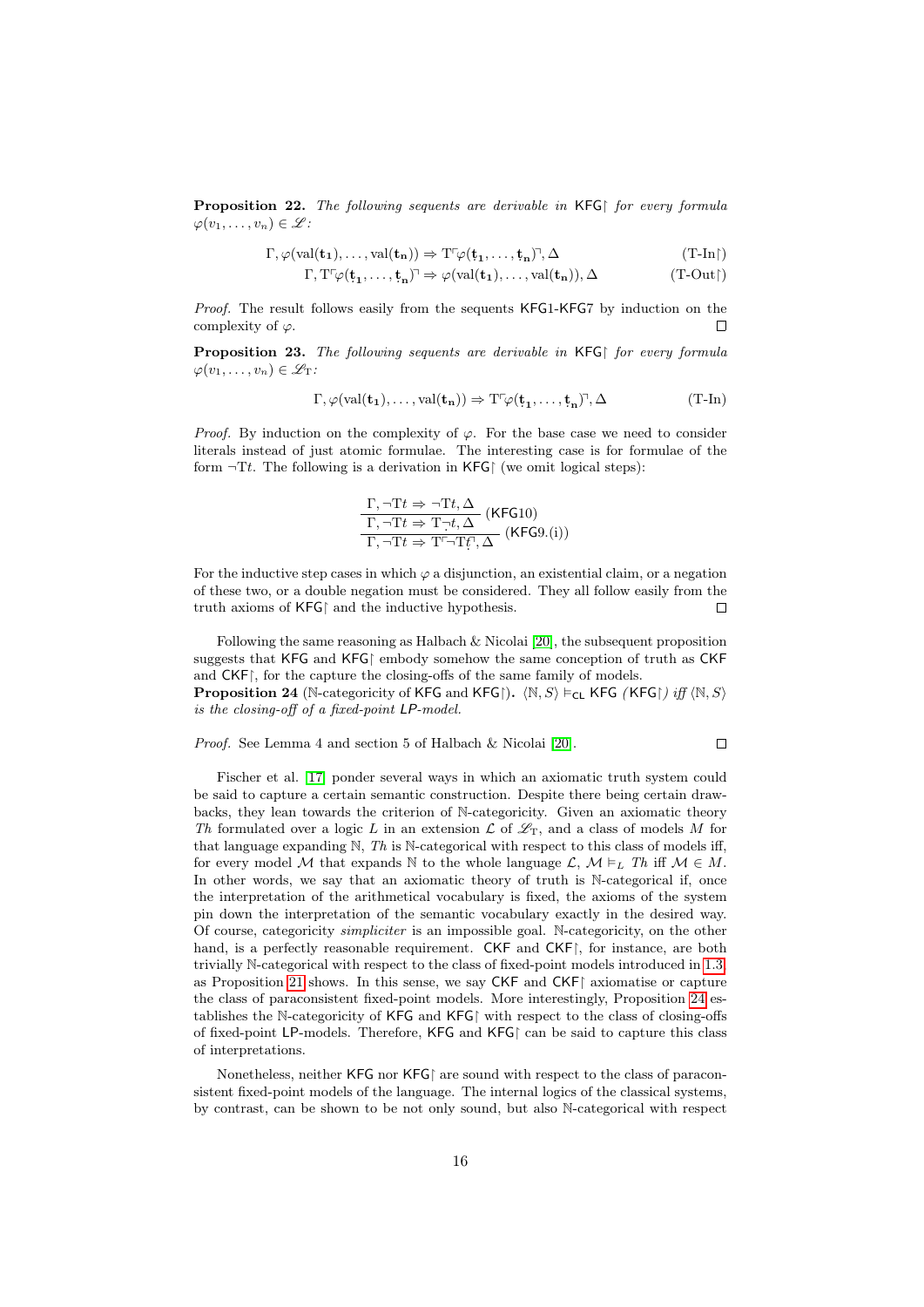to Kripke's paraconsistent fixed-point models. Therefore, it is far more reasonable to compare, e.g. the internal logic of KFG with CKF, rather than KFG itself.

Recall IKFG is the set  $\{\varphi \in \mathscr{L}_{T} \mid KFG \vdash_{CL} T^{T}\varphi\}$ , and let IKFG :=  $\{\varphi \in$  $\mathscr{L}_T$  | KFG|  $\vdash_{CL} T\ulcorner\varphi\urcorner$  To establish our N-categoricity result, we first need the following lemma.

<span id="page-16-1"></span>**Lemma 25.** For every formula  $\varphi(v_1,\ldots,v_n) \in \mathcal{L}_T$ , the following belong to IKFG:

$$
T^{\text{T}}\varphi(\mathbf{t_1},\ldots,\mathbf{t_n})^{\text{T}} \leftrightarrow \varphi(\mathrm{val}(\mathbf{t_1}),\ldots,\mathrm{val}(\mathbf{t_n})) \tag{T-schema}
$$

$$
\neg T^{\tau} \varphi(\mathbf{t_1}, \ldots, \mathbf{t_n})^{\tau} \leftrightarrow \neg \varphi(\mathrm{val}(\mathbf{t_1}), \ldots, \mathrm{val}(\mathbf{t_n})) \qquad \qquad \text{(CT-schema)}
$$

*Proof.* The result follows trivially from the definition of  $IKFG$  and the sequents  $KFG8$ and KFG9.  $\Box$ 

**Proposition 26** (N-categoricity of IKFG and IKFG).  $\langle N, S^+, S^- \rangle \models_{LP} IKFG$  (IKFG)  $\mathit{iff}~\langle\mathbb{N}, S^+, S^-\rangle~\mathit{a~fixed-point}$  LP-model.

*Proof.* Let  $\varphi \in \mathsf{IKFG}$  and  $\langle \mathbb{N}, S^+, S^- \rangle$  be a fixed-point model of  $\mathscr{L}_T$ . By Proposition [24,](#page-15-1)  $\langle \mathbb{N}, S^+ \rangle \models_{\mathsf{CL}} \mathsf{KFG}.$  Since KFG  $\vdash_{\mathsf{CL}} \mathrm{T}^{\ulcorner} \varphi$ , we have that  $\#\varphi \in S^+$ . Therefore,  $\langle \mathbb{N}, S^+, S^- \rangle \vDash_{\mathsf{LP}} \varphi.$ 

For the converse, assume  $\langle \mathbb{N}, S^+, S^- \rangle \models_{\mathsf{LP}} \mathsf{IKFG}$ , and let v be the valuation function in  $\langle \mathbb{N}, S^+, S^- \rangle$ . Then, we have that  $\#\varphi \in S^+$  iff  $v(T\varphi) \geq \frac{1}{2}$ , which is the case, by the (T-schema) in Lemma [25,](#page-16-1) iff  $v(\varphi) \geq \frac{1}{2}$ , which means that  $\langle \mathbb{N}, S^+, S^- \rangle \models_{\mathsf{LP}} \varphi$ . Also,  $\#\varphi \in S^-$  iff  $v(T\bar{\varphi} \bar{\varphi}) \leq \frac{1}{2}$ , which is the case, by the (CT-schema) in Lemma [25,](#page-16-1) iff  $v(\varphi) \leq \frac{1}{2}$ , which means that  $\langle \mathbb{N}, S^+, S^- \rangle \vDash_{\mathsf{LP}} \neg \varphi$ . Therefore,  $\langle \mathbb{N}, S^+, S^- \rangle$  is a fixed-point model.  $\Box$ 

### <span id="page-16-0"></span>3 The classical vs. the non-classical

In this section I compare CKF and CKF $\restriction$  with the internal logics IKFG and IKFG $\restriction$  of their respective classical counterparts, KFG and KFG. I provide two main results. First, I show that CKF is proof-theoretically much weaker than IKFG. Second, I prove that CKF and IKFG prove the same theorems in  $\mathscr{L}_{\mathrm{T}}$ .

#### 3.1 A low upper bound for the non-classical

Let BTG  $\subseteq \mathscr{L}_{\mathrm{T}}$  be the result of replacing in KFG the rule of induction (IND) with the weaker rule of internal induction,

$$
\frac{\Gamma, \mathrm{T} \ulcorner \varphi(\dot{x}) \urcorner \Rightarrow \mathrm{T} \ulcorner \varphi(\mathrm{S} \dot{x}) \urcorner, \Delta }{\Gamma, \mathrm{T} \ulcorner \varphi(0) \urcorner \Rightarrow \mathrm{T} \ulcorner \varphi(\mathbf{t}) \urcorner, \Delta} \text{ (IIND)}
$$

for every formula  $\varphi(v) \in \mathscr{L}_T$ , if x is not free in  $\Gamma, \Delta$ , and  $\varphi(0)$  and t is arbitrary. BTG is an extension of the system BT studied by Cantini [\[10\]](#page-31-11), which is defined as BTG minus KFG10. Cantini shows that BT is a subsystem of KF. Thus, BTG is a subsystem of KFG. Extending a result by Halbach & Horsten [\[19\]](#page-32-2), in this section I show that BTG can internalise the proof of the soundness of CKF. Together with Cantini's proof-theoretic analysis for BT and some extensions, this gives an upper bound for what CKF can prove. As it turns out, this upper bound is far lower than IKFG's.

Since the language of CKF,  $\mathcal{L}_T^{\circ}$ , contains symbols that are not in  $\mathcal{L}_T$ , we need to provide a translation of  $\mathscr{L}_{\mathbf{T}}^{\circ}$  to  $\mathscr{L}_{\mathbf{T}}$  before we can prove the soundness of CKF in BTG. Let  $\vec{v}$  abbreviate  $v_1, \ldots, v_n$ , and let  $\tau : \mathscr{L}_{\Gamma}^{\circ} \to \mathscr{L}_{\Gamma}$  be defined by the following clauses: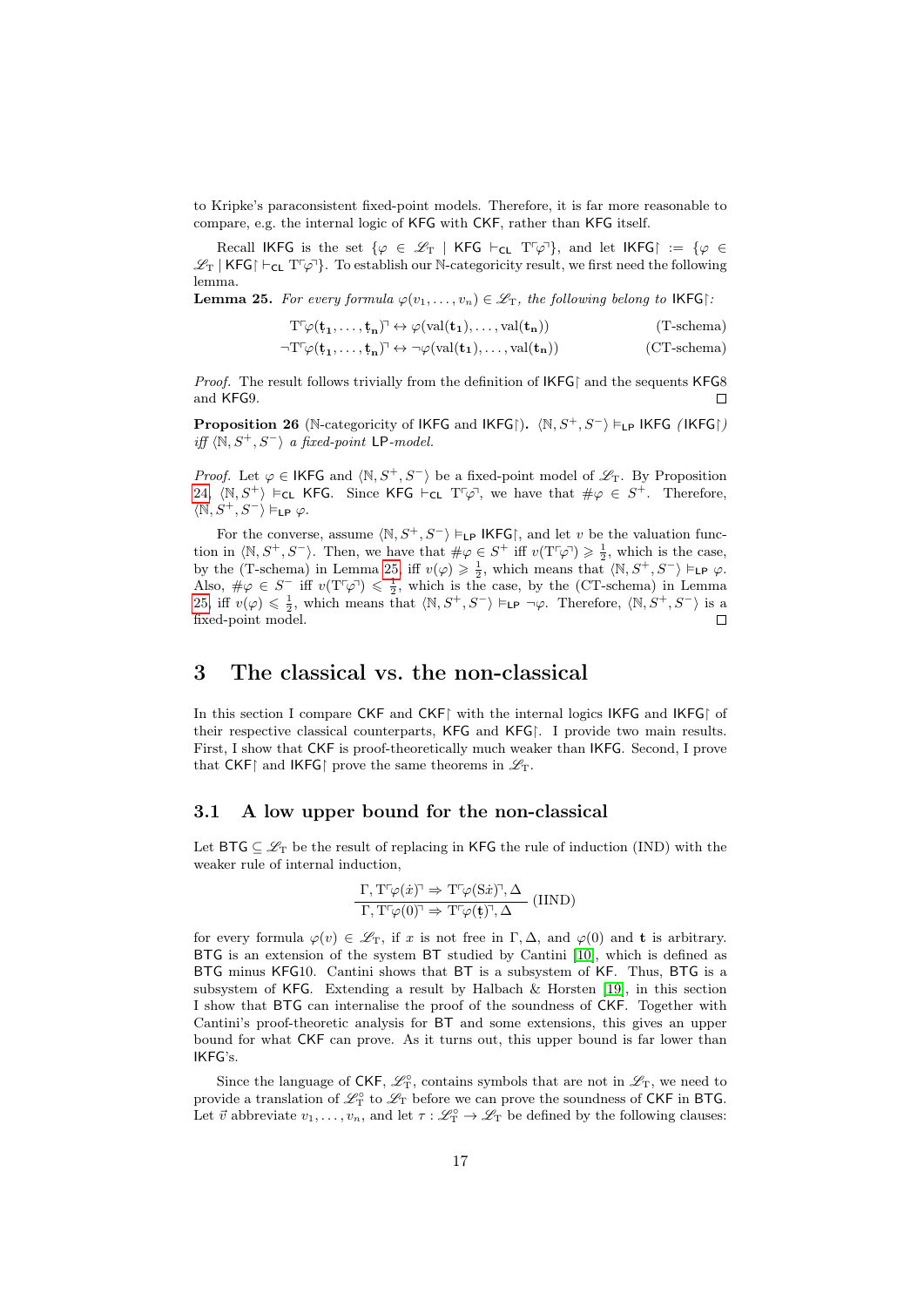- $\tau(\varphi) := \varphi$ , if  $\varphi$  is an atomic formula
- $\tau(\neg\varphi) := \neg \tau(\varphi)$
- $\tau(\varphi \vee \psi) := \tau(\varphi) \vee \tau(\psi)$
- $\tau(\exists v \varphi) := \exists v \tau(\varphi)$
- $\tau(\circ\varphi(\vec{v})) := \neg \mathrm{T}^{\mathbb{F}}\varphi(\vec{v})^{\mathbb{T}} \vee \neg \mathrm{T}^{\mathbb{F}}\neg\varphi(\vec{v})^{\mathbb{T}},$  if  $\varphi$  is an atomic formula
- $\tau(\circ\neg\varphi) := \tau(\circ\varphi)$
- $\tau(\circ(\varphi \vee \psi)) := \tau((\circ\varphi \vee (\psi \wedge \circ\psi)) \wedge (\circ\psi \vee (\varphi \wedge \circ\varphi)))$
- $\tau(\circ \exists v \varphi) := \tau(\exists v(\circ \varphi \land \varphi) \lor \forall v(\circ \varphi \land \neg \varphi))$
- $\tau(\circ\circ\varphi) := (0 = 0)$

We can say in  $\mathscr{L}_{\mathcal{T}}$  that an atomic sentence of  $\mathscr{L}_{\mathcal{T}}$  is consistent by indicating that either the sentence or its negation are not in the extension of the truth predicate. The consistency of other formulae will depend on the consistency of their atomic components. We need to consider all cases for consistency statements because our truth predicate is not defined for sentences containing ◦, so the clause for the translation of  $\circ \varphi$  where  $\varphi$  is atomic cannot be directly extended to all formulae of  $\mathscr{L}_{\textrm{T}}^{\circ}$ .

To prove our first result, we need the following observation.

<span id="page-17-1"></span>Proposition 27. The following sequents are derivable in BTG for every formula  $\varphi(v_1,\ldots,v_n)\in\mathscr{L}$ :

$$
\Gamma, \varphi(\mathrm{val}(\mathbf{t_1}), \dots, \mathrm{val}(\mathbf{t_n})) \Rightarrow \mathrm{T}^{\Gamma} \varphi(\mathbf{t_1}, \dots, \mathbf{t_n})^{\gamma}, \Delta
$$
\n
$$
(T\text{-In}^{\Gamma})
$$

$$
\Gamma, T^{\Gamma} \varphi (t_1, \ldots, t_n)^{\gamma} \Rightarrow \varphi ( {\rm val} (t_1), \ldots, {\rm val} (t_n)), \Delta \qquad \qquad (T\text{-Out}\!\!\upharpoonright)
$$

 $\Box$ 

Proof. The proof is the same as that of Proposition [22.](#page-15-2)

If  $\Gamma \subseteq \mathscr{L}_{\mathcal{T}}^{\circ}$  is finite, let  $\tau(\Gamma) := {\tau(\varphi) : \varphi \in \Gamma}, \Lambda \Gamma$  be the conjunction of members of  $\Gamma$ , and  $\sqrt{\Gamma}$  their disjunction.

<span id="page-17-0"></span>**Proposition 28.** If  $\Gamma \Rightarrow \Delta$  is derivable in CKF, then  $T \uparrow \wedge \tau(\Gamma) \Rightarrow T \uparrow \vee \tau(\Delta)$  is derivable in BTG.

Proof. It is enough to show that all initial sequents in CKF are provably sound in BTG and that all rules of CKF provably preserve soundness in BTG. Halbach & Horsten [\[19\]](#page-32-2) show that BT can prove the soundness of CKF's logical axiom and rules except for  $(\neg R)$ , all of  $CKF$ 's initial arithmetical sequents, as well as  $(IND)$  for formulae of  $\mathscr{L}_T$ , CKF2, CKF3, CKF5, CKF7, and CKF9. It remains to be seen that  $(\neg R)$  and the instances of (IND) for formulae containing ◦ provably preserves soundness, and that [\(CON\)](#page-10-2), CKF1, CKF4, CKF6, and CKF8 are provably sound sequents in BTG.

For  $(\neg R)$ , let  $\varphi(\vec{v}) \in \mathscr{L}_{\mathcal{T}}^{\circ}$  be an atomic formula. Thus,  $\tau(\varphi(\vec{v})) = \varphi(\vec{v}) \in \mathscr{L}_{\mathcal{T}}$ . Therefore, we have the following derivation in BTG:

$$
\frac{\mathrm{T}^{\top}\!\mathcal{N}\,\tau(\Gamma,\varphi(\vec{v}))\,\rightarrow\,\mathrm{T}^{\top}\!\mathcal{V}\,\tau(\neg\varphi(\vec{v}),\Delta)^{\top}}{\mathrm{T}^{\top}\!\mathcal{N}\,\tau(\Gamma)^{\top},\mathrm{T}^{\top}\!\varphi(\vec{v})\,\vec{\rightarrow}\,\mathrm{T}\,\neg^{\top}\!\varphi(\vec{v})^{\top},\mathrm{T}^{\top}\!\mathcal{V}\,\tau(\Delta)^{\top}}(\mathsf{KFG4},5)}\n\frac{\mathrm{T}^{\top}\!\mathcal{N}\,\tau(\Gamma)^{\top}\Rightarrow\,\neg\mathrm{T}^{\top}\!\varphi(\vec{v})^{\top},\mathrm{T}\,\neg^{\top}\!\varphi(\vec{v})^{\top},\mathrm{T}^{\top}\!\mathcal{V}\,\tau(\Delta)^{\top}}{\mathrm{T}^{\top}\!\mathcal{N}\,\tau(\Gamma)^{\top}\Rightarrow\mathrm{T}\,\neg^{\top}\!\varphi(\vec{v})^{\top},\mathrm{T}\,\neg^{\top}\!\varphi(\vec{v})^{\top},\mathrm{T}^{\top}\!\mathcal{V}\,\tau(\Delta)^{\top}}(\mathsf{KFG10})\n\frac{\mathrm{T}^{\top}\!\mathcal{N}\,\tau(\Gamma)^{\top}\Rightarrow\mathrm{T}\,\neg^{\top}\!\varphi(\vec{v})^{\top},\mathrm{T}\,\neg^{\top}\!\varphi(\vec{v})^{\top},\mathrm{T}^{\top}\!\mathcal{V}\,\tau(\Delta)^{\top}}{(\mathsf{KFG4})}
$$

For the instances of (IND) containing  $\circ$ , note that the translation  $\tau(\varphi)$  of any  $\varphi \in \mathscr{L}_{\mathcal{T}}^{\circ}$  is a formula of  $\mathscr{L}_{\mathcal{T}}$ . We prove the soundness of (CON) by induction on the complexity of  $\varphi$ . Note that  $\varphi \in \mathscr{L}$ , so  $\tau(\varphi) = \varphi$ . If  $\varphi$  is atomic, we have the following derivation in BTG: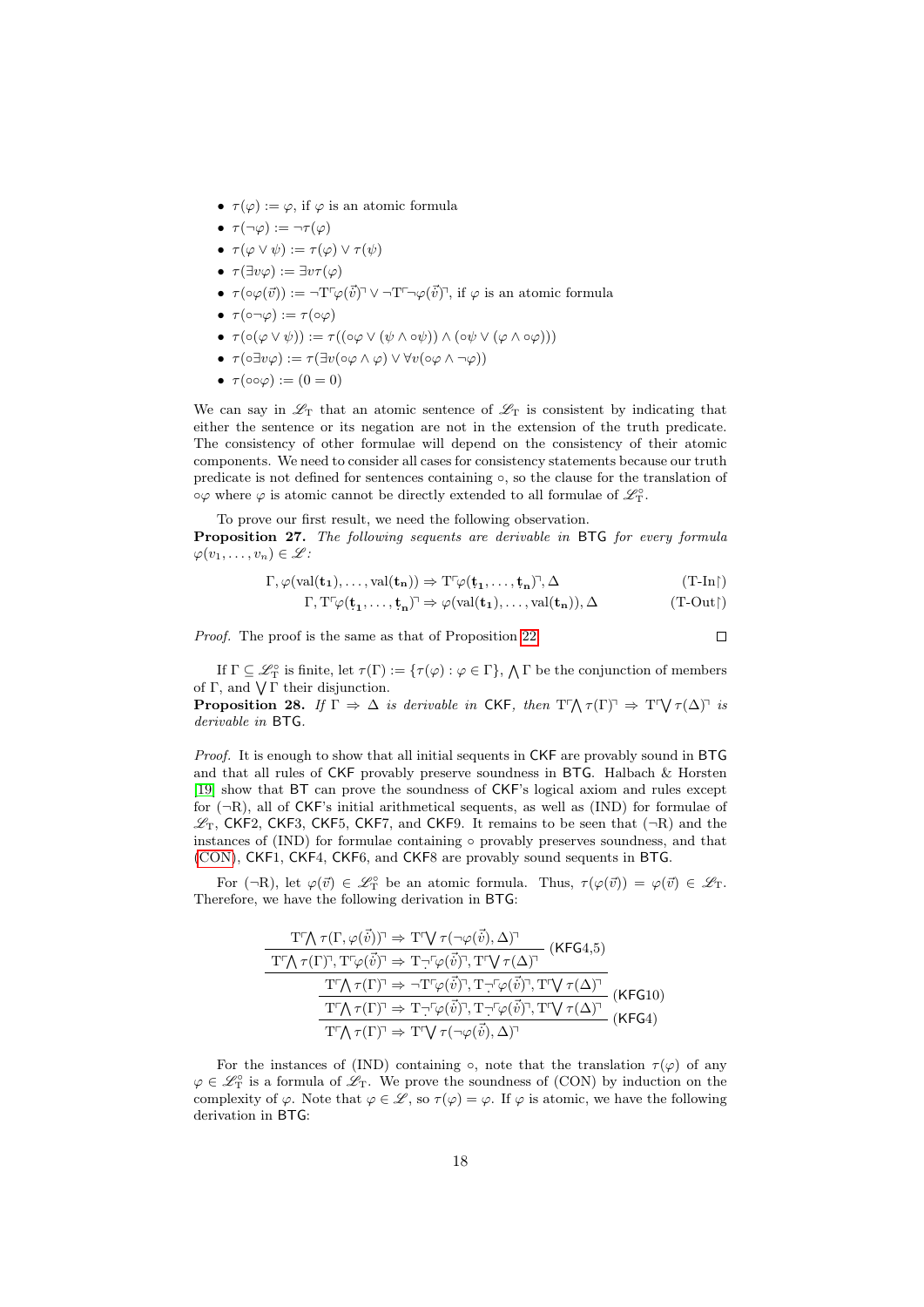| $\mathrm{T}^{\!\scriptscriptstyle\mathsf{T}}\! \big\backslash \!\!\!\!\big\backslash \ \tau(\Gamma)^\mathsf{T} \mathrel{\Rightarrow} \neg \varphi(\vec{v}), \varphi(\vec{v}), \mathrm{T}^{\!\scriptscriptstyle\mathsf{T}}\! \big\backslash \!\!\!\!\big\backslash \ \tau(\Delta)^\mathsf{T}$<br>$(T-In)$                                                                                                                                                                                                            |
|---------------------------------------------------------------------------------------------------------------------------------------------------------------------------------------------------------------------------------------------------------------------------------------------------------------------------------------------------------------------------------------------------------------------------------------------------------------------------------------------------------------------|
| $\mathrm{T}^r\!\!\bigwedge\tau(\Gamma)^{\!\!\uparrow}\Rightarrow\mathrm{T}^r\!\!\!\rightarrow\!\varphi(\vec\psi)^{\!\!\uparrow},\mathrm{T}^r\!\!\:\varphi(\vec\psi)^{\!\!\uparrow},\mathrm{T}^r\!\!\bigvee\tau(\Delta)^{\!\!\uparrow}$<br>(KFG3)                                                                                                                                                                                                                                                                    |
| $\overline{\mathrm{T}^{\!\scriptscriptstyle\mathsf{T}}\!\bigwedge\tau(\Gamma)^\!\!\!~\Rightarrow~\mathrm{T}^{\!\scriptscriptstyle\mathsf{T}}\!\!\!\sim\!\! \varphi(\vec{\mathit{v}})^\!\!\!\!\;,\mathrm{T}^{\!\scriptscriptstyle\mathsf{T}}\!\!\!\sim\!\! \neg \varphi(\vec{\mathit{v}})^\!\!\!\!,\mathrm{T}^{\!\scriptscriptstyle\mathsf{T}}\!\!\!\!\!\!\!~\forall~\tau(\Delta)^\!\!\!\!\!\!~}$<br>- (KFG9)                                                                                                        |
| $\begin{array}{c} \mathrm{T}^r\!\big\backslash\tau(\Gamma)^{\!\!\top\!}\Rightarrow \mathrm{T}\neg\mathrm{T}^r\varphi(\vec{v})^{\!\!\top\!},\mathrm{T}\neg\mathrm{T}^r\neg\varphi(\vec{v})^{\!\!\top\!},\mathrm{T}^r\!\big\backslash\tau(\Delta)^{\!\!\top\!} \\ \mathrm{T}^r\!\big\backslash\tau(\Gamma)^{\!\!\top\!}\Rightarrow \mathrm{T}^r\!\big\backslash\tau(\neg\mathrm{T}^r\!\varphi(\vec{v})^{\!\!\top\!}\vee \neg\mathrm{T}^r\neg\varphi(\vec{v})^{\!\!\top\!},\Delta)^{\!\!\top\!} \end{array}$<br>(KFG4) |
|                                                                                                                                                                                                                                                                                                                                                                                                                                                                                                                     |

Assume (CON) is provably sound in BTG for every formulae of complexity less than  $\varphi$ 's. If  $\varphi := \neg \psi$ ,  $\tau(\circ \varphi) = \tau(\circ \psi)$ , so the result follows trivially from the inductive hypothesis. The cases in which  $\varphi$  is a disjunction or an existential claim follow similarly from the definition of  $\tau$  and the inductive hypothesis.

Finally, we prove the soundness of CKF1.(i) in BTG. The case for CKF1.(ii) is analogous. The soundness of the remaining initial sequents of CKF follows from the axioms of BTG in a similar fashion.

| $\begin{array}{c} \displaystyle \mathrm{T}^r\!\bigwedge\tau(\Gamma)^\neg, \mathrm{val}(\mathbf{s})=\mathrm{val}(\mathbf{t}), \mathrm{val}(\mathbf{s})\neq \mathrm{val}(\mathbf{t})\Rightarrow \mathrm{T}^r\!\bigvee\tau(\Delta)^\neg\quad (\mathrm{T}\text{-}\mathrm{Out}\!\!\upharpoonright)\\[2mm] \displaystyle \frac{\mathrm{T}^r\!\bigwedge\tau(\Gamma)^\neg, \mathrm{T}^r\!\mathrm{val}(\mathbf{s})=\mathrm{val}(\mathbf{t})^\neg, \mathrm{T}\neg(\mathbf{s}\text{=} \mathbf{t})\Rightarrow T^r\!\bigvee\tau(\Delta)^\neg\quad (\mathsf{KFG9})$ |  |
|-------------------------------------------------------------------------------------------------------------------------------------------------------------------------------------------------------------------------------------------------------------------------------------------------------------------------------------------------------------------------------------------------------------------------------------------------------------------------------------------------------------------------------------------------------|--|
|                                                                                                                                                                                                                                                                                                                                                                                                                                                                                                                                                       |  |
|                                                                                                                                                                                                                                                                                                                                                                                                                                                                                                                                                       |  |

 $\Box$ 

Corollary 29. For every  $\varphi \in \mathscr{L}$ , if  $CKF \vdash_{LP} \circ \varphi$ , then BTG  $\vdash_{CL} \varphi$ .

*Proof.* If  $\Rightarrow \varphi$  is derivable in CKF, then  $\Rightarrow T\varphi$  is derivable in BTG by Proposition [28.](#page-17-0) By Proposition [27,](#page-17-1) we have that  $\text{BTG} \vdash_{\text{CL}} \varphi$ , since  $\varphi$  is arithmetical.  $\Box$ 

As Cantini points out, the addition of principles blocking the occurrence of gaps or gluts to BT, such as KFG10, does not increase the strength of the resulting system. Thus, the proof-theoretic power of BTG coincides with that of BT. This, together with Cantini's proof-theoretic analysis of  $BT$ , entails the following result.<sup>[12](#page-18-0)</sup>

<span id="page-18-1"></span>**Proposition 30** (Cantini). BTG is proof-theoretically equivalent to ramified truth  $RT_{\lt\omega^{\omega}}$  up to  $\omega^{\omega}$ .

The theory of ramified truth  $RT_{\leq \alpha}$  up to ordinal  $\alpha$  consists of  $\alpha$ -many iterations of the axiomatisation of Tarski's truth definition over Peano arithmetic (cf. Halbach [\[18,](#page-32-13) chap. 9]). Proposition [30](#page-18-1) sets an upper bound on the proof-theoretic power of CKF.

Corollary 31. CKF cannot prove more than  $\omega^{\omega}$  iterations of the truth predicate.

On the other hand, it is well known that KF, and a fortiori KFG, can prove iterations of the truth predicate up to the ordinal  $\epsilon_0$ , the limit of all the ordinals  $\omega, \omega^{\omega}, \omega^{\omega^{\omega}}, \ldots$ (cf. Halbach [\[18,](#page-32-13) chap. 15.3]). As a consequence, KFG is much stronger than its nonclassical counterpart, CKF. As Halbach & Nicolai [\[20\]](#page-32-3) point out, this difference can also be spelled out in terms of instances of arithmetical transfinite induction. While KFG can prove instances of transfinite induction for  $\mathscr{L}_{\mathrm{T}}$  up to any ordinal smaller than  $\epsilon_0$ , CKF only contains transfinite induction for  $\mathscr{L}_T$  up to any ordinal smaller than  $\omega^{\omega}$ . Moreover, this translates into differences in the purely arithmetical vocabulary. In particular, KFG proves arithmetical instances of transfinite induction up to  $\varphi_{\epsilon_0}(0)$ , whereas CKF proves arithmetical transfinite induction only up to ordinals smaller than  $\varphi_{\omega}(0)$  in the Veblen hierarchy.<sup>[13](#page-18-2)</sup>

<span id="page-18-0"></span> $12$ See Cantini [\[10,](#page-31-11) §3, 4 & 9].

<span id="page-18-2"></span><sup>13</sup>For an introduction to the Veblen functions and the Veblen hierarchy, see Pohlers [\[24\]](#page-32-16).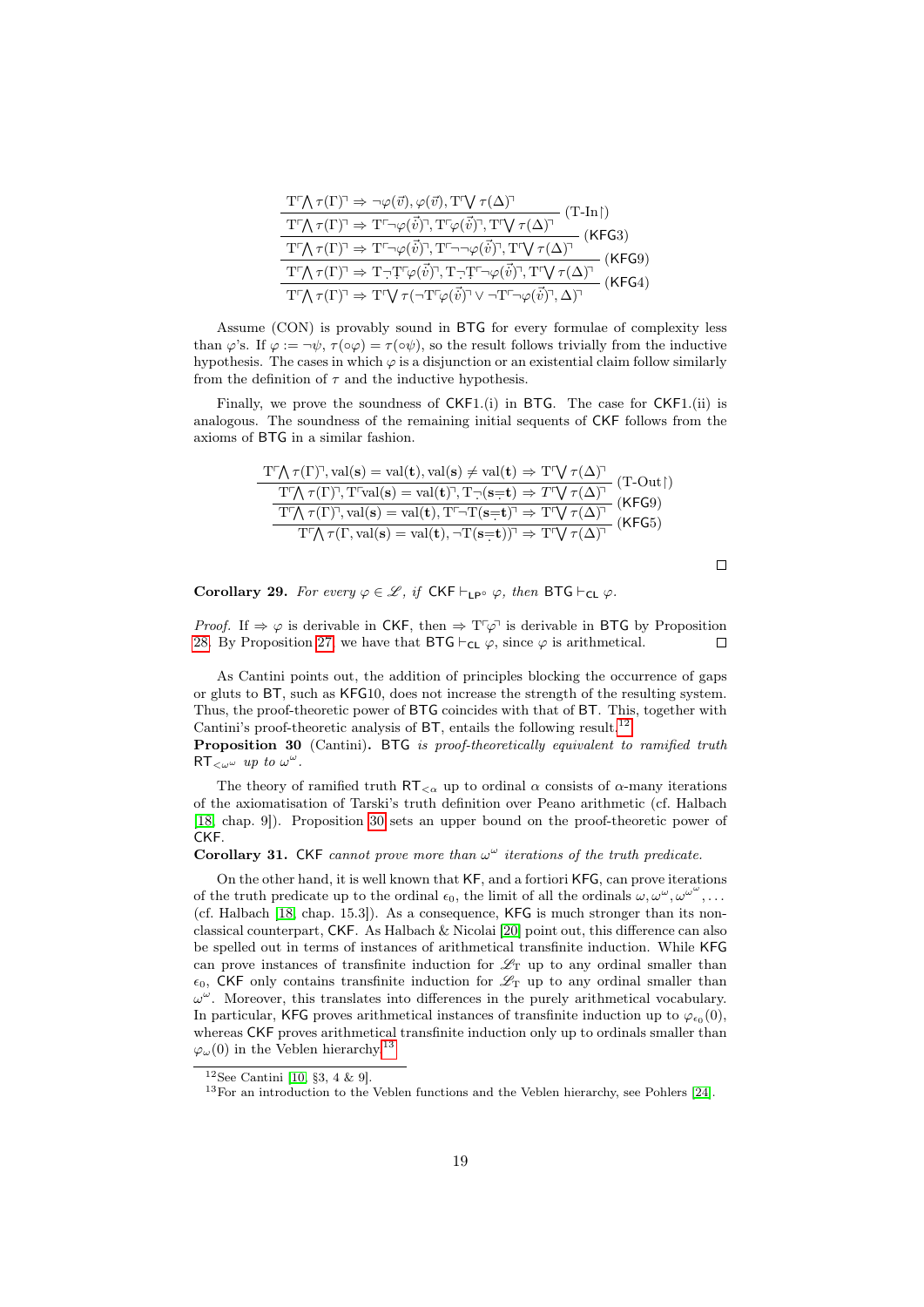Note that, since BTG is a subsystem of KFG, Proposition [28](#page-17-0) implies that CKF is contained in IKFG.

Corollary 32. For every  $\varphi \in \mathscr{L}_T$ , if  $CKF \vdash_{LP^{\circ}} \varphi$ ,  $\varphi \in \mathsf{IKFG}$ .

*Proof.* If  $\Rightarrow \varphi$  is derivable in CKF, then  $\Rightarrow T\varphi$  is derivable in BTG by Proposition [28.](#page-17-0) Since BTG  $\subseteq$  KFG, we have that KFG  $\vdash_{CL} T\ulcorner \varphi$ , so  $\varphi \in$  IKFG.  $\Box$ 

Furthermore, note that KFG and IKFG have the same arithmetical theorems, by Proposition [22.](#page-15-2) Therefore, the discrepancy in arithmetical content also holds between CKF and IKFG. The latter can prove, for instance, the consistency of CKF, as well as iterated reflection principles for this system. IKFG is proof-theoretically much stronger than CKF, the latter is a proper subsystem of the former.

#### 3.2 Setting induction aside

In this section I show that when the rule of induction is restricted to formulae not containing the truth predicate, the differences in arithmetical content between the classical and the non-classical axiomatisations of Kripke's construction fade away. In other words, I prove that  $CKF$  and  $IKFG$  are equivalent over  $\mathscr{L}_T$ . The proofs are a variant of Halbach & Nicolai's [\[20,](#page-32-3) §4.2].

<span id="page-19-0"></span>**Proposition 33.** If  $\varphi \in \mathcal{L}_T$  and CKF $\upharpoonright \vdash_{\mathsf{LP}^\circ} \varphi$ , then  $\varphi \in \mathsf{IKFG}$ .

*Proof.* It is enough to prove in  $KFG$  the soundness of all initial sequents and rules of CKF. For then, if  $\varphi \in \mathscr{L}_{\mathcal{T}}$  and  $\Rightarrow \varphi$  is derivable in CKF, we have that KFG  $\vdash_{\mathsf{CL}} \mathsf{T}^{\mathbb{C}}\varphi$ , so  $\varphi \in \mathsf{IKFG}$ . In the proof of Proposition [28](#page-17-0) we have seen that all logical rules and all truth-theoretic axioms of CKF, as well as (CON), can be proved to be sound in BTG without turning to (IIND). By Proposition [22,](#page-15-2) we can also prove the soundness of every basic arithmetical sequent in KFG, as well as that of (IND) restricted to arithmetical formulae.  $\Box$ 

Let  $\langle M, S^+, S^- \rangle$  be an LP-model of  $\mathscr{L}_T$  such that M interprets the non-logical vocabulary of  $\mathscr{L}_{\textrm{T}}$  plus the identity predicate, and  $S^+, S^-$  are the extension and antiextension of T, respectively. Then, the classical model  $\langle M, S^+\rangle$  is the closing-off of  $\langle M, S^+, S^- \rangle$ . To show that the converse of Proposition [33](#page-19-0) also holds we first need to prove the following result. Let  $\sigma$  be an assignment on a model M for a logic L. We write  $M, \sigma \vDash_L \varphi$  to indicate that  $\varphi$  is true in M under  $\sigma$ .

Lemma 34. If  $\langle M, S^+, S^- \rangle$ ,  $\sigma \vDash_{\mathsf{LP}^\circ} \mathsf{CKF}$ , then  $\langle M, S^+ \rangle$ ,  $\sigma \vDash_{\mathsf{CL}} \mathsf{KFG}$ .

*Proof.* It is enough to show that if  $\langle M, S^+, S^- \rangle$ ,  $\sigma \models_{\mathsf{LP}^\circ} \mathsf{CKF}$ , then all initial sequents and rules of KFG are sound in  $\langle M, S^+\rangle$  under  $\sigma$ . We only consider assignments explicitly when needed. Note first that

$$
\langle \mathcal{M}, S^+, S^- \rangle, \sigma \vDash_{\mathsf{LP}^{\circ}} \mathrm{T}^r \varphi^{\neg} \text{ iff } \langle \mathcal{M}, S^+ \rangle, \sigma \vDash_{\mathsf{CL}} \mathrm{T}^r \varphi^{\neg}
$$

KFG's logical axiom and rules are sound in  $\langle M, S^{\dagger} \rangle$ , for this is a classical model. Arithmetical initial sequents and (IND) restricted to formulae of  $\mathscr L$  are also sound in  $\langle M, S^+ \rangle$ , for they obtain in CKF and M assigns arithmetical formulae a classical truth value, due to  $(CON)$ . Regarding the remaining initial sequents in  $KFG$ , we just consider KFG9.(i) and KFG10. The other cases are similar.

For KFG9.(i), let  $\langle M, S^+ \rangle$   $\vDash_{\mathsf{CL}}$  T $\neg \text{val}(\mathbf{t}) \vee \neg \text{Sent}_{\mathscr{L}_{\mathrm{T}}}(\text{val}(\mathbf{t}))$ . If  $\langle M, S^+ \rangle \nvDash_{\mathsf{CL}}$  $\neg Sent_{\mathscr{L}_{\mathcal{T}}}(val(t)),$  by (CON) we know that  $\langle \mathcal{M}, S^+, S^- \rangle \nvDash_{\mathsf{LP}^\circ} \text{Sent}_{\mathscr{L}_{\mathcal{T}}}(val(t)).$  By CKF9,  $\langle \mathcal{M}, S^+, S^- \rangle \nvDash_{\mathsf{LP}^\circ} \text{normal}(\mathbf{t}),$  which means that  $\langle \mathcal{M}, S^+, S^- \rangle \nvDash_{\mathsf{LP}^\circ} \neg \text{normal}(\mathbf{t}).$ By (T-In) in Proposition [18,](#page-11-3)  $\langle \mathcal{M}, S^+, S^- \rangle \vDash_{\mathsf{LP}^{\circ}} T \neg T\mathsf{t}$ , so  $\langle \mathcal{M}, S^+ \rangle \vDash_{\mathsf{CL}} T \neg T\mathsf{t}$ . If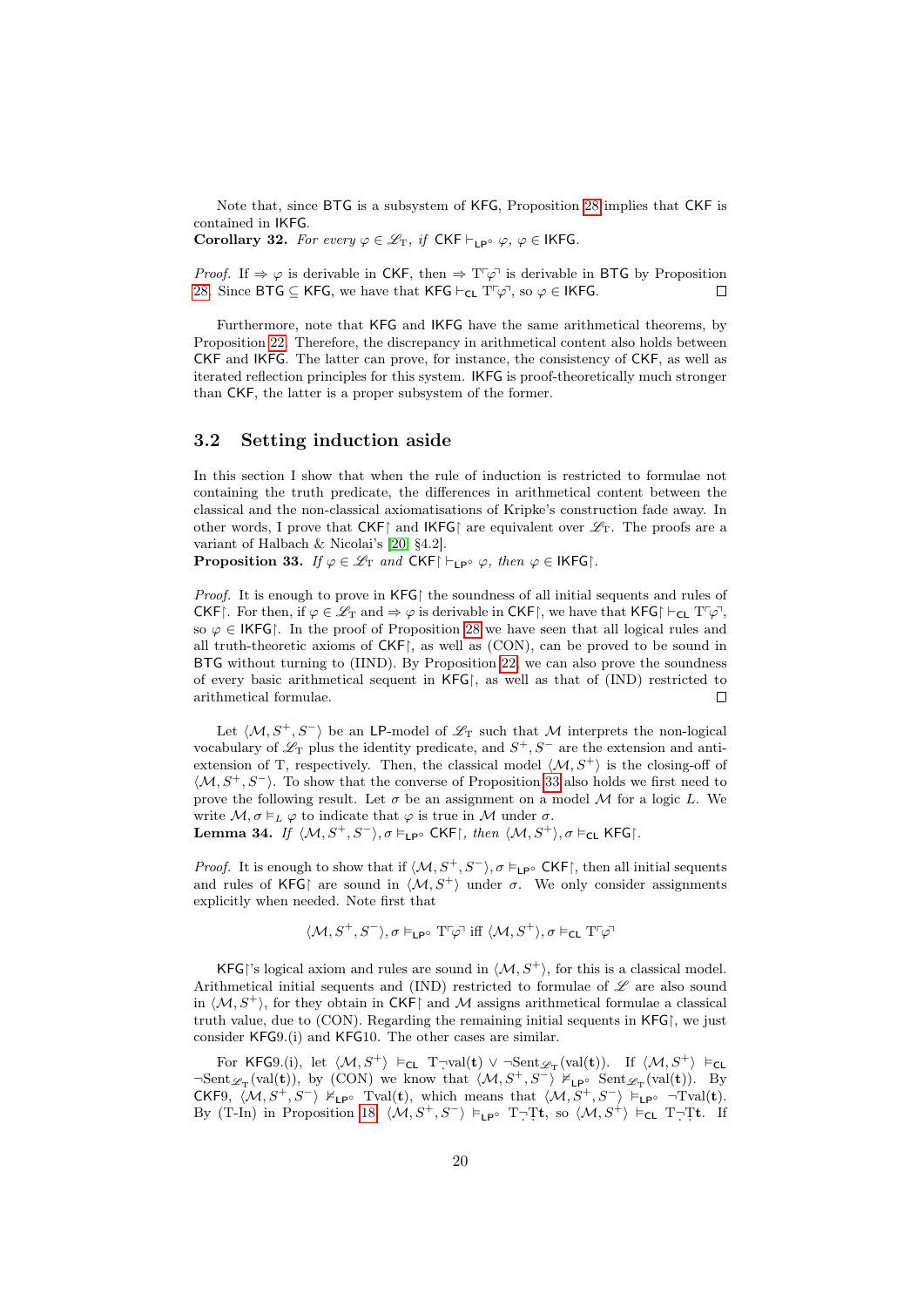$\langle \mathcal{M}, S^+ \rangle \vDash_{\mathsf{CL}} T_{\neg} \text{val}(\mathbf{t}) \wedge \text{Sent}_{\mathscr{L}_{\mathsf{T}}}(\text{val}(\mathbf{t})),$  by CKF8 we have that  $\langle \mathcal{M}, S^+, S^- \rangle \vDash_{\mathsf{LP}^{\circ}}$ T $\neg$ Tt, so  $\langle \mathcal{M}, S^+ \rangle \vDash_{\mathsf{CL}} T \neg$ Tt as well.

For KFG10 assume  $\langle \mathcal{M}, S^+ \rangle$ ,  $\sigma \vDash_{\mathsf{CL}} \operatorname{Sent}_{\mathscr{L}_T}(x) \land \neg Tx$ . Thus, we have that  $\langle \mathcal{M}, S^+, S^- \rangle$ ,  $\sigma \vDash_{\mathsf{LP}^{\circ}}$ Sent  $\mathscr{L}_T(x)$  and  $\sigma(x) \notin S^+$ . Therefore,  $\sigma(x) \in S^-$ . By CKF2,  $\langle \mathcal{M}, S^+, S^- \rangle$ ,  $\sigma \vDash_{\mathsf{LP}^{\circ}}$  $T\neg x$ , which implies that  $\langle \mathcal{M}, S^+ \rangle$ ,  $\sigma \vDash_{\mathsf{CL}} T\neg x$ .

Proposition 35. If  $\varphi \in \mathsf{IKFG}$ , then  $\mathsf{CKF}$   $\vdash_{\mathsf{LP}^\circ} \varphi$ .

*Proof.* Assume CKF| $\nvDash_{\mathsf{LP}^{\circ}} \varphi$ . By the strong completeness of  $\mathsf{LP}^{\circ}$  (cf. Proposition [49](#page-31-12) in the appendix), there is a model  $\langle \mathcal{M}, S^+, S^- \rangle$  of CKF| such that  $\langle \mathcal{M}, S^+, S^- \rangle \nvDash_{\mathsf{LP}^\circ} \varphi$ . Thus,  $\langle M, S^+ \rangle$  is a model of KFG by Proposition [33,](#page-19-0) and  $\#\varphi \notin S^+$ . Therefore,  $\langle \mathcal{M}, S^+ \rangle \nvDash_{\mathsf{CL}} T^{\mathsf{T}} \varphi$ <sup>7</sup>, so  $\varphi \notin \mathsf{IKFG}$ .  $\Box$ 

We are now ready to prove the last result of the section, that  $IKFG$  and  $CKF$  are equivalent with respect to their consequences in  $\mathscr{L}_{T}$ . Corollary 36. If  $\varphi \in \mathscr{L}_T$ , then CKF $\upharpoonright$   $\vdash_{\mathsf{LP}^\circ} \varphi$  iff  $\varphi \in \mathsf{IKFG}$ .

### <span id="page-20-0"></span>4 Conclusion

Halbach & Nicolai [\[20\]](#page-32-3) consider the class of Kripke's fixed-point models of  $\mathscr{L}_{T}$  with both gaps and gluts, including models in which gaps and gluts occur simultaneously. They provide an axiomatisation of this class in a sound and complete calculus for basic De Morgan logic, and compare the resulting system, PKF, with the internal logic of KF, IKF. This comparison is fair, as both theories have a transparent truth predicate and are sound and N-categorical with respect to the models under consideration. They show that while PKF, the theory that results from restricting the rule of induction (IND) to arithmetical formulae in PKF, is equivalent to the internal logic of KF, IKF is much stronger than PKF, both with respect to its truth-theoretic and its arithmetical content. Moreover, they provide analogous results comparing classical and non-classical axiomatisations of classes of Kripke's fixed-point models where gaps or gluts are excluded. In each case, arithmetical content is lost when we move from the classical to the non-classical setting.

Halbach & Nicolai infer that the arithmetical weakness of PKF and the other nonclassical systems cannot be blamed on any other factor than the mutilation of classical logic. It cannot be blamed on the incompleteness of the calculus, since the calculi they work with are shown to be complete. Nor can it be blamed on the truth-theoretic content of the non-classical systems, for otherwise the differences in strength would also show when comparing  $PKF$  and  $IKF$ , and the other corresponding restricted theories.

One could object that the instances of induction that contain the truth predicate are actually truth principles of some sort. However, as Halbach & Nicolai point out, induction is not to be considered a truth-theoretic but a mathematical principle. Our intuitive understanding of natural numbers comes with the disposition to accept any instance of this principle, including those in which the truth predicate occurs. There is nothing special about the truth predicate that contributes to the adoption of those instances of induction. Another way of seeing this is to consider instances of schematic principles of a different, e.g. logical nature. As we wouldn't think of the instances of the Law of Excluded Middle in which the truth predicate occurs as truth-theoretic principles, we shouldn't think of the corresponding instances of induction that way.

Consequently, Halbach & Nicolai [\[20,](#page-32-3) p. 2] conclude that, contrary to what many truth-theorists have claimed, abandoning classical logic can have an impact on non-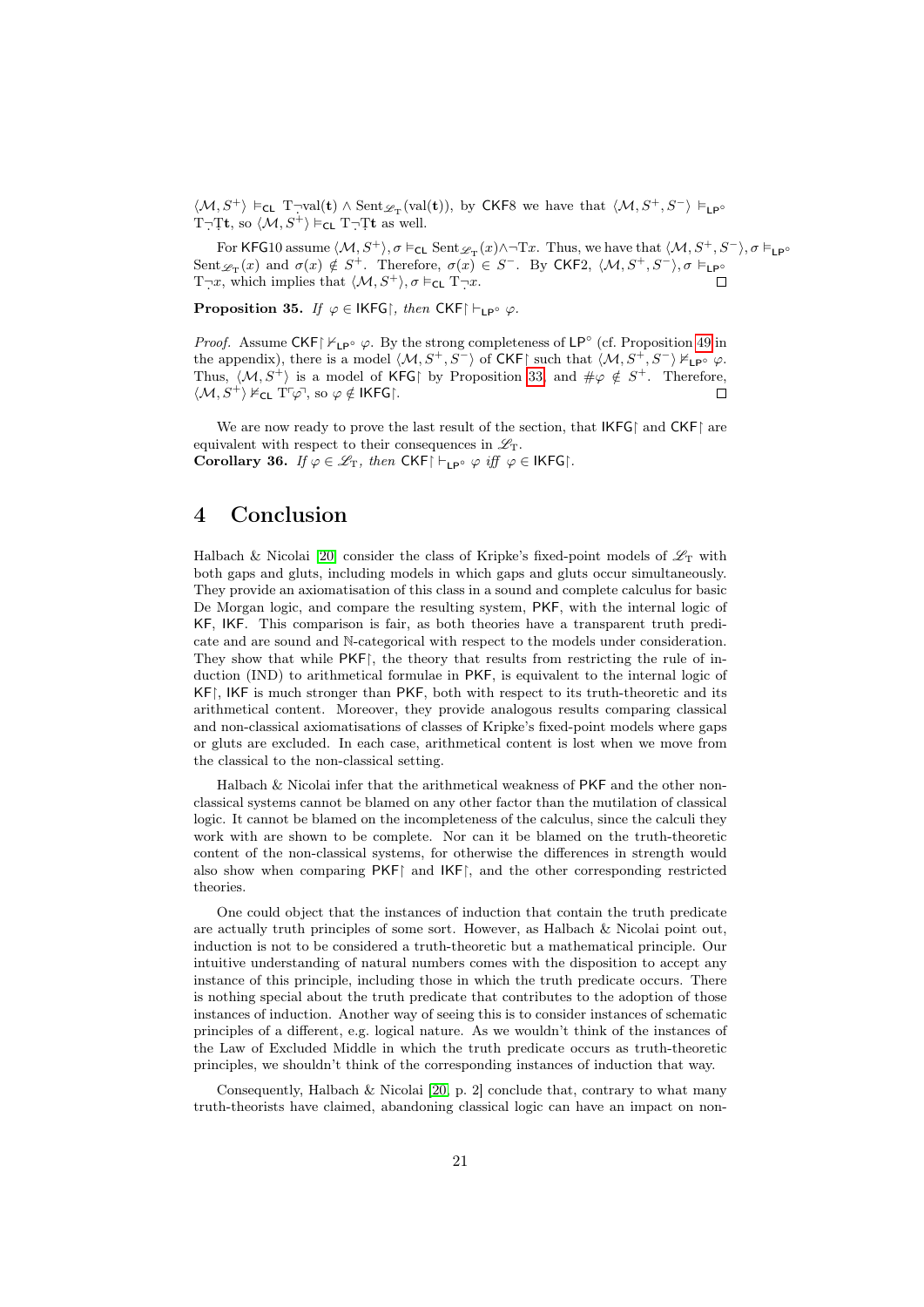semantic reasoning. In their own words, "[...] the incisions to classical logic, when applied to sentences with the truth predicate, severely impede schematic reasoning with the truth predicate. More specifically, classical patterns of mathematical reasoning are no longer licensed in PKF." These are instances of the rule of induction.

In this paper I have considered what initially seemed to be a more promising scenario for those who wish to circumscribe the restrictions to classical logic to truththeoretic reasoning and other areas prone to paradoxes. While Halbach & Nicolai axiomatise the family of Kripke's fixed-point models with gluts but no gaps in basic De Morgan logic, I have done so in an extension of LP, LP°. In basic De Morgan logic without gaps, models are the same as LP's. However, for a sequent  $\Gamma \Rightarrow \Delta$  to be sound it is not only required that in all models in which all members of Γ are true (i.e. receive truth-value 1 or  $\frac{1}{2}$ ) at least one member of  $\Delta$  is true as well, but also that falsity is preserved from the conclusions to the premises. That is, if all members of  $\Delta$  are false (i.e. receive truth-value 0 or  $\frac{1}{2}$ ), then at least one element in  $\Gamma$  must also be false. In LP the latter condition is dropped, as indicated in Definition [5.](#page-3-1) Thus, more sequents turn out to be valid in this logic; LP is already stronger than basic De Morgan logic.

Moreover, LP<sup>°</sup> extends LP with the consistency operator  $\circ$ , deemed a recovery operator, designed specifically for restoring classical reasoning whenever needed within paraconsistent logics such as LP.<sup>[14](#page-21-0)</sup> According to Carnielli, Coniglio, & Marcos [\[12,](#page-31-1) p. 19], "This feature will permit consistent reasoning to be recovered from inside an inconsistent environment". I've provided a sound and complete calculus for LP<sup>○</sup> (see Propositions [44](#page-28-0) and [38](#page-22-1) in the appendix). In the axiomatisation of Kripke's paraconsistent fixed-point models in LP<sup>°</sup> sequents indicating the consistency of the arithmetical fragment of  $\mathscr{L}_{\mathrm{T}}$  in terms of  $\circ$  were added as axioms.

Nonetheless, we were still able to prove analogous results as those obtained by Halbach & Horsten [\[19\]](#page-32-2) and Halbach & Nicolai [\[20\]](#page-32-3). We have seen that, on the one hand, IKFG can prove more arithmetical sentences than CKF. On the other hand, IKFG and CKF are equivalent with respect to their consequences in  $\mathscr{L}_T$ . Therefore, we must draw similar conclusions. The weakness of CKF with respect to IKFG is not due to the incompleteness of the calculus, nor to CKF's truth-theoretic content. It is a result of the mutilation of classical logic, that shrinks the consequences we can draw from the instances of the arithmetical principle of induction in which the truth predicate occurs. These consequences cannot be retrieved in LP◦ , despite the availability of consistency operators. Given that this weakness of CKF also concerns expressions with purely mathematical content, it is clear that weakening the logic this way does have an impact on mathematical reasoning.

The impossibility of retrieving classical reasoning for arithmetical principles by means of consistency operators could have two different reasons, neither of which flatters those who embrace LP◦ as the base logic for their truth theories and, at the same time, wish to reason classically from arithmetical principles. One reason could be the way LP deals with paradoxical expressions, that is, it treats them as dialetheias (i.e. as both true and false). Given how connectives and quantifiers work in LP, this extends to many other sentences in which the truth predicate occurs, including several instances of induction. It could be that this irreversibly precludes us from reasoning classically from these instances, no matter what expressive resources, principles, or rules we extend the theory with (cf. Priest [\[26,](#page-32-17) §7.3]). In other words, it could be that the incisions made to classical logic are so severe that classical reasoning for all arithmetical principles is irretrievable.

<span id="page-21-0"></span>If, instead, classical reasoning were retrievable for all instances of induction con-

<sup>14</sup>See Carnielli & Marcos [\[13\]](#page-32-5), Carnielli, Coniglio, & Marcos [\[12\]](#page-31-1), and Carnielli & Coniglio [\[11\]](#page-31-7).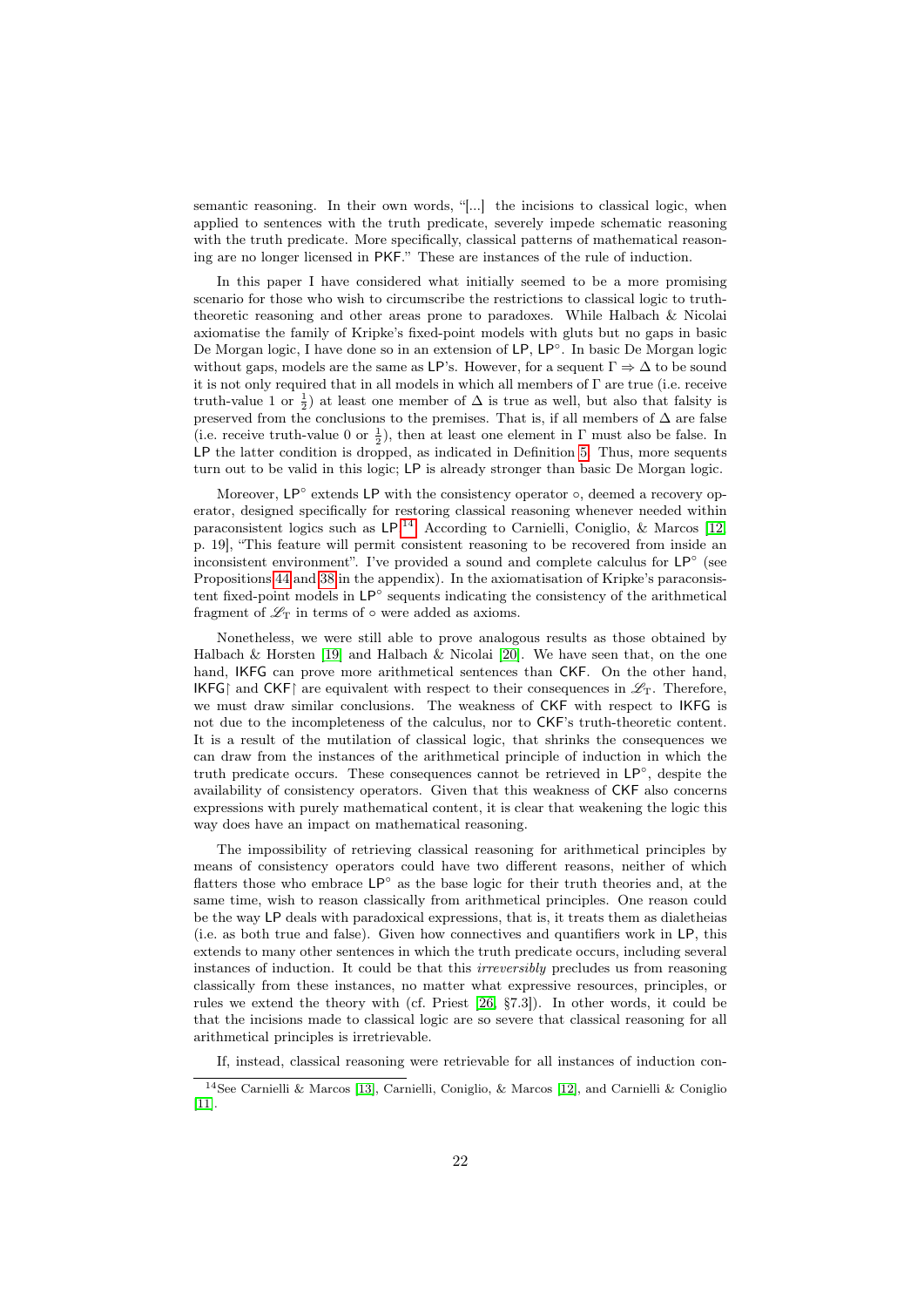taining the truth predicate in some way or other, the blame for LP<sup>°</sup>'s failure would be on the consistency operator's performance. This would mean that consistency operators, within the framework of an LFI, are not *always* able to recover classical reasoning whenever desired or, as its promoters maintain, *right on demand*.

## Appendix

In what follows I offer proofs of the soundness and completeness of the calculi for LP and  $LP^{\circ}$  given in sections [2.1](#page-6-2) and [2.2](#page-8-0) with respect to the corresponding notions of semantic consequence introduced in Definitions [5](#page-3-1) and [13,](#page-8-1) respectively.

<span id="page-22-0"></span>**Proposition 37** (Soundness of LP). If  $\Gamma \Rightarrow \Delta$  is derivable in LP, then  $\Gamma \vDash_{\mathsf{LP}} \Delta$ .

*Proof.* Note that every sequent obtained by (I) contains a literal  $\varphi$  both in  $\Gamma$  and  $\Delta$ , so is trivially sound. One can easily check that all the rules in LP preserve soundness. I show it for (Cut), (Repl), and  $(\neg R)$ .

For (Cut), assume there is a model  $M$  and an assignment  $\sigma$  on  $M$  such that  $v^{\mathcal{M}}_{\sigma}(\Gamma) \geqslant \frac{1}{2}$  and  $v^{\mathcal{M}}_{\sigma}(\Delta) = 0$ . Either  $v^{\mathcal{M}}_{\sigma}(\varphi) = 0$  or  $v^{\mathcal{M}}_{\sigma}(\varphi) \geqslant \frac{1}{2}$ . If  $v^{\mathcal{M}}_{\sigma}(\varphi) = 0$ , then  $\Gamma \nvDash_{\mathsf{LP}} \varphi, \Delta$ . If  $v^{\mathcal{M}}_{\sigma}(\varphi) \geqslant \frac{1}{2}$ , then  $\Gamma, \varphi \nvDash_{\mathsf{LP}} \Delta$ .

For (Repl), note that for every literal  $\varphi$ , model M and assignment  $\sigma$  on M in which  $v^{\mathcal{M}}_{\sigma}(\{s=t, \varphi[s/v]\}) \geq \frac{1}{2}$ , it is also the case that  $v^{\mathcal{M}}_{\sigma}(\{s=t, \varphi[s/v], \varphi[t, v]\}) \geq \frac{1}{2}$ . For if  $v^{\mathcal{M}}_{\sigma}(s=t) \geqslant \frac{1}{2}, \langle \sigma(s), \sigma(t) \rangle \in =^+, \text{ so } \sigma(s) = \sigma(t).$ 

For  $(\neg R)$ , assume  $\Gamma, \varphi \models_{\mathsf{LP}} \Delta \cup {\neg \varphi}$ , and let M and  $\sigma$  on M be such that  $v^{\mathcal{M}}_{\sigma}(\Gamma) \geq \frac{1}{2}$ . If  $v^{\mathcal{M}}_{\sigma}(\varphi) \geq \frac{1}{2}$ , by assumption there must be a  $\psi \in \Delta \cup {\neg \varphi}$  such that  $v^{\mathcal{M}}_{\sigma}(\psi) \geq \frac{1}{2}$ . If  $v^{\mathcal{M}}_{\sigma}(\varphi) = 0$ , then  $v^{\mathcal{M}}_{\sigma}(\neg \varphi) = 1$ .

<span id="page-22-1"></span>**Proposition 38** (Soundness of  $LP^\circ$ ). If  $\Gamma \Rightarrow \Delta$  is derivable in  $LP^\circ$ , then  $\Gamma \vDash_{LP^\circ} \Delta$ .

*Proof.* We extend the proof of Proposition [37,](#page-22-0) showing that rules of  $LP^{\circ}$  that govern the consistency operator also preserve soundness.

For ( $\circ$ L), assume  $\Gamma, \circ \varphi \nvDash_{\mathsf{LP}^{\circ}} \Delta$ . Then, there is a model M and an assignment  $\sigma$ on M such that  $v^{\mathcal{M}}_{\sigma}(\Gamma) \geq \frac{1}{2}$ ,  $v^{\mathcal{M}}_{\sigma}(\circ \varphi) \geq \frac{1}{2}$ , and  $v^{\mathcal{M}}_{\sigma}(\Delta) = 0$ . Thus,  $v^{\mathcal{M}}_{\sigma}(\circ \varphi) = 1$ , so either  $v^{\mathcal{M}}_{\sigma}(\varphi) = 1$  or  $v^{\mathcal{M}}_{\sigma}(\varphi) = 0$ . In the former case,  $v^{\mathcal{M}}_{\sigma}(\neg \varphi) = 0$ , so  $\Gamma \nvDash_{\mathsf{LP}^{\circ}} \neg \varphi, \Delta$ . If  $v^{\mathcal{M}}_{\sigma}(\varphi) = 0$ ,  $\Gamma \nvDash_{\mathsf{LP}^{\circ}} \varphi, \Delta$ . In each case, one of the premises of the rule is unsound.

For ( $\circ$ R), assume there is a model M and an assignment  $\sigma$  on M such that  $v^{\mathcal{M}}_{\sigma}(\Gamma) \geqslant \frac{1}{2}$ ,  $v^{\mathcal{M}}_{\sigma}(\infty) = 0$ , and  $v^{\mathcal{M}}_{\sigma}(\Delta) = 0$ . Thus,  $v^{\mathcal{M}}_{\sigma}(\varphi) = v^{\mathcal{M}}_{\sigma}(\neg \varphi) = \frac{1}{2}$ . As a consequence,  $\Gamma, \varphi, \neg \varphi \nvDash_{\mathsf{LP}^{\circ}} \Delta$ .

The proofs for the remaining cases are analogous.

$$
\qquad \qquad \Box
$$

Let's now turn to completeness. These results are established via a cut-elimination theorem for  $LP^{\circ}$ . Let  $\mathcal L$  be any first-order language with  $\neg, \vee, \exists$ , and  $=$  as its only primitive logical symbols, and  $\mathcal{L}^{\circ}$  extend  $\mathcal{L}$  with  $\circ$ , as before.

**Definition 39.** The *complexity* of a formula of  $\mathcal{L}^{\circ}$  is defined inductively just as in Definition [6,](#page-3-2) with the addition of the following clause:

 $c(\circ\varphi) = c(\varphi) + 2.$ 

Note that the consistency operator  $\circ$  adds more complexity to a formula than the other logical operators in the language. This will become important in the proof of Proposition [44.](#page-28-0)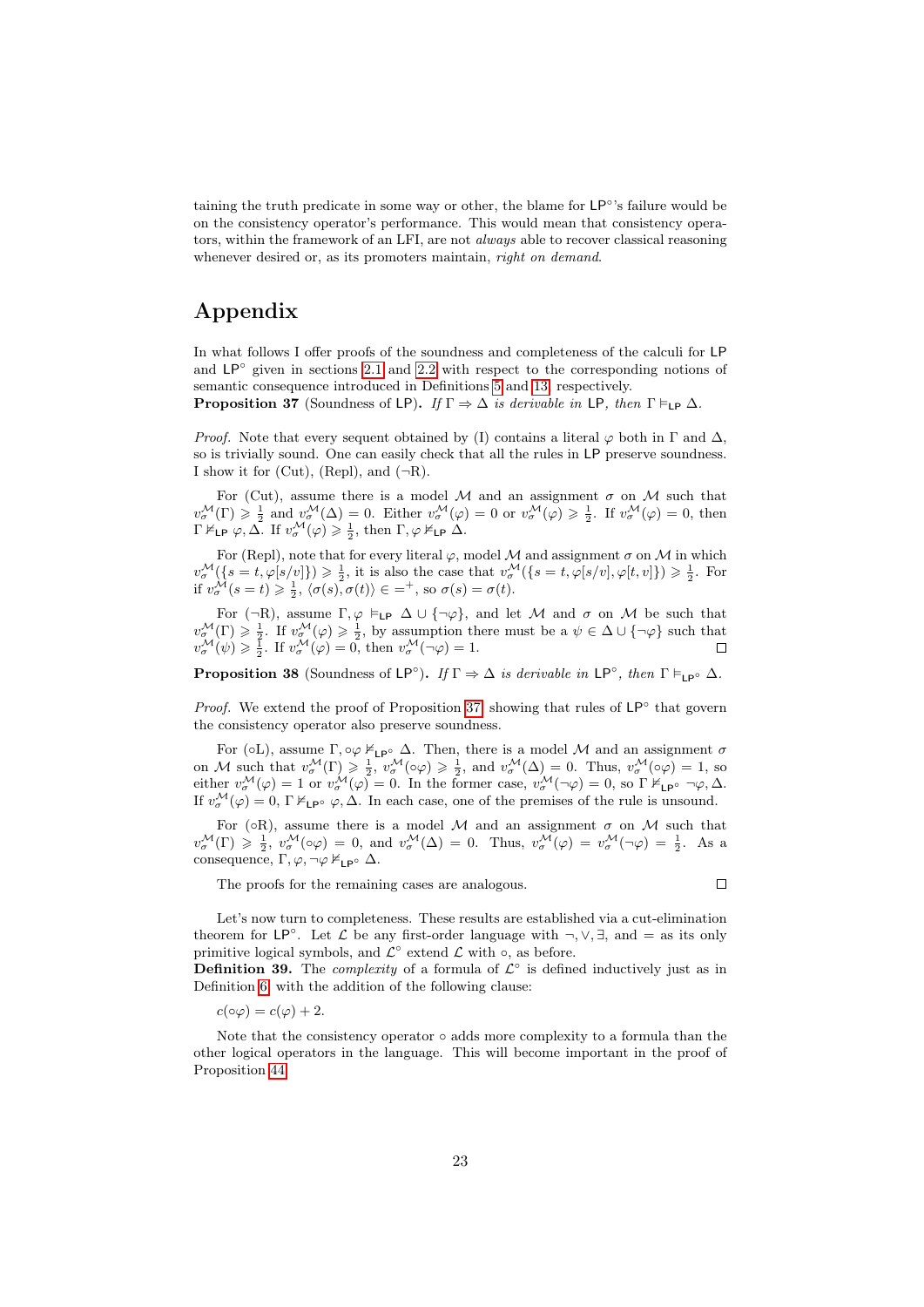**Definition 40.** The *height* of a derivation is the number of rules that have been applied in it. The height of the application of a rule in a derivation is the number of rules that have been applied before in the derivation increased by 1.

We write  $\vdash_{\mathsf{LP}^{\circ}}^n \Gamma \Rightarrow \Delta$  to indicate there is a derivation in  $\mathsf{LP}^{\circ}$  of  $\Gamma \Rightarrow \Delta$  of at most hight n. If t is free for v in all members  $\varphi_1, \ldots, \varphi_n$  of Γ, Γ[t/v] is the set  $\{\varphi_1[t/v], \ldots, \varphi_n[t/v]\}.$  It is easily shown by a standard argument that if  $\vdash_{\mathsf{LP}^\circ}^n \Gamma \Rightarrow \Delta$ , then  $\vdash_{\mathsf{LP}^\circ}^n \Gamma, \Gamma' \Rightarrow \Delta, \Delta'$  for every finite  $\Gamma', \Delta' \subseteq \mathcal{L}^\circ$ . Also, if t is free for v in  $\Gamma, \Delta$ , then  $\vdash_{\mathsf{LP}^\circ}^{\overline{n}} \Gamma[t/v] \Rightarrow \Delta[t/v]$ .<sup>[15](#page-23-0)</sup> If  $\mathcal D$  is a derivation of  $\Gamma \Rightarrow \Delta$ , let  $\mathcal D[t/v]$  be a derivation of  $\Gamma[t/\overline{v}] \Rightarrow \Delta[t/v]$  and  $\Gamma'[\mathcal{D}]\Delta'$  a derivation of  $\Gamma, \Gamma' \Rightarrow \Delta, \Delta'$ , both of the same height as D.

<span id="page-23-1"></span>**Lemma 41.** If there is a derivation  $D$  in  $\mathsf{LP}^\circ$  of a sequent  $\Gamma \Rightarrow \Delta$  ending with a cut of height n, then there is a derivation  $\mathcal{D}'$  of the same sequent without cuts or in which all cuts are of height less than n.

*Proof.* Assume D is a derivation of  $\Gamma \Rightarrow \Delta$  ending with an application of cut of height n on  $\varphi$ . The proof is by cases.

- 1. One of the premisses is an axiom. If  $\Gamma, \varphi \Rightarrow \Delta$  is an axiom, then either there is a literal common to  $\Gamma$  and  $\Delta$  or  $\varphi \in \Delta$ . In the former case,  $\Gamma \Rightarrow \Delta$  is an axiom as well, so let  $\mathcal{D}'$  be  $\Gamma \Rightarrow \Delta$ . If  $\varphi \in \Delta$ , then the premiss on the right is  $\Gamma \Rightarrow \Delta$ , so we can obtain  $\mathcal{D}'$  by erasing the premiss on the left and the last cut in  $\mathcal{D}$ . The case where  $\Gamma \Rightarrow \varphi, \Delta$  is an axiom is symmetrical.
- 2. No premiss is an axiom. There are three possibilities:
	- (a)  $\varphi$  is not principal in the derivation of  $\Gamma, \varphi \Rightarrow \Delta$ . No matter which rule has been applied to obtain this sequent, we can reduce the height of the cuts by 1. We show it for (Ref),  $(\neg R)$ ,  $(\vee L)$ , and  $(\circ R)$ . The other cases are similar. Assume  $D$  is of the form:

$$
\frac{\frac{\mathcal{D}_1}{\Gamma, t = t, \varphi \Rightarrow \Delta} \cdot \frac{\mathcal{D}_2}{\Gamma, \varphi \Rightarrow \Delta} \cdot (\text{Ref}) \qquad \frac{\mathcal{D}_2}{\Gamma \Rightarrow \varphi, \Delta} \cdot (\text{Cut})}{\Gamma \Rightarrow \Delta}
$$

Then, let  $\mathcal{D}'$  be:

$$
\frac{\mathcal{D}_1}{\Gamma, t = t, \varphi \Rightarrow \Delta} \qquad \frac{t = t | \mathcal{D}_2}{\Gamma, t = t \Rightarrow \varphi, \Delta}
$$
\n
$$
\frac{\Gamma, t = t \Rightarrow \Delta}{\Gamma \Rightarrow \Delta} \text{ (Ref)}
$$

Assume  $\mathcal D$  is of the form:

$$
\frac{\frac{\mathcal{D}_1}{\Gamma,\varphi,\psi \Rightarrow \neg \psi, \Delta'}}{\frac{\Gamma,\varphi \Rightarrow \neg \psi, \Delta'}{\Gamma \Rightarrow \neg \psi, \Delta'}} \frac{\mathcal{D}_2}{\Gamma \Rightarrow \varphi, \neg \psi, \Delta'} (\text{Cut})
$$

where  $\Delta = \Delta' \cup {\neg \psi}$ . Then, let  $\mathcal{D}'$  be:

$$
\frac{\mathcal{D}_1}{\Gamma,\varphi,\psi \Rightarrow \neg \psi, \Delta'} \quad \frac{\psi|\mathcal{D}_2}{\Gamma,\psi \Rightarrow \varphi, \neg \psi, \Delta'} \quad (\text{Cut})
$$
\n
$$
\frac{\Gamma,\psi \Rightarrow \neg \psi, \Delta'}{\Gamma \Rightarrow \neg \psi, \Delta'} \quad (\text{Cut})
$$

Assume now  $D$  is of the form:

<span id="page-23-0"></span><sup>&</sup>lt;sup>15</sup>See, for instance, Negri & von Plato [\[22\]](#page-32-9).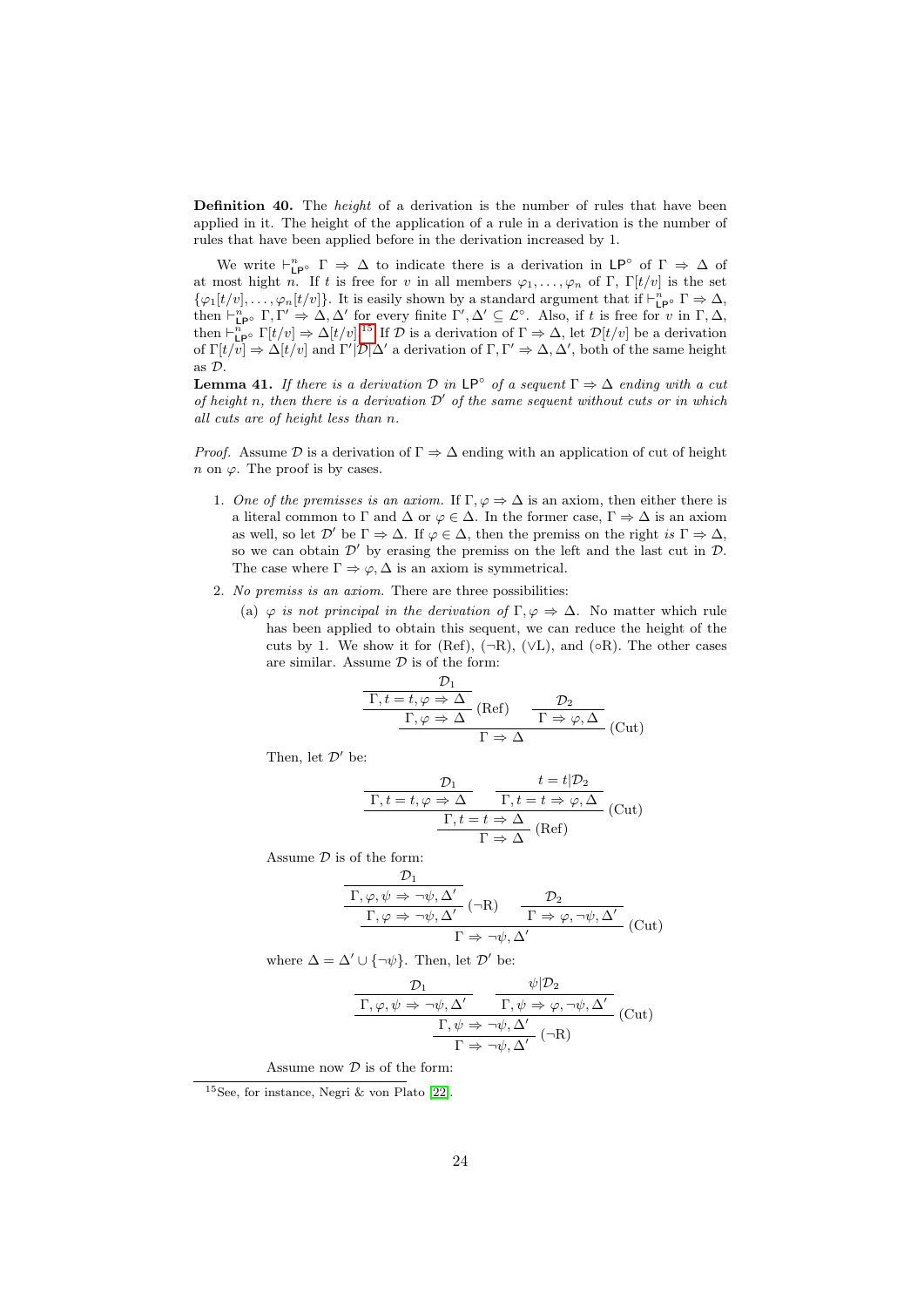$$
\frac{\frac{\mathcal{D}_1}{\Gamma', \varphi, \psi \Rightarrow \Delta} \quad \frac{\mathcal{D}_2}{\Gamma', \varphi, \chi \Rightarrow \Delta}}{\frac{\Gamma', \varphi, \psi \lor \chi \Rightarrow \Delta}{\Gamma', \psi \lor \chi \Rightarrow \Delta}} \text{(VL)} \quad \frac{\mathcal{D}_3}{\Gamma', \psi \lor \chi \Rightarrow \varphi, \Delta} \text{(Cut)}
$$

where  $\Gamma = \Gamma' \cup {\psi \vee \chi}$ . Let  $\mathcal{D}'$  be the result of replacing in  $\mathcal{D}$  the branch ending with the left premiss of (Cut) with:

$$
\frac{\psi \vee \chi|\mathcal{D}_1}{\Gamma', \varphi, \psi, \psi \vee \chi \Rightarrow \Delta} \qquad \frac{\psi|\mathcal{D}_3}{\Gamma', \psi, \psi \vee \chi \Rightarrow \varphi, \Delta} \quad (\text{Cut})
$$

and the branch ending with the right premiss with:

$$
\frac{\psi \vee \chi | \mathcal{D}_2}{\Gamma', \varphi, \chi, \psi \vee \chi \Rightarrow \Delta} \frac{\chi | \mathcal{D}_3}{\Gamma', \chi, \psi \vee \chi \Rightarrow \varphi, \Delta}
$$
(Cut)

and then applying ( $\vee$ L) to obtain  $\Gamma', \psi \vee \chi \Rightarrow \Delta$ . Assume now  $\mathcal D$  is of the form:

$$
\frac{\mathcal{D}_1}{\Gamma,\psi,\neg\psi,\varphi \Rightarrow \Delta'} \frac{\mathcal{D}_2}{\Gamma,\varphi \Rightarrow \circ\psi, \Delta'} \text{ (oR)} \quad \frac{\mathcal{D}_2}{\Gamma \Rightarrow \varphi, \circ\psi, \Delta'} \text{ (Cut)}
$$
\n
$$
\Gamma \Rightarrow \circ\psi, \Delta'
$$

where  $\Delta = \Delta' \cup {\lbrace \circ \psi \rbrace}$ . Then, let  $\mathcal{D}'$  be:

$$
\frac{\mathcal{D}_1|\circ\psi}{\Gamma,\psi,\neg\psi,\varphi\Rightarrow\circ\psi,\Delta'}\frac{\psi,\neg\psi|\mathcal{D}_2}{\Gamma,\psi,\neg\psi\Rightarrow\varphi,\circ\psi,\Delta'}(\text{Cut})
$$
\n
$$
\frac{\Gamma,\psi,\neg\psi\Rightarrow\circ\psi,\Delta'}{\Gamma\Rightarrow\circ\psi,\Delta'}(\text{cR})
$$

- (b)  $\varphi$  is not principal in the derivation of  $\Gamma \Rightarrow \varphi, \Delta$ . Cases are analogous to those in  $2.(a)$ .
- (c)  $\varphi$  is principal in the derivation of both  $\Gamma, \varphi \Rightarrow \Delta$  and  $\Gamma \Rightarrow \varphi, \Delta$ . We prove this sub-case by induction on the complexity of  $\varphi$ . Since  $\varphi$  is principal, it cannot be atomic or the negation of an atomic formula (in the latter case, there is no rule that introduces the negation of an atomic formula to the left).

Assume the height of the last cut of the derivation of a sequent can be reduced for formulae of complexity smaller than n, and let  $c(\varphi) = n$ . If  $\varphi := \psi \vee \chi$ ,  $\mathcal{D}$  is of the form

$$
\frac{\frac{\mathcal{D}_1}{\Gamma,\psi \Rightarrow \Delta} \quad \frac{\mathcal{D}_2}{\Gamma,\chi \Rightarrow \Delta}}{\frac{\Gamma,\psi \vee \chi \Rightarrow \Delta}{\Gamma \Rightarrow \Delta}} (\vee L) \quad \frac{\mathcal{D}_3}{\Gamma \Rightarrow \psi, \chi, \Delta} (\vee R)
$$
\n
$$
\frac{\Gamma,\psi \vee \chi \Rightarrow \Delta}{\Gamma \Rightarrow \Delta} (\text{Cut})
$$

Replace it with:

$$
\frac{\frac{\mathcal{D}_1|\chi}{\Gamma,\psi \Rightarrow \chi,\Delta} \qquad \frac{\mathcal{D}_3}{\Gamma \Rightarrow \psi,\chi,\Delta}}{\frac{\Gamma \Rightarrow \chi,\Delta} \qquad (\text{Cut}) \qquad \frac{\mathcal{D}_2}{\Gamma,\chi \Rightarrow \Delta}} (\text{Cut}) \qquad \frac{\mathcal{D}_3}{\Gamma,\chi \Rightarrow \Delta} (\text{Cut})}
$$

If  $\varphi := \exists v \psi$ ,  $\mathcal{D}$  is of the form:

$$
\frac{\mathcal{D}_1}{\Gamma, \psi[u/v] \Rightarrow \Delta} \frac{\mathcal{D}_2}{\Gamma \Rightarrow \psi[t/v], \Delta} \text{(3R)}
$$
\n
$$
\frac{\Gamma, \exists v\psi \Rightarrow \Delta}{\Gamma \Rightarrow \Delta} \text{(3R)}
$$
\n
$$
\frac{\Gamma \Rightarrow \psi[t/v], \Delta}{\Gamma \Rightarrow \Delta} \text{(Cut)}
$$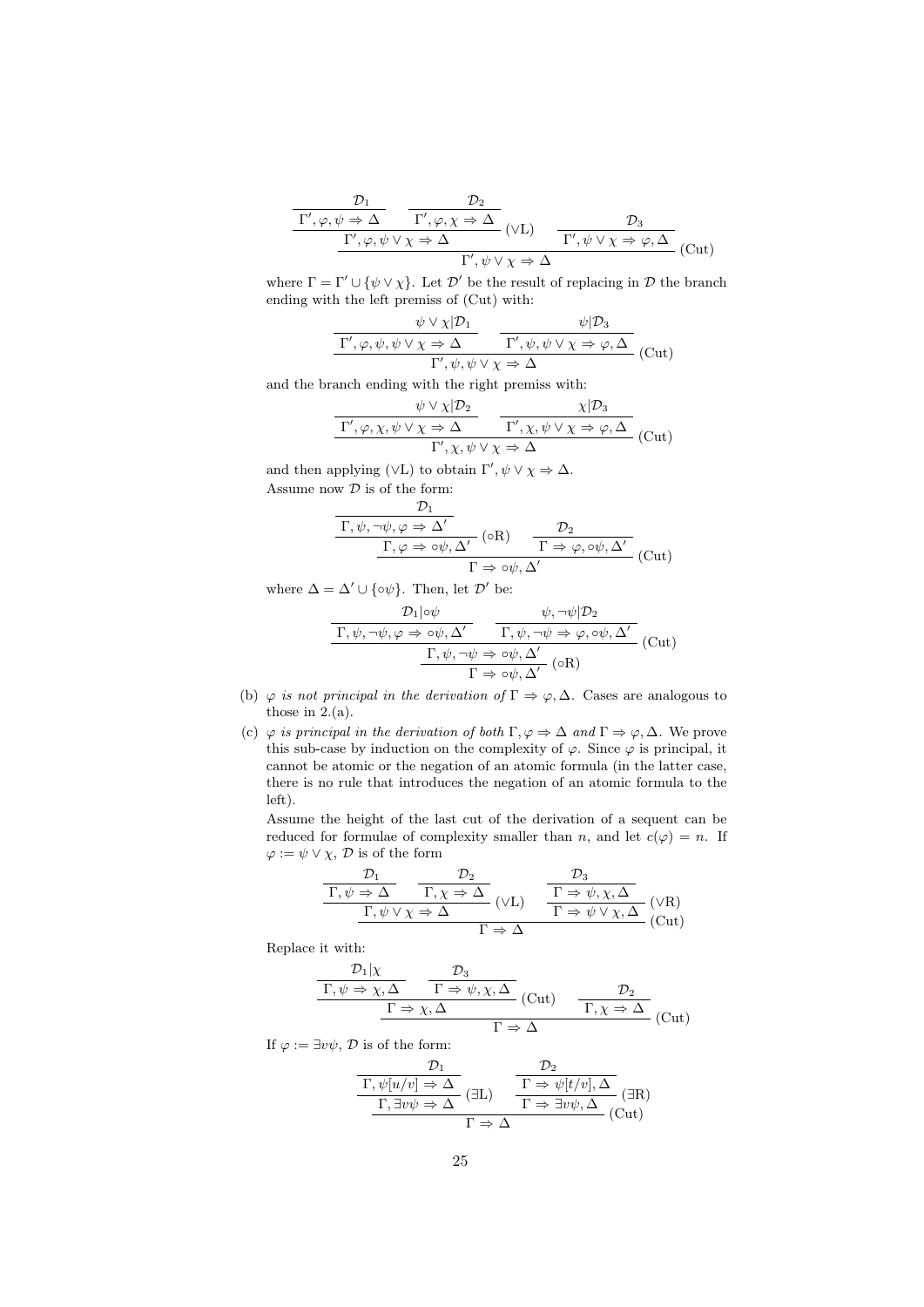Replace it with:

$$
\frac{\mathcal{D}_1[t/u]}{\Gamma,\psi[t/v] \Rightarrow \Delta} \frac{\mathcal{D}_2}{\Gamma \Rightarrow \psi[t/v], \Delta} (Cut)
$$

 $\mathcal{D}_1[t/u]$  is a derivation of  $\Gamma, \psi[t/v] \Rightarrow \Delta$ , since u is not free in  $\Gamma, \Delta$  or  $\psi$ . If  $\varphi := \circ \psi$ ,  $\mathcal{D}$  is of the form

$$
\frac{\frac{\mathcal{D}_1}{\Gamma \Rightarrow \psi, \Delta} \quad \frac{\mathcal{D}_2}{\Gamma \Rightarrow \neg \psi, \Delta}}{\frac{\Gamma, \phi \psi \Rightarrow \Delta}{\Gamma \Rightarrow \neg \psi, \Delta} \quad (\text{ol}) \quad \frac{\Gamma, \psi, \neg \psi \Rightarrow \Delta}{\Gamma \Rightarrow \phi \psi, \Delta} \quad (\text{OR})}{\Gamma \Rightarrow \Delta} \quad (\text{Cut})
$$

Replace it with:

$$
\frac{\mathcal{D}_1|\neg\psi}{\Gamma\Rightarrow\psi,\neg\psi,\Delta}\n\quad\n\frac{\mathcal{D}_3}{\Gamma,\psi,\neg\psi\Rightarrow\Delta}\n\quad\n(\text{Cut})\n\quad\n\frac{\mathcal{D}_2}{\Gamma\Rightarrow\neg\psi,\Delta}\n\quad\n(\text{Cut})\n\quad\n\frac{\mathcal{D}_2}{\Gamma\Rightarrow\neg\psi,\Delta}\n\quad\n(\text{Cut})
$$

Now let  $\varphi$  be a negation. If  $\varphi := \neg \neg \psi$ ,  $\mathcal{D}$  is of the form:

$$
\frac{\mathcal{D}_1}{\Gamma, \psi \Rightarrow \Delta} \xrightarrow[\Gamma \to \Delta]{} \frac{\mathcal{D}_2}{\Gamma \Rightarrow \psi, \Delta} (\neg \neg L)
$$
\n
$$
\frac{\Gamma \Rightarrow \psi, \Delta}{\Gamma \Rightarrow \neg \neg \psi, \Delta} (\neg \neg R)
$$
\n
$$
\Gamma \Rightarrow \Delta
$$
\n(Cut)

Replace it with:

$$
\frac{\mathcal{D}_1}{\Gamma,\psi \Rightarrow \Delta} \xrightarrow{\Gamma \Rightarrow \psi, \Delta} (\text{Cut})
$$

If 
$$
\varphi := \neg \circ \psi
$$
,  $\mathcal{D}$  is of the form:  
\n
$$
\frac{\mathcal{D}_1}{\Gamma, \psi, \neg \psi \Rightarrow \Delta} \xrightarrow[\Gamma, \neg \circ \psi \Rightarrow \Delta]{} (\neg \circ L) \qquad \frac{\mathcal{D}_2}{\Gamma \Rightarrow \psi, \Delta} \xrightarrow[\Gamma \Rightarrow \neg \circ \psi \Delta]{} (\neg \circ R)
$$
\n
$$
\frac{\Gamma \Rightarrow \psi, \Delta}{\Gamma \Rightarrow \neg \circ \psi \Delta} (\text{Cut})
$$

Replace it with:

$$
\frac{\mathcal{D}_1}{\Gamma,\psi,\neg\psi \Rightarrow \Delta} \qquad \frac{\neg\psi|\mathcal{D}_2}{\Gamma,\neg\psi \Rightarrow \psi, \Delta} \text{ (Cut)} \qquad \frac{\mathcal{D}_3}{\Gamma \Rightarrow \neg\psi, \Delta} \text{ (Cut)}
$$
\n
$$
\frac{\Gamma,\neg\psi \Rightarrow \Delta}{\Gamma \Rightarrow \Delta} \qquad \frac{\mathcal{D}_4}{\Gamma \Rightarrow \neg\psi, \Delta} \text{ (Cut)}
$$

Other cases are similar. We omit their proof.

 $\Box$ 

<span id="page-25-0"></span>**Proposition 42** (Cut elimination for LP°). If a sequent  $\Gamma \Rightarrow \Delta$  is derivable in LP° then there is a derivation of this sequent without cuts.

#### *Proof.* By induction on the height of the last application of (Cut) and Lemma [41.](#page-23-1)  $\Box$

We can use the eliminability of  $(Cut)$  to provide a completeness proof for  $LP^\circ$ . Following Schütte [\[29\]](#page-32-18), we start with a sequent and construct a reduction tree for this sequent, applying the rules of the calculus for  $LP^{\circ}$  in all possible ways. Since proofs need not contain cuts according to Proposition [42,](#page-25-0) this rule will not be considered in the construction. If all branches of the tree reach the form of an axiom, the tree is a proof of the given sequent. Otherwise, the construction does not terminate. Turning to König's Lemma, we define a refuting model for the sequent.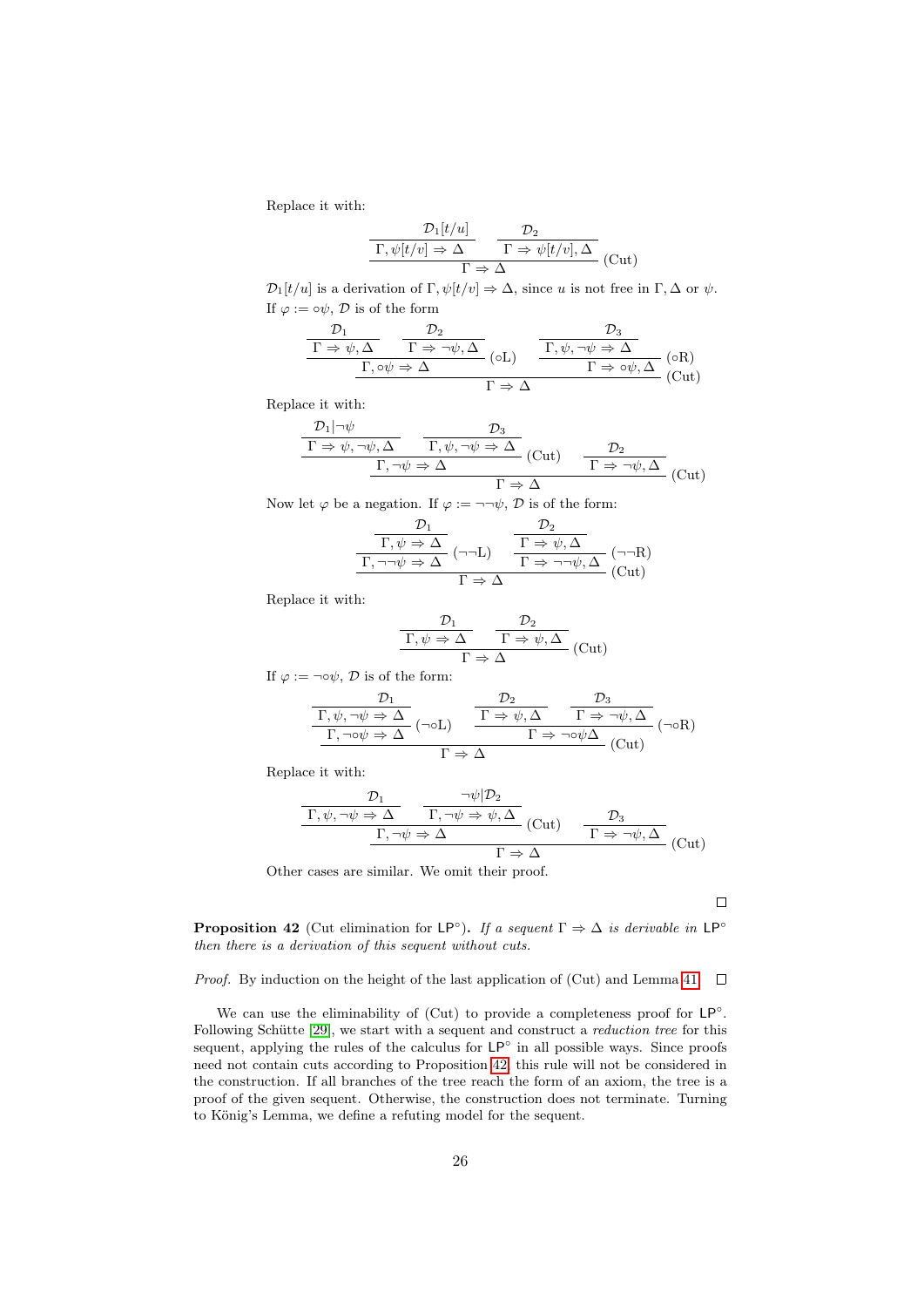<span id="page-26-0"></span>**Definition 43.** The *reduction tree* of a sequent  $\Gamma \Rightarrow \Delta$  in LP<sup>°</sup> is constructed in steps as follows, starting with  $\Gamma \Rightarrow \Delta$  as the root:

Step 1. Write on top of each topmost sequent of the form  $\Gamma' \Rightarrow \Delta'$  the sequent

$$
\Gamma', t_1 = t_1, \ldots, t_n = t_n \Rightarrow \Delta'
$$

where  $t_i, 1 \leq i \leq n$ , occurs in Γ' or in Δ'. This restriction is necessary, for if the language contains infinitely many terms and we added all instances of  $t = t$  to the antecedent, we would get an infinite set, which cannot be part of a sequent.

Step 2. Write on top of each topmost sequent of the form

$$
\Gamma', s = t, \varphi[s/v] \Rightarrow \Delta'
$$

where  $\varphi$  is a literal, the sequent

$$
\Gamma', s = t, \varphi[s/v], \varphi[t/v] \Rightarrow \Delta'.
$$

Step 3. For each topmost sequent of the form

$$
\Gamma' \Rightarrow \neg \varphi_1, \dots, \neg \varphi_n, \Delta'
$$

where  $\varphi_1, \ldots, \varphi_n$  are atomic formulae, write on top

 $\Gamma', \varphi_1, \ldots, \varphi_n \Rightarrow \neg \varphi_1, \ldots, \neg \varphi_n, \Delta'.$ 

Step 4. For each topmost sequent of the form

 $\Gamma', \neg\neg\varphi_1, \ldots, \neg\neg\varphi_n \Rightarrow \Delta'$ 

write on top the sequent

$$
\Gamma', \varphi_1, \ldots, \varphi_n \Rightarrow \Delta'.
$$

Step 5. For each topmost sequent of the form

$$
\Gamma' \Rightarrow \neg \neg \varphi_1, \dots, \neg \neg \varphi_n, \Delta'
$$

write on top the sequent

$$
\Gamma' \Rightarrow \varphi_1, \ldots, \varphi_n, \Delta'.
$$

Step 6. Write on top of each topmost sequent of the form

$$
\Gamma' \Rightarrow \varphi_1 \vee \psi_1, \dots, \varphi_n \vee \psi_n, \Delta'
$$

the sequent

$$
\Gamma' \Rightarrow \varphi_1, \psi_1, \ldots, \varphi_n, \psi_n, \Delta'.
$$

Step 7. For each topmost sequent of the form

$$
\Gamma', \varphi_1 \vee \psi_1, \ldots, \varphi_n \vee \psi_n \Rightarrow \Delta'
$$

write the  $2^n$  sequents

$$
\Gamma', \chi_1, \ldots, \chi_n \Rightarrow \Delta'
$$

on top of it, where  $\chi_i$  is either  $\varphi_i$  or  $\psi_i$ .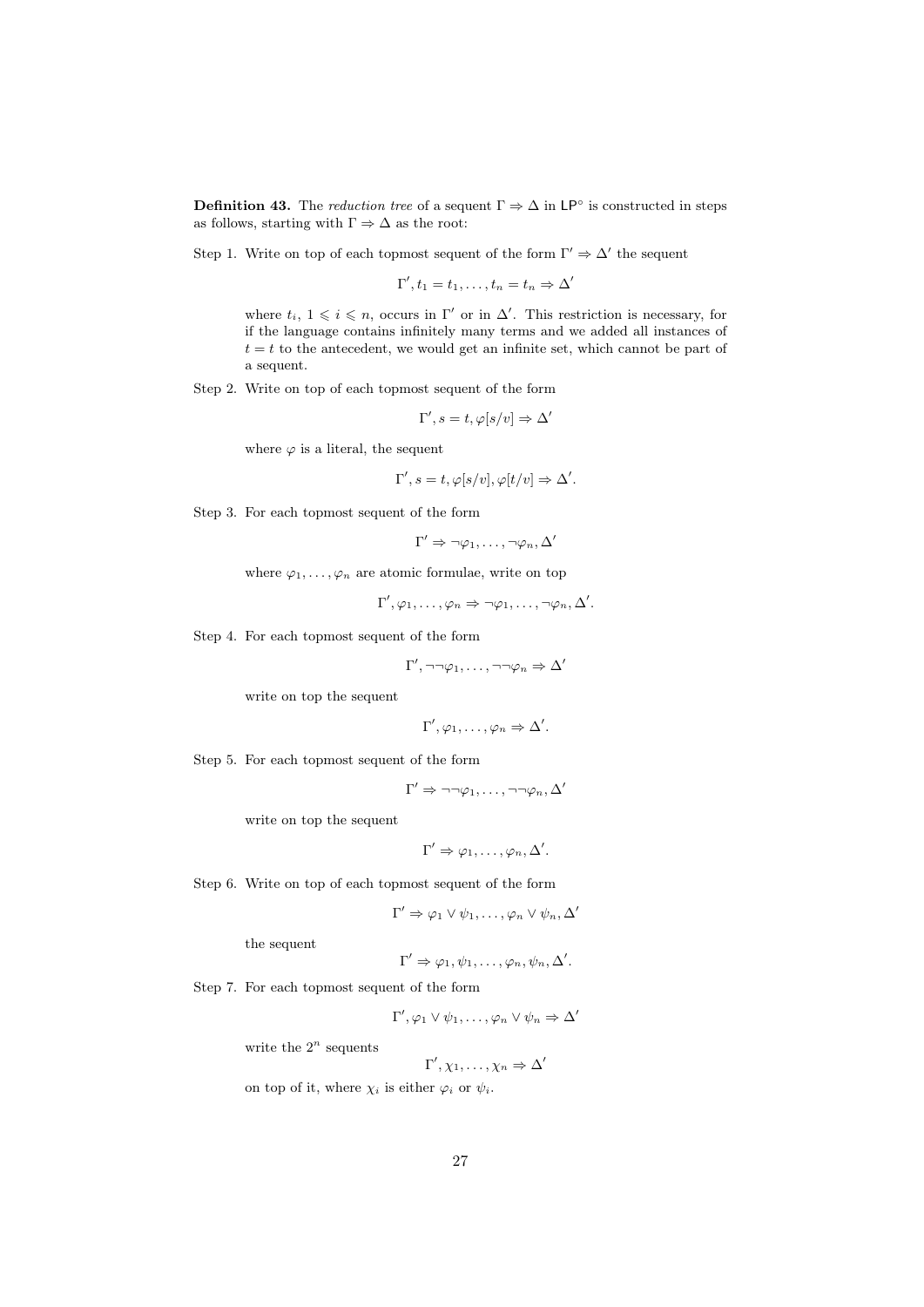Step 8. Write on top of each topmost sequent of the form

$$
\Gamma', \neg(\varphi_1 \lor \psi_1), \dots, \neg(\varphi_n \lor \psi_n) \Rightarrow \Delta'
$$

the sequent

$$
\Gamma', \neg \varphi_1, \neg \psi_1, \dots, \neg \varphi_n, \neg \psi_n \Rightarrow \Delta'.
$$

Step 9. For each topmost sequent of the form

$$
\Gamma' \Rightarrow \neg(\varphi_1 \lor \psi_1), \dots, \neg(\varphi_n \lor \psi_n), \Delta'
$$

write the  $2^n$  sequents

$$
\Gamma' \Rightarrow \neg \chi_1, \ldots, \neg \chi_n, \Delta'
$$

on top of it, where  $\chi_i$  is either  $\varphi_i$  or  $\psi_i$ .

Step 10. Consider each topmost sequent of the form

$$
\Gamma', \exists v_1 \varphi_1, \ldots, \exists v_n \varphi_n \Rightarrow \Delta'
$$

and let  $u_1, \ldots, u_n$  be variables not used yet in the reduction tree. Then write on top the sequent

 $\Gamma', \varphi_1[u_1/v_1], \ldots, \varphi_n[u_n/v_n] \Rightarrow \Delta'.$ 

Step 11. Consider each topmost sequent of the form

$$
\Gamma' \Rightarrow \exists v_1 \varphi_1, \ldots, \exists v_n \varphi_n, \Delta'
$$

and let  $t_i, 1 \leq i \leq n$ , be the first term not used yet for a reduction of  $\exists v_i \varphi_i$ . Then write on top the sequent

$$
\Gamma' \Rightarrow \varphi_1[t_1/v_1], \ldots, \varphi_n[t_n/v_n], \exists v_1 \varphi_1, \ldots, \exists v_n \varphi_n, \Delta'.
$$

We have to keep the existential formulae in the succedent for a possible further application of the reduction step, for we must consider all possible terms that could help us derive these formulae. The same applies to negated existential claims in the following reduction step.

Step 12. Consider each topmost sequent of the form

$$
\Gamma', \neg \exists v_1 \varphi_1, \dots, \neg \exists v_n \varphi_n \Rightarrow \Delta'
$$

and let  $t_i, 1 \leq i \leq n$ , be the first term not used yet for a reduction of  $\neg \exists v_i \varphi_i$ . Then write on top the sequent

$$
\Gamma', \neg \varphi_1[t_1/v_1], \dots, \neg \varphi_n[t_n/v_n], \neg \exists v_1 \varphi_1, \dots, \neg \exists v_n \varphi_n \Rightarrow \Delta'.
$$

Step 13. Consider each topmost sequent of the form

$$
\Gamma' \Rightarrow \neg \exists v_1 \varphi_1, \dots, \neg \exists v_n \varphi_n, \Delta'
$$

and let  $u_1, \ldots, u_n$  be variables not used yet in the reduction tree. Then write on top the sequent

$$
\Gamma' \Rightarrow \neg \varphi_1[u_1/v_1], \dots, \neg \varphi_n[u_n/v_n], \Delta'.
$$

Step 14. For each topmost sequent of the form

 $\Gamma', \circ \varphi_1, \ldots, \circ \varphi_n \Rightarrow \Delta'$ 

write the  $2^n$  sequents

$$
\Gamma' \Rightarrow \psi_1, \ldots, \psi_n, \Delta'
$$

on top of it, where  $\psi_i$  is either  $\varphi_i$  or  $\neg \varphi_i$ .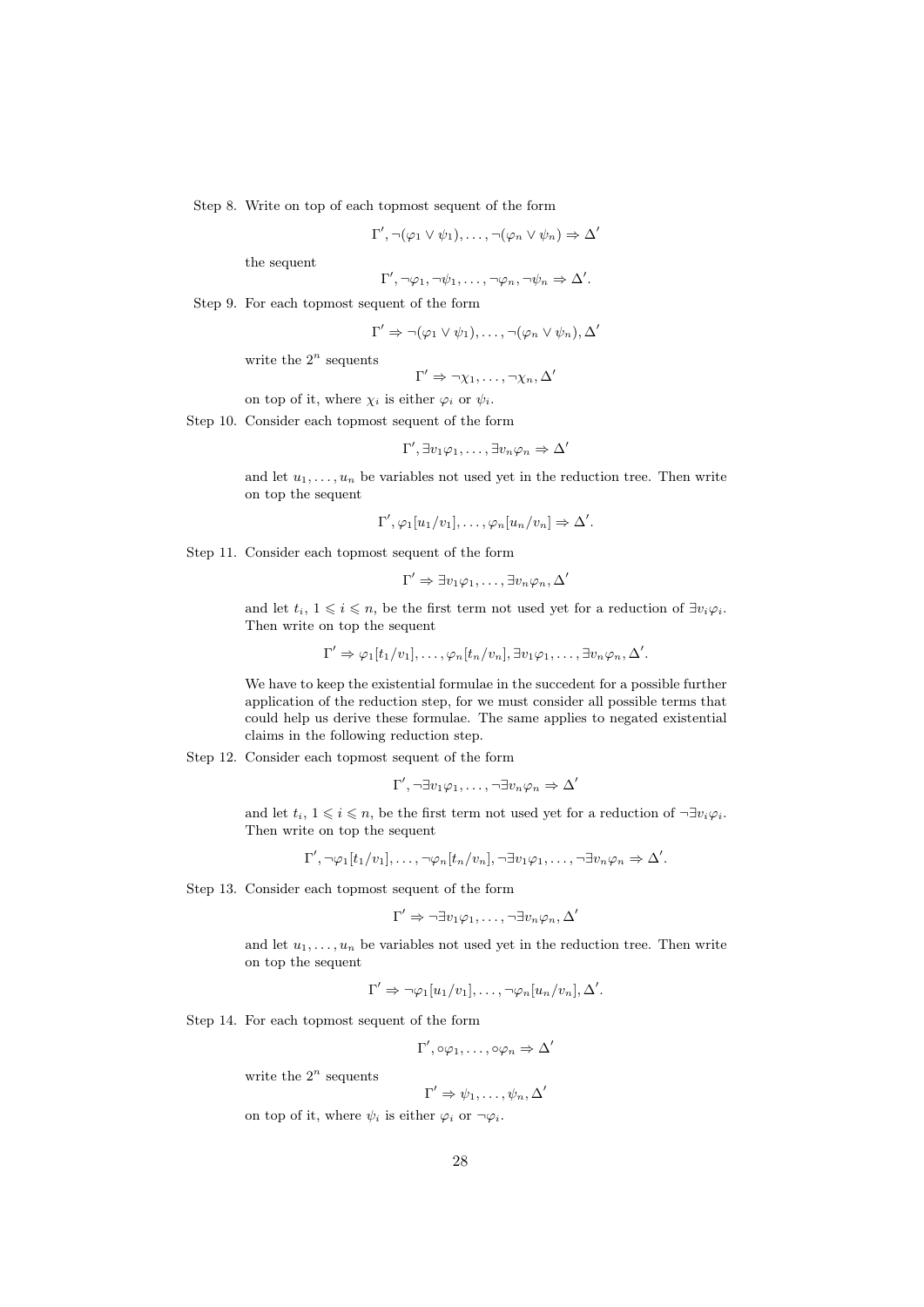Step 15. Write on top of each topmost sequent of the form

$$
\Gamma' \Rightarrow \circ \varphi_1, \ldots, \circ \varphi_n, \Delta'
$$

the sequent

$$
\Gamma', \varphi_1, \neg \varphi_1, \dots, \varphi_n, \neg \varphi_n \Rightarrow \Delta'.
$$

Step 16. Write on top of each topmost sequent of the form

$$
\Gamma', \neg \circ \varphi_1, \dots, \neg \circ \varphi_n \Rightarrow \Delta'
$$

the sequent

$$
\Gamma', \varphi_1, \neg \varphi_1, \dots, \varphi_n, \neg \varphi_n \Rightarrow \Delta'.
$$

Step 17. For each topmost sequent of the form

$$
\Gamma' \Rightarrow \neg \circ \varphi_1, \dots, \neg \circ \varphi_n, \Delta'
$$

write the  $2^n$  sequents

$$
\Gamma' \Rightarrow \psi_1, \ldots, \psi_n, \Delta'
$$

on top of it, where  $\psi_i$  is either  $\varphi_i$  or  $\neg \varphi_i$ .

Steps 1-17 are repeated in order until every topmost sequent is an axiom, if that happens. Then, the process terminates. When no step is applicable to a topmost sequent that is not an axiom, the same sequent is repeated on top.

Each step in the construction of the reduction tree for a sequent corresponds to a logical rule of LP<sup>°</sup> (except for repetition). As a consequence, if the process terminates, we reach a proof of the starting sequent.

<span id="page-28-0"></span>**Proposition 44** (Completeness of  $LP^{\circ}$ ). Let  $\Gamma, \Delta \subseteq \mathcal{L}^{\circ}$  be finite sets. Either  $\vdash_{LP^{\circ}}$  $\Gamma \Rightarrow \Delta$  or  $\Gamma \nvDash_{\mathsf{LP}^{\circ}} \Delta$ .

*Proof.* Assume  $\Gamma \Rightarrow \Delta$  is not derivable, and let  $D$  be its reduction tree. Thus,  $D$  is not a proof of this sequent. If  $D$  were finite, then its topmost sequents would be axioms, and read top-down every inference would correspond to a rule in  $\mathsf{LP}^\circ$ . Thus,  $\mathcal D$  would be a proof of  $\Gamma \Rightarrow \Delta$ , contrary to our assumption. Therefore,  $\mathcal D$  must be infinite. By König's lemma, since  $D$  is a finitely branching tree, it must have an infinite branch. Let this branch consist of the sequents  $\Gamma_0 \Rightarrow \Delta_0, \ldots, \Gamma_n \Rightarrow \Delta_n, \ldots$ , where  $\Gamma_0 \Rightarrow \Delta_0$ is  $\Gamma \Rightarrow \Delta$ . Let  $\Gamma = \bigcup_{i \in \omega} \Gamma_i$  and  $\Delta = \bigcup_{i \in \omega} \Delta_i$ . I provide an LP°-model M and an assignment  $\sigma$  on M such that  $v^{\mathcal{M}}_{\sigma}(\mathbf{\Gamma}) \geq \frac{1}{2}$  and  $v^{\mathcal{M}}_{\sigma}(\mathbf{\Delta}) = 0$ , showing that  $\Gamma \nvDash_{\mathsf{LP}^{\circ}} \Delta$ .

Let  $\sim$  be a relation between terms of  $\mathcal{L}^{\circ}$  such that  $s \sim t$  iff  $s = t \in \Gamma$  or s and t are the same term. Note that  $\sim$  is an equivalence relation. Reflexivity is trivially satisfied. For symmetry, let  $s \sim t$ . If s and t are the same term, the result follows trivially. If  $s = t \in \Gamma$ , by step 1 of Definition [43,](#page-26-0) we have a sequent on the branch of the form

$$
\Gamma', s = t, s = s \Rightarrow \Delta'.
$$

Taking  $\varphi$  to be  $v = s$ , so that  $s = s$  is  $\varphi[s/v]$  and  $\varphi[t/v]$  is  $t = s$ , by step 2 of Definition [43,](#page-26-0) the set  $\{s = t, s = s, t = s\}$  must be included in the antecedent of a sequent higher up on the branch. As a consequence,  $t = s \in \Gamma$ , so  $t \sim s$ . Finally, for transitivity assume that  $s \sim t$  and  $t \sim r$ . If s and t or t and r are the same terms, the result is trivial. Let  $s = t$  and  $t = r$  be in  $\Gamma$ . Then, there is a sequent of the form

$$
\Gamma', t = r, s = t \Rightarrow \Delta'.
$$

on the branch. Taking  $\varphi$  to be  $s = v$ , so that  $s = t$  is  $\varphi[t/v]$  and  $\varphi[r/v]$  is  $s = r$ , by step 2 of Definition [43,](#page-26-0) the set  $\{t = r, s = t, s = r\}$  must be included in the antecedent of a sequent on the branch. As a consequence,  $s = r \in \Gamma$ , so  $s \sim r$ .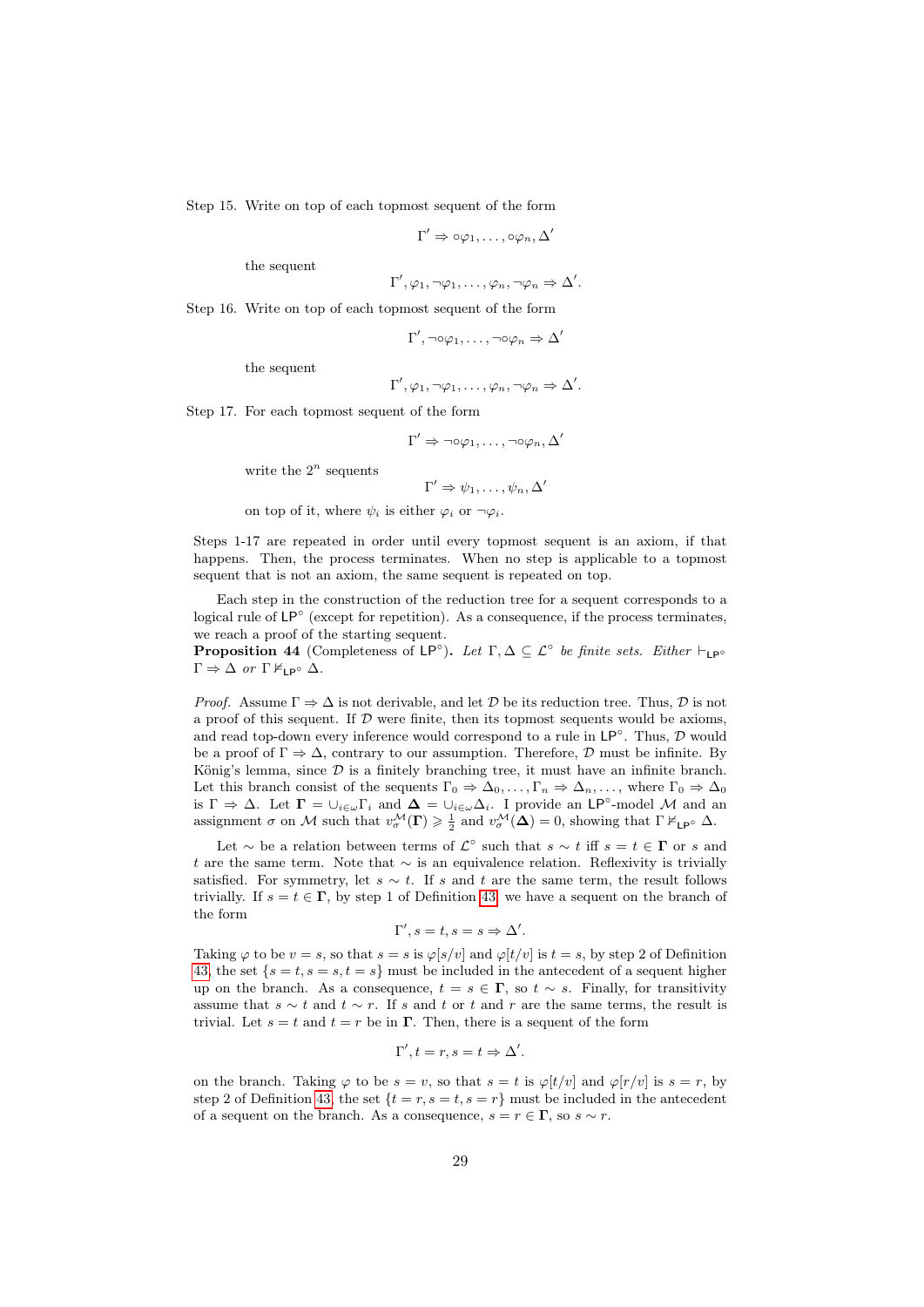Let  $[t]$  be the equivalence class to which the term  $t$  belongs, and let members of  $|\mathcal{M}|$  consist of these equivalence classes. If R is an n-ary relation symbol,  $R^{\mathcal{M}}$  is such that

- $R^+ = \{ \langle [t_1], \ldots, [t_n] \rangle \mid Rt_1 \ldots t_n \notin \Delta \};$
- $R^- = \{ \langle [t_1], \ldots, [t_n] \rangle \mid \neg Rt_1 \ldots t_n \in \Gamma \text{ or } Rt_1 \ldots t_n \in \Delta \},\$

unless R is  $=$ , in whose case  $R^+$ , i.e.  $=$ <sup>+</sup>, is just the set of ordered pairs of the form  $\langle [t], [t] \rangle$ . Note that  $R^+$  and  $R^-$  are exhaustive, that is,  $R^+ \cup R^- = |\mathcal{M}|$ . If c is an individual constant and  $f$  an  $n$ -ary function symbol, let

- $c^{\mathcal{M}} = [c];$
- $f^{\mathcal{M}}([t_1], \ldots, [t_n]) = [f(t_1, \ldots, t_n)].$

Since  $[t]$  is an equivalence class, existence and uniqueness for  $f^{\mathcal{M}}$  are guaranteed. Finally, let  $\sigma$  be the assignment in M in which  $\sigma(v) = [v]$ , for every variable v.

I show that  $v^{\mathcal{M}}_{\sigma}(\varphi) \geq \frac{1}{2}$  for every  $\varphi \in \Gamma$  and  $v^{\mathcal{M}}_{\sigma}(\varphi) = 0$  for every  $\varphi \in \Delta$  by induction on the complexity of  $\varphi$ . Let  $\varphi := (s = t)$ . If  $s = t \in \Gamma$ , then  $[s] = [t]$ . Thus,  $\langle [s], [t] \rangle \in \emptyset$ , which means that  $v^{\mathcal{M}}_{\sigma}(s = t) \geq \frac{1}{2}$ . If  $s = t \in \Delta$ , it cannot be that  $s = t \in \Gamma$ , because the branch would have reached an axiom and be finite. Thus, it cannot be that  $s$  and  $t$  are the same term either, because, by step 1 in the construction of the reduction tree,  $s = t$  would be in  $\Gamma$ . So,  $[s] \neq [t]$ , which means that  $\langle [s], [t] \rangle \notin =^+$ . Therefore,  $v^{\mathcal{M}}_{\sigma}(s = t) = 0$ .

Let  $\varphi := Rt_1 \dots t_n$ , with R distinct from  $=$ . If  $Rt_1 \dots t_n \in \Gamma$ ,  $Rt_1 \dots t_n \notin \Delta$ , or the branch would have reached an axiom. Thus,  $\langle [t_1], \ldots, [t_n] \rangle \in R^+$ , so  $v^{\mathcal{M}}_{\sigma}(Rt_1 \ldots t_n) \ge \frac{1}{2}$ . If  $Rt_1 \ldots t_n \in \Delta$ ,  $\langle [t_1], \ldots, [t_n] \rangle \notin R^+$ , so  $v^{\mathcal{M}}_{\sigma}(Rt_1 \ldots t_n) = 0$ .

Let  $\varphi := \neg Rt_1 \dots t_n$ . If  $\neg Rt_1 \dots t_n \in \Gamma$ , by construction  $\langle [t_1], \dots, [t_n] \rangle \in R^-$ . Then,  $v^{\mathcal{M}}_{\sigma}(Rt_1 \ldots t_n) \leq \frac{1}{2}$ , which implies that  $v^{\mathcal{M}}_{\sigma}(\neg Rt_1 \ldots t_n) \geq \frac{1}{2}$ . If  $\neg Rt_1 \ldots t_n \in \Delta$ , then  $\neg Rt_1 \dots t_n \notin \Gamma$ . But we also know that  $Rt_1 \dots t_n \in \Gamma$ , by step 3 of Defini-tion [43.](#page-26-0) Thus,  $Rt_1...t_n \notin \Delta$ . Therefore, we have that  $\langle [t_1], ..., [t_n] \rangle \notin R^-$ , i.e.  $v^{\mathcal{M}}_{\sigma}(Rt_1...t_n) = 1$ , which entails that  $v^{\mathcal{M}}_{\sigma}(\neg Rt_1...t_n) = 0$ .

Cases in which  $\varphi$  is of the form  $\neg\neg\psi$ ,  $\psi \lor \chi$ ,  $\neg(\varphi \lor \chi)$ ,  $\exists v\psi$ ,  $\neg \exists v\psi$ ,  $\circ\psi$ , and  $\neg \circ \psi$ follow directly from the inductive hypothesis. I consider the cases in which  $\varphi$  is of the form  $\neg(\psi \lor \chi)$ ,  $\exists v \psi$ , and  $\circ \psi$  by way of example.

Let  $\varphi := \neg(\psi \vee \chi)$ . If  $\neg(\psi \vee \chi) \in \Gamma$ , by step 8 of Definition [43,](#page-26-0) both  $\neg \psi \in \Gamma$ and  $\neg \chi \in \Gamma$ . By inductive hypothesis, both  $v^{\mathcal{M}}_{\sigma}(\neg \psi) \geq \frac{1}{2}$  and  $v^{\mathcal{M}}_{\sigma}(\neg \chi) \geq \frac{1}{2}$ . Thus,  $v^{\mathcal{M}}_{\sigma}(\neg(\psi\vee\chi))\geqslant \frac{1}{2}$ . If  $\neg(\psi\vee\chi)\in \Delta$ , by step 9 of Definition [43,](#page-26-0) either  $\neg\psi$  or  $\neg\chi$  is in  $\Delta$ . By inductive hypothesis, either  $v^{\mathcal{M}}_{\sigma}(\neg \psi) = 0$  or  $v^{\mathcal{M}}_{\sigma}(\neg \chi) = 0$ . Thus, either  $v^{\mathcal{M}}_{\sigma}(\psi) = 1$ or  $v^{\mathcal{M}}_{\sigma}(\chi) = 1$ , which means that  $v^{\mathcal{M}}_{\sigma}(\psi \vee \chi) = 1$ . Therefore,  $v^{\mathcal{M}}_{\sigma}(\neg(\psi \vee \chi)) = 0$ .

Let  $\varphi := \exists v \psi$ . If  $\exists v \psi \in \Gamma$ , by step 10 of Definition [43,](#page-26-0)  $\psi[u/v] \in \Gamma$  for some variable u. By inductive hypothesis,  $v^{\mathcal{M}}_{\sigma}(\psi[u/v]) \geq \frac{1}{2}$ . Thus,  $v^{\mathcal{M}}_{\sigma}(\exists v\psi) \geq \frac{1}{2}$  as well. If  $\exists v \psi \in \Delta$ , by step 11 of Definition [43,](#page-26-0) we have that  $\psi[t/v] \in \Delta$  for every term t. By inductive hypothesis,  $v^{\mathcal{M}}_{\sigma}(\psi[t/v]) = 0$  for every term t. Since all members of  $|\mathcal{M}|$  are denoted by some term,  $v^{\mathcal{M}}_{\sigma}(\exists v\psi) = 0$ .

Let  $\varphi := \circ \psi$ . If  $\circ \psi \in \Gamma$ , by step 14 of Definition [43,](#page-26-0) either  $\psi \in \Delta$  or  $\neg \psi \in \Delta$ . By inductive hypothesis, either  $v^{\mathcal{M}}_{\sigma}(\psi) = 0$  or  $v^{\mathcal{M}}_{\sigma}(\neg \psi) = 0$ , that is, either  $v^{\mathcal{M}}_{\sigma}(\psi) = 0$  or  $v^{\mathcal{M}}_{\sigma}(\psi) = 1$ . Thus,  $v^{\mathcal{M}}_{\sigma}(\circ \psi) = 1$ . If  $\circ \psi \in \Delta$ , by step 15 of Definition [43,](#page-26-0) we have that  $\psi, \neg \psi \in \Gamma$ . By inductive hypothesis,  $v^{\mathcal{M}}_{\sigma}(\psi) \geq \frac{1}{2}$  and  $v^{\mathcal{M}}_{\sigma}(\neg \psi) \geq \frac{1}{2}$ , which implies that  $v^{\mathcal{M}}_{\sigma}(\varphi) = \frac{1}{2}$ . Thus,  $v^{\mathcal{M}}_{\sigma}(\circ \psi) = 0$ .

The completeness of LP is a corollary of Proposition [44](#page-28-0) and the following conservativity result.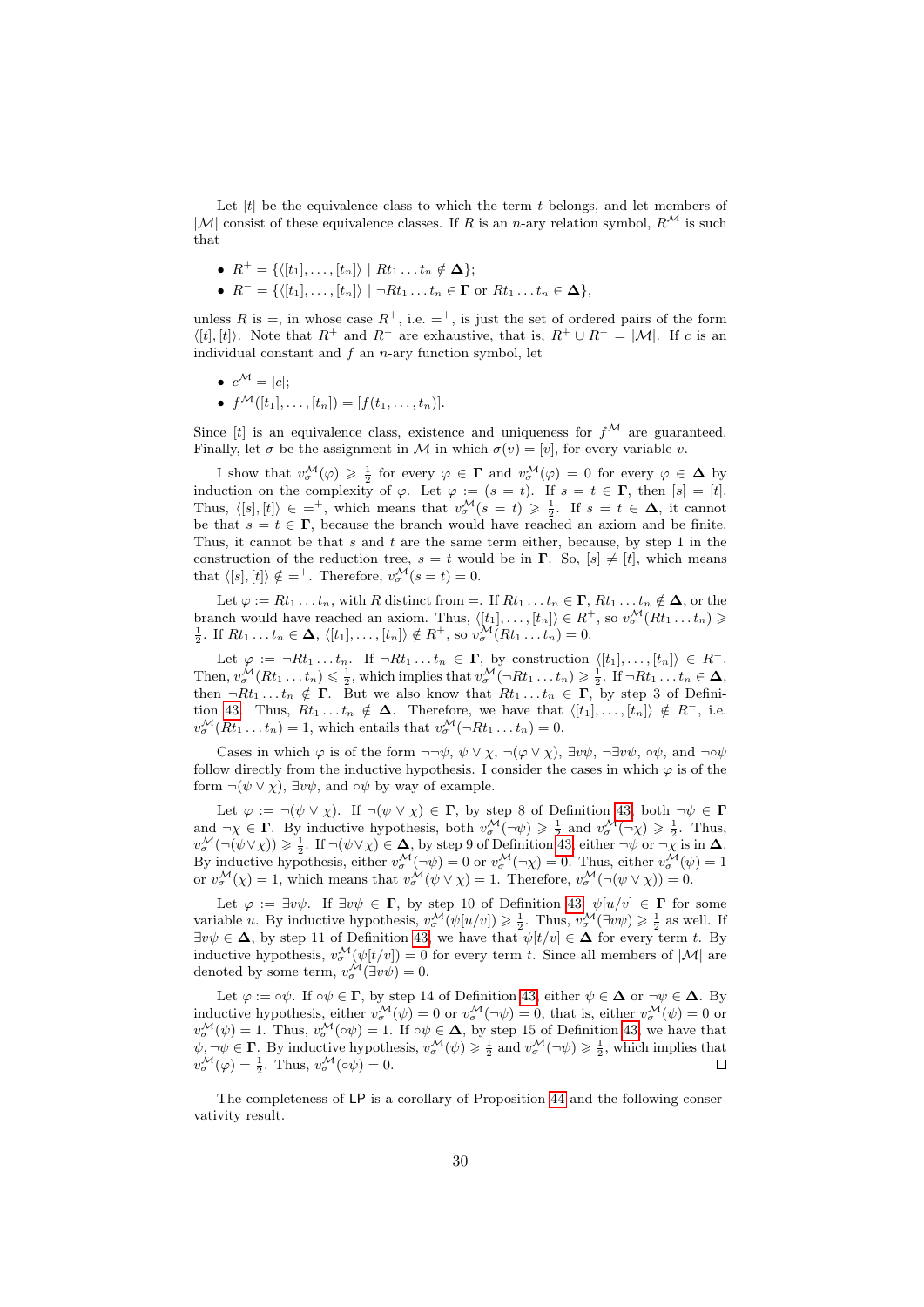**Lemma 45.** Let  $\Gamma, \Delta \subseteq \mathcal{L}$  be finite sets. If  $\vdash_{\mathsf{LP}^{\circ}} \Gamma \Rightarrow \Delta$ , then  $\vdash_{\mathsf{LP}} \Gamma \Rightarrow \Delta$ .

*Proof.* Assume  $\vdash_{\mathsf{LP}^\circ} \Gamma \Rightarrow \Delta$ . By the cut-elimination result for  $\mathsf{LP}^\circ$  (Proposition [42\)](#page-25-0), there is a derivation of  $\Gamma \Rightarrow \Delta$  in LP<sup>°</sup> without cuts. Note that in this derivation no rules for ∘ have been applied. Otherwise, ∘ would occur either in  $\Gamma$  or in  $\Delta$ , for no rule of  $LP^\circ$  besides (Cut) allows for the elimination of a formula containing this operator. Therefore, only LP-rules were employed in the derivation of  $\Gamma \Rightarrow \Delta$ .  $\Box$ 

**Proposition 46** (Completeness of LP). Let  $\Gamma, \Delta \subseteq \mathcal{L}$  be finite sets. Either  $\vdash_{\mathsf{LP}} \Gamma \Rightarrow \Delta$ or  $Γ \nvDash_{LP} Δ$ .

*Proof.* Assume  $\Gamma \Rightarrow \Delta$  is not derivable in LP. By the previous lemma, it is also not derivable in  $\mathsf{LP}^\circ$ . By Proposition [44,](#page-28-0)  $\Gamma \Rightarrow \Delta$  is not sound with respect to the class of LP◦ -models. But LP◦ -models are just LP-models (recall that ◦ doesn't occur in  $\Gamma \Rightarrow \Delta$ ). Therefore,  $\Gamma \nvDash_{\mathsf{LP}} \Delta$ .  $\Box$ 

Finally, I provide a strong completeness result for  $LP^{\circ}$ . Let  $\varphi \circ \rightarrow \psi$  abbreviate  $\neg(\varphi \lor \neg \circ \varphi) \lor \psi \lor \neg \circ \psi$  in  $\mathcal{L}^{\circ}$ . Thus, in every LP<sup>°</sup>-model M relative to any assignment  $\sigma$  we have that

$$
v^{\mathcal{M}}_{\sigma}(\varphi \circ \rightarrow \psi) = \begin{cases} 1, & \text{if } v^{\mathcal{M}}_{\sigma}(\varphi) = 0 \text{ or } v^{\mathcal{M}}_{\sigma}(\psi) \geq \frac{1}{2} \\ 0, & \text{otherwise} \end{cases}
$$

In other words,  $\varphi \circ \rightarrow \psi$  is true in a model M relative to an assignment  $\sigma$  iff  $\varphi \Rightarrow \psi$  is sound with respect to  $\mathcal M$  and  $\sigma$ . Therefore, we can prove the following lemma for the strong completeness of LP<sup>°</sup>.

<span id="page-30-0"></span>**Lemma 47.** If the sequent  $\Gamma \Rightarrow \Delta$  is sound with respect to every LP°-model and assignment the sequents  $\Gamma_1 \Rightarrow \Delta_1, \ldots, \Gamma_n \Rightarrow \Delta_n$  are all sound with respect to, then  $\bigwedge \Gamma_1 \circ \rightarrow \bigvee \Delta_1, \ldots, \bigwedge \Gamma_n \circ \rightarrow \bigvee \Delta_n, \Gamma \vDash_{\mathsf{LP}^{\circ}} \Delta.$ 

*Proof.* Assume for contradiction that there is an  $LP°$ -model  $M$  and an assignment  $\sigma$  on M such that  $v^{\mathcal{M}}_{\sigma}(\bigwedge \Gamma_i \hookrightarrow \bigvee \Delta_i) \geq \frac{1}{2}$ ,  $1 \leqslant i \leqslant n$ ,  $v^{\mathcal{M}}_{\sigma}(\Gamma) \geqslant \frac{1}{2}$ , and  $v^{\mathcal{M}}_{\sigma}(\Delta)$  = 0. Thus, for  $1 \leqslant i \leqslant n$ ,  $v^{\mathcal{M}}_{\sigma}(\bigwedge \Gamma_i \circ \rightarrow \bigvee \Delta_i) = 1$ , which means that the sequents  $\Gamma_1 \Rightarrow \Delta_1, \ldots, \Gamma_n \Rightarrow \Delta_n$  are all sound with respect to M and  $\sigma$ . Therefore,  $\Gamma \Rightarrow \Delta$ is so too. But then we should have that  $v^{\mathcal{M}}_{\sigma}(\Delta) \geqslant \frac{1}{2}$ , which contradicts our initial assumption.  $\Box$ 

<span id="page-30-1"></span>We need one last lemma to establish our completeness result. **Lemma 48.** For every finite  $\Gamma, \Delta \subseteq \mathcal{L}^{\circ}$ , the sequent  $\Rightarrow \Lambda \Gamma \rightarrow \forall \Delta$  is derivable in LP $^{\circ}$  from  $\Gamma \Rightarrow \Delta$ .

*Proof.* Let  $\Gamma = \{\gamma_1, \ldots, \gamma_m\}$ . Recall that  $\bigwedge \Gamma$  is (a permutation of)  $\neg(\neg \gamma_1 \vee \cdots \vee \neg \gamma_m)$ . Thus, the following is a derivation of  $\bigwedge \Gamma \circ \rightarrow \bigvee \Delta$  from  $\Gamma \Rightarrow \Delta$ :

$$
\frac{\gamma_1, \ldots, \gamma_m \Rightarrow \Delta}{\begin{array}{c}\n\Lambda \Gamma \Rightarrow \Delta \\
\hline\n\lambda \Gamma \Rightarrow \Delta\n\end{array}} \quad (\neg \neg L)
$$
\n
$$
\frac{\Lambda \Gamma \Rightarrow \forall \Delta}{\begin{array}{c}\n\Lambda \Gamma \Rightarrow \Delta \end{array}} \quad (\neg \neg L)
$$
\n
$$
\frac{\Lambda \Gamma \Rightarrow \forall \Delta}{\begin{array}{c}\n\Lambda \Gamma \Rightarrow \Delta \end{array}} \quad (\forall R)
$$
\n
$$
\frac{\partial \Lambda \Gamma \Rightarrow \Delta \Rightarrow \Delta \Gamma \Rightarrow (\forall R)}{\begin{array}{c}\n\lambda \Gamma \Rightarrow \Delta \Rightarrow \Delta \Gamma \Rightarrow \Delta \end{array}} \quad (\forall R)
$$
\n
$$
\frac{\partial \Delta \Gamma \Rightarrow \Delta \Rightarrow \Delta \Gamma \Rightarrow \Delta \Gamma \Rightarrow \Delta \Gamma \Rightarrow (\Delta \Gamma \Rightarrow \Delta \Gamma \Rightarrow \Delta \Gamma \Rightarrow \Delta \Gamma \Rightarrow (\Delta \Gamma \Rightarrow \Delta \Gamma \Rightarrow \Delta \Gamma \Rightarrow \Delta \Gamma \Rightarrow \Delta \Gamma \Rightarrow \Delta \Gamma \Rightarrow \Delta \Gamma \Rightarrow (\Delta \Gamma \Rightarrow \Delta \Gamma \Rightarrow \Delta \Gamma \Rightarrow \Delta \Gamma \Rightarrow \Delta \Gamma \Rightarrow (\Delta \Gamma \Rightarrow \Delta \Gamma \Rightarrow \Delta \Gamma \Rightarrow \Delta \Gamma \Rightarrow \Delta \Gamma \Rightarrow (\Delta \Gamma \Rightarrow \Delta \Gamma \Rightarrow \Delta \Gamma \Rightarrow \Delta \Gamma \Rightarrow \Delta \Gamma \Rightarrow \Delta \Gamma \Rightarrow (\Delta \Gamma \Rightarrow \Delta \Gamma \Rightarrow \Delta \Gamma \Rightarrow \Delta \Gamma \Rightarrow \Delta \Gamma \Rightarrow (\Delta \Gamma \Rightarrow \Delta \Gamma \Rightarrow \Delta \Gamma \Rightarrow \Delta \Gamma \Rightarrow \Delta \Gamma \Rightarrow (\Delta \Gamma \Rightarrow \Delta \Gamma \Rightarrow \Delta \Gamma \Rightarrow \Delta \Gamma \Rightarrow \Delta \Gamma \Rightarrow (\Delta \Gamma \Rightarrow \Delta \Gamma \Rightarrow \Delta \Gamma \Rightarrow \Delta \Gamma \Rightarrow \Delta \Gamma \Rightarrow \Delta \Gamma \Rightarrow (\Delta \Gamma \Rightarrow \Delta \Gamma \Rightarrow \Delta \Gamma \Rightarrow \Delta \Gamma \Rightarrow \Delta \Gamma \Rightarrow (\Delta \Gamma \Rightarrow \Delta \Gamma \Rightarrow \Delta \Gamma \Rightarrow \Delta \Gamma \Rightarrow \Delta \Gamma \Rightarrow (\Delta \Gamma \Rightarrow \Delta \Gamma \Rightarrow \Delta \Gamma \Rightarrow \Delta \Gamma \Rightarrow \Delta \Gamma \Rightarrow (\Delta \Gamma \Rightarrow \Delta \Gamma \Rightarrow \Delta \Gamma \Rightarrow \Delta \Gamma \Rightarrow \Delta \Gamma \Rightarrow (\Delta \Gamma \Rightarrow \Delta \Gamma \Rightarrow \Delta \Gamma \Rightarrow \Delta \Gamma \Rightarrow \Delta \Gamma \Rightarrow (\Delta \Gamma \Rightarrow \Delta \Gamma \Rightarrow \Delta \Gamma \Rightarrow \Delta \Gamma \Rightarrow \Delta \Gamma \Rightarrow (\Delta \Gamma \Rightarrow \Delta \Gamma \Rightarrow \Delta \Gamma \Rightarrow \Delta \Gamma \
$$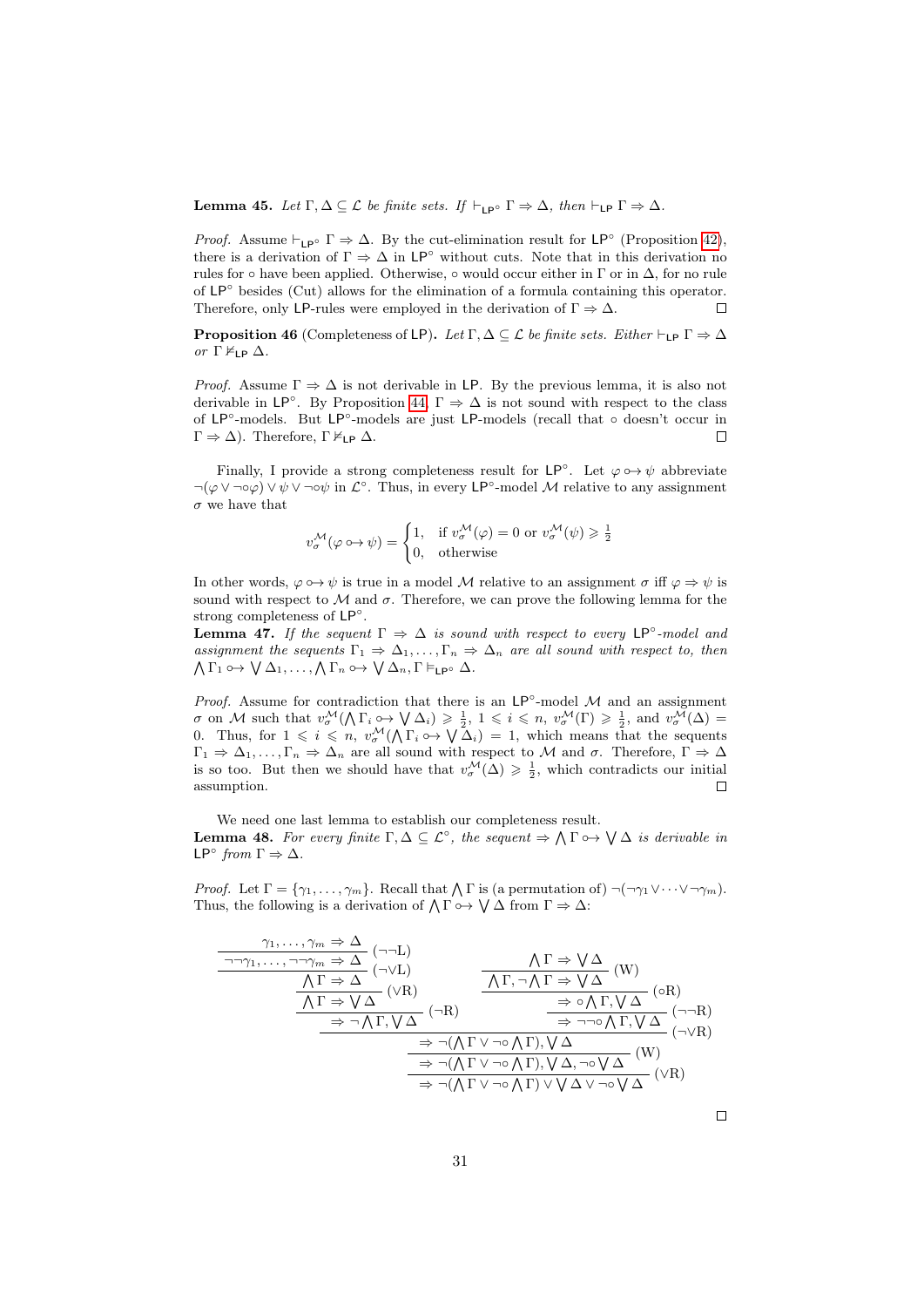<span id="page-31-12"></span>**Proposition 49** (Strong completeness of  $\mathsf{LP}^\circ$ ). Every sequent  $\Gamma \Rightarrow \Delta$  is either derivable in  $\mathsf{LP}^\circ$  from the sequents  $\Gamma_1 \Rightarrow \Delta_1, \ldots, \Gamma_n \Rightarrow \Delta_n$  or not sound with respect to the class of LP<sup>°</sup>-models and assignments  $\Gamma_1 \Rightarrow \Delta_1, \ldots, \Gamma_n \Rightarrow \Delta_n$  are all sound with respect to.

*Proof.* Assume  $\Gamma \Rightarrow \Delta$  is sound with respect to the class of LP°-models and assignments  $\Gamma_1 \Rightarrow \Delta_1, \ldots, \Gamma_n \Rightarrow \Delta_n$  are all sound with respect to. By Lemma [47,](#page-30-0)  $\bigwedge \Gamma_1 \circ \rightarrow \bigvee \Delta_1, \ldots, \bigwedge \Gamma_n \circ \rightarrow \bigvee \Delta_n, \Gamma \Rightarrow \Delta$  is sound in LP°. By the completeness of LP<sup>°</sup> (Proposition [44\)](#page-28-0), this sequent is derivable in LP<sup>°</sup>. By Lemma [48,](#page-30-1) for each  $1 \leq i \leq n, \Rightarrow \bigwedge \Gamma_i \circ \rightarrow \bigvee \Delta_i$  is derivable from  $\Gamma_i \Rightarrow \Delta_i$ . Thus, by *n* successive applications of (Cut), we can derive  $\Gamma \Rightarrow \Delta$  from  $\Gamma_1 \Rightarrow \Delta_1, \ldots, \Gamma_n \Rightarrow \Delta_n$ .  $\Box$ 

### Acknowledgement

I am in debt with Jonathan Dittrich, Norbert Gratzl, Carlo Nicolai, and Lucas Rosenblatt for their generous feedback and aid with technical details. I should also thank the audiences at academic events in Mexico, Melbourne, Buenos Aires, and Salzburg, as well as three anonymous referees for many fruitful insights and suggestions.

### References

- <span id="page-31-2"></span>[1] Asenjo, F. A Calculus for Antinomies. Notre Dame Journal of Formal Logic 16 (1966), 103–105.
- <span id="page-31-3"></span>[2] Avron, A. Natural 3-valued Logic: Characterization and Proof Theory. Journal of Symbolic Logic 56 (1991), 276–294.
- <span id="page-31-4"></span>[3] Avron, A. Classical Gentzen-type Methods in Propositional Many-Valued Logics. In Beyond Two: Theory and Applications of Multiple-Valued Logic, M. Fitting and E. Orłowska, Eds. Springer-Verlag, 2003, ch. 5, pp. 117–155.
- <span id="page-31-10"></span>[4] Barrio, E., Pailos, F., and Szmuc, D. A paraconsistent route to semantic closure. Logic Journal of the IGPL 25 (2017), 387–407.
- <span id="page-31-6"></span>[5] Batens, D., and De Clercq, K. A rich paraconsistent extension of full positive logic. Logique et Analyse 185-188 (2004), 227–257.
- <span id="page-31-5"></span>[6] Beall, J. Multiple-conclusion LP and default classicality. Review of Symbolic Logic 4 (2011), 326–336.
- <span id="page-31-0"></span>[7] Beall, J. C. Spandrels of Truth. Oxford University Press, Oxford, 2009.
- <span id="page-31-9"></span>[8] Beall, J. C. Shrieking against gluts: the solution to the 'just true' problem. Analysis 73 (2013), 438–445.
- <span id="page-31-8"></span>[9] Beall, J. C. A simple approach towards recapturing consistent theories in paraconsistent settings. Review of Symbolic Logic 6 (2013), 755–764.
- <span id="page-31-11"></span>[10] CANTINI, A. Notes on formal theories of truth. Zeitschr. f. math. Logik und Grundlagen d. Math. 35 (1989), 97–130.
- <span id="page-31-7"></span>[11] Carnielli, W., and Coniglio, M. Paraconsistent Logic: Consistency, Contradiction and Negation. Springer, 2016.
- <span id="page-31-1"></span>[12] CARNIELLI, W., CONIGLIO, M., AND MARCOS, J. Logics of Formal Inconsistency. In Handbook of Philosophical Logic, D. M. Gabbay and F. Günthner, Eds., second ed., vol. 14. Springer, 2007, pp. 1–93.